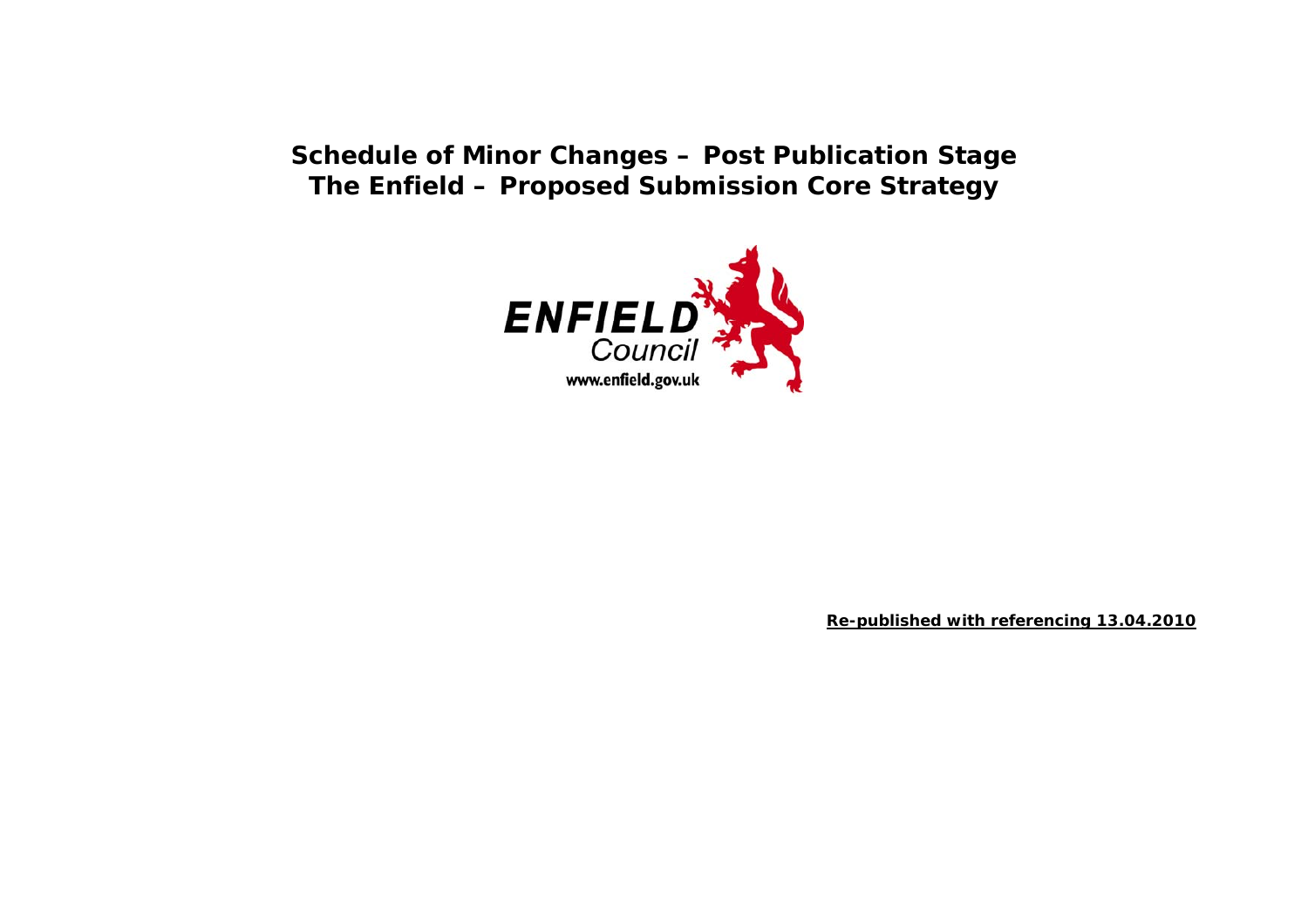#### **Minor Changes – Justification**

In consideration of the representations received during the Publication stage of the Enfield Plan – Pre-submission Core Strategy the Council is minded to put forward the following minor changes for consideration by the Planning Inspector. Minor changes represent one of more of the following:

- points of clarity
- $\bullet$ factual corrections
- $\bullet$ consistency
- $\bullet$ typographical errors
- . improved referencing / signposting

No direct changes have been made to the Pre-submission Core strategy as published on the 14<sup>th</sup> December 2009. The Council's intention is to submit this schedule to the Secretary of State alongside the following submission documents for the Inspector's consideration.

### **Submission Documents**

- **Pre-Submission Core Strategy**
- **Errata: Appendix 7: Illustrative Maps**
- **Pre-Submission Core Strategy Executive Summary**
- **Pre-Submission Sustainability Appraisal Report**
- **Pre-submission Consultation Statement**
- Post-publication Consultation Statement Main Issues Report
- **EXECUTE:** Self Assessment of Soundness
- **Schedule of Minor Changes Post-Publication Stage**
- **Statement of Availability**
- **Infrastructure Delivery Plan**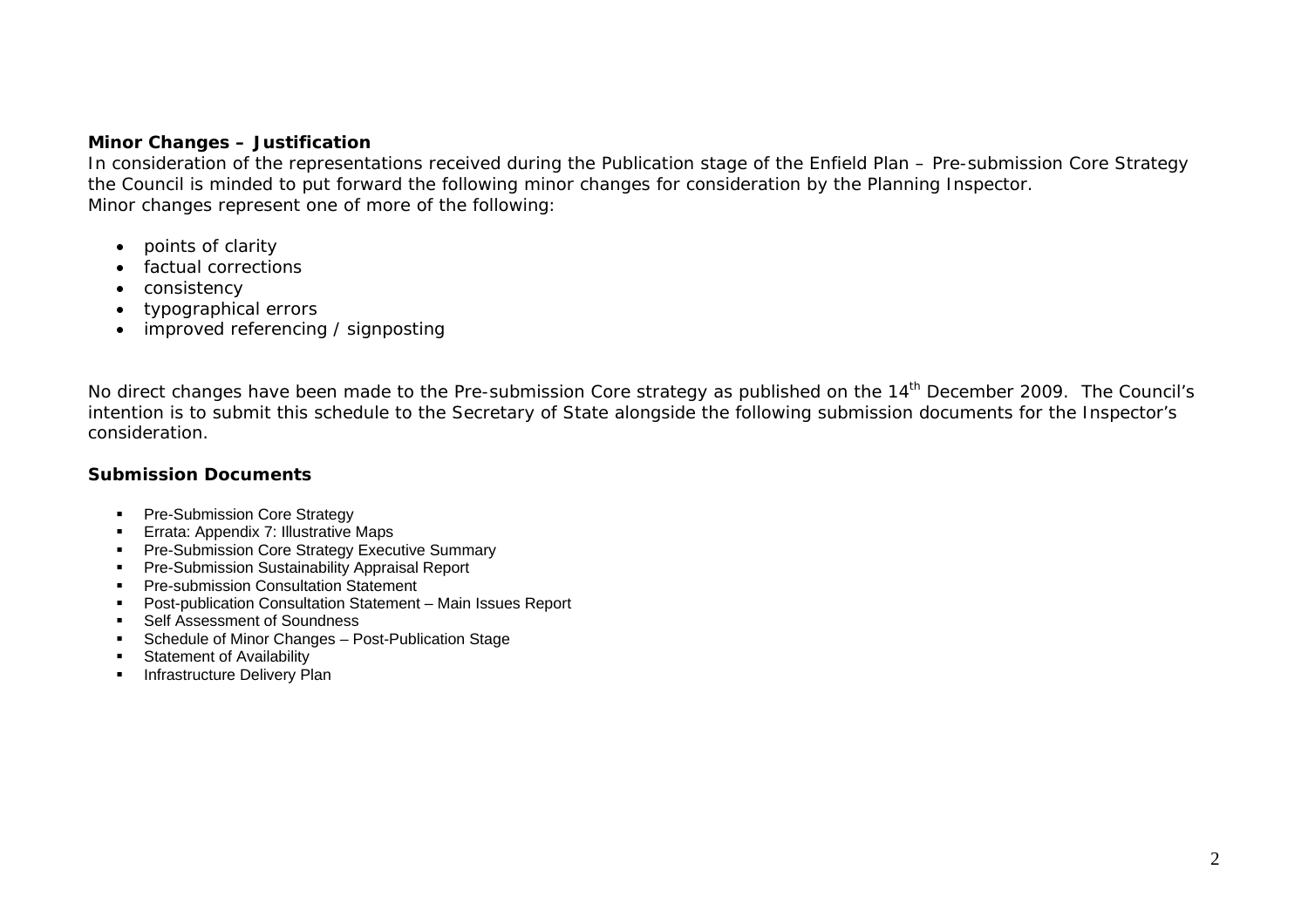### **Schedule of Minor Changes**

**Text in Bold Print and underline Proposed insertion**  Text with a strikethrough **Proposed deletion** 

| Ref:             | <b>Chapter, Section,</b><br>Policy,<br>Paragraph,<br><b>Tables, Figures</b> | <b>Respondent</b>            | <b>Requested Change</b>                                                                                                                                                                                                                                  | <b>Justified Change</b>                                                                                                                                                                     | $\mathsf{ls}$<br>consultation<br>required? | Is further<br><b>SA</b><br>required? |
|------------------|-----------------------------------------------------------------------------|------------------------------|----------------------------------------------------------------------------------------------------------------------------------------------------------------------------------------------------------------------------------------------------------|---------------------------------------------------------------------------------------------------------------------------------------------------------------------------------------------|--------------------------------------------|--------------------------------------|
| PMC <sub>1</sub> | General<br>referencing                                                      | English<br>Heritage          | 'built heritage' should<br>be amended to 'built<br>heritage including its<br>archaeology will<br>continue to be protected<br>and enhanced.                                                                                                               | <b>Clarification: Council would</b><br>consider inserting additional<br>wording of <i>including its</i><br>archaeology could be inserted.                                                   | N                                          | N                                    |
| PMC <sub>2</sub> | Pg 24 Key Issues                                                            | <b>Thames Water</b>          | 5th bullet point should<br>include a specific<br>reference to<br>infrastructure.<br>Specifically the following<br>is suggested: -<br>'Promoting the provision<br>of key services and<br>infrastructure to<br>support existing and<br>future Communities. | <b>Clarification: Council would</b><br>consider inserting additional<br>'Promoting the provision of<br>key services and<br>infrastructure to support<br>existing and future<br>Communities. | N                                          | N                                    |
| PMC3             | Pg 28 Spatial<br><b>Vision</b>                                              | <b>Environment</b><br>Agency | Recommend that the<br>last paragraph is<br>amended to read                                                                                                                                                                                               | <b>Clarification: Council would</b><br>consider inserting additional<br>wording <b>and green</b><br>infrastructure                                                                          | N                                          | N                                    |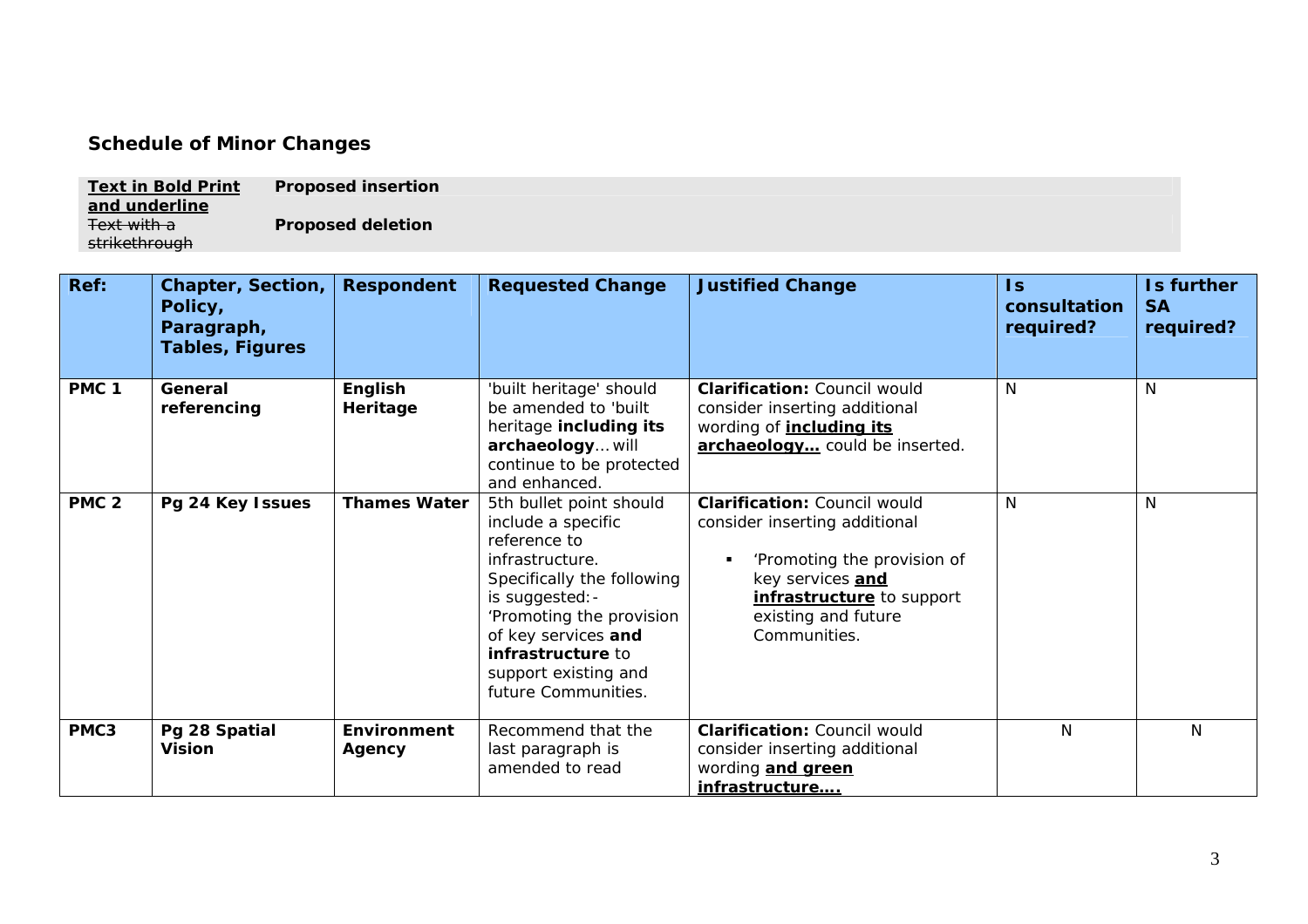| Ref: | <b>Chapter, Section,</b><br>Policy,<br>Paragraph,<br><b>Tables, Figures</b> | <b>Respondent</b> | <b>Requested Change</b>                                                                                                                                                                                                                                                                                                                                                                                    | <b>Justified Change</b>                                                                                                                                                                                                                                                                                | $\mathsf{ls}$<br>consultation<br>required? | Is further<br><b>SA</b><br>required? |
|------|-----------------------------------------------------------------------------|-------------------|------------------------------------------------------------------------------------------------------------------------------------------------------------------------------------------------------------------------------------------------------------------------------------------------------------------------------------------------------------------------------------------------------------|--------------------------------------------------------------------------------------------------------------------------------------------------------------------------------------------------------------------------------------------------------------------------------------------------------|--------------------------------------------|--------------------------------------|
|      |                                                                             |                   | the following:<br>'Transformational<br>change at Meridian<br>Water will include new<br>housing and<br>employment<br>opportunities together<br>with transport,<br>community and green<br>infrastructure vital to<br>support sustainable<br>communities, and will<br>stimulate the<br>regeneration of<br>surrounding<br>communities including<br>Edmonton and<br>Northumberland Park in<br>nearby Haringey.' |                                                                                                                                                                                                                                                                                                        |                                            |                                      |
| PMC4 | <b>Spatial Strategy</b><br><b>Planning for</b><br>Prosperity                | <b>NHS HUDU</b>   | The source of the<br>10,000 new homes<br>projection should be<br>provided. The new<br>housing target would<br>total 11,200 additional<br>dwellings over a 20 year<br>period between 2011<br>and 2031. Core Policy 2<br>refers to the provision                                                                                                                                                             | <b>Clarification:</b> of housing figures for<br>consistency:<br>The Borough will plan for an<br>increase in population from an<br>estimated 285,100 in 2006 to<br>approximately 309,500 by 2026.<br>Over this period close to 11,000<br>over 10,000 new homes are<br>predicted planned to be built and | $\mathsf{N}$                               | $\mathsf{N}$                         |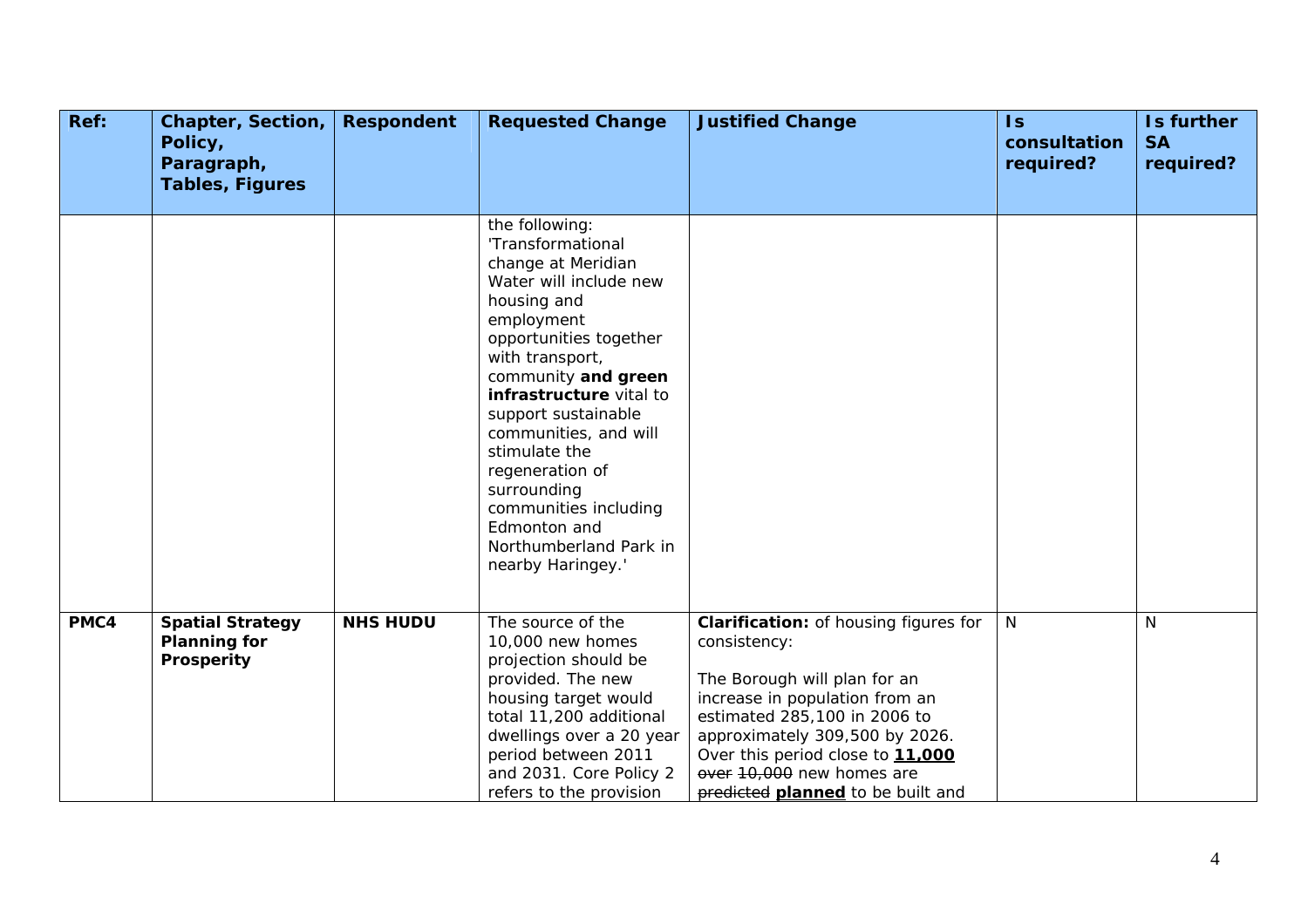| Ref: | <b>Chapter, Section,</b><br>Policy,<br>Paragraph,<br><b>Tables, Figures</b> | <b>Respondent</b>         | <b>Requested Change</b>                                                                                                                                                                                                                                                              | <b>Justified Change</b>                                                                                                                                                                                                                                                                                                                                                    | $\mathsf{Is}$<br>consultation<br>required? | Is further<br><b>SA</b><br>required? |
|------|-----------------------------------------------------------------------------|---------------------------|--------------------------------------------------------------------------------------------------------------------------------------------------------------------------------------------------------------------------------------------------------------------------------------|----------------------------------------------------------------------------------------------------------------------------------------------------------------------------------------------------------------------------------------------------------------------------------------------------------------------------------------------------------------------------|--------------------------------------------|--------------------------------------|
|      |                                                                             |                           | of 11,000 new homes<br>over a 15 year period<br>2010/11 to 2024/25.<br>The housing growth<br>figure should be<br>clarified.<br>It is important to agree<br>housing and population<br>projections as these<br>form the basis of<br>forecasting future social<br>infrastructure needs. | the number of jobs will increase by<br>up 6,000.                                                                                                                                                                                                                                                                                                                           |                                            |                                      |
| PMC5 | <b>Spatial Strategy</b><br><b>Planning for</b><br>Prosperity                | <b>Enfield</b><br>Council | Council would wish to<br>amend text to clarify<br>intention, by deleting<br>the words "up to" and<br>replacing with "a<br>minimum of".                                                                                                                                               | Clarification: of employment<br>figures for consistency:<br>The Borough will plan for an<br>increase in population from an<br>estimated 285,100 in 2006 to<br>approximately 309,500 by 2026.<br>Over this period close to 11,000<br>over 10,000 new homes are<br>predicted <b>planned</b> to be built and<br>the number of jobs will increase by a<br>minimum of up 6,000. | $\mathsf{N}$                               | $\mathsf{N}$                         |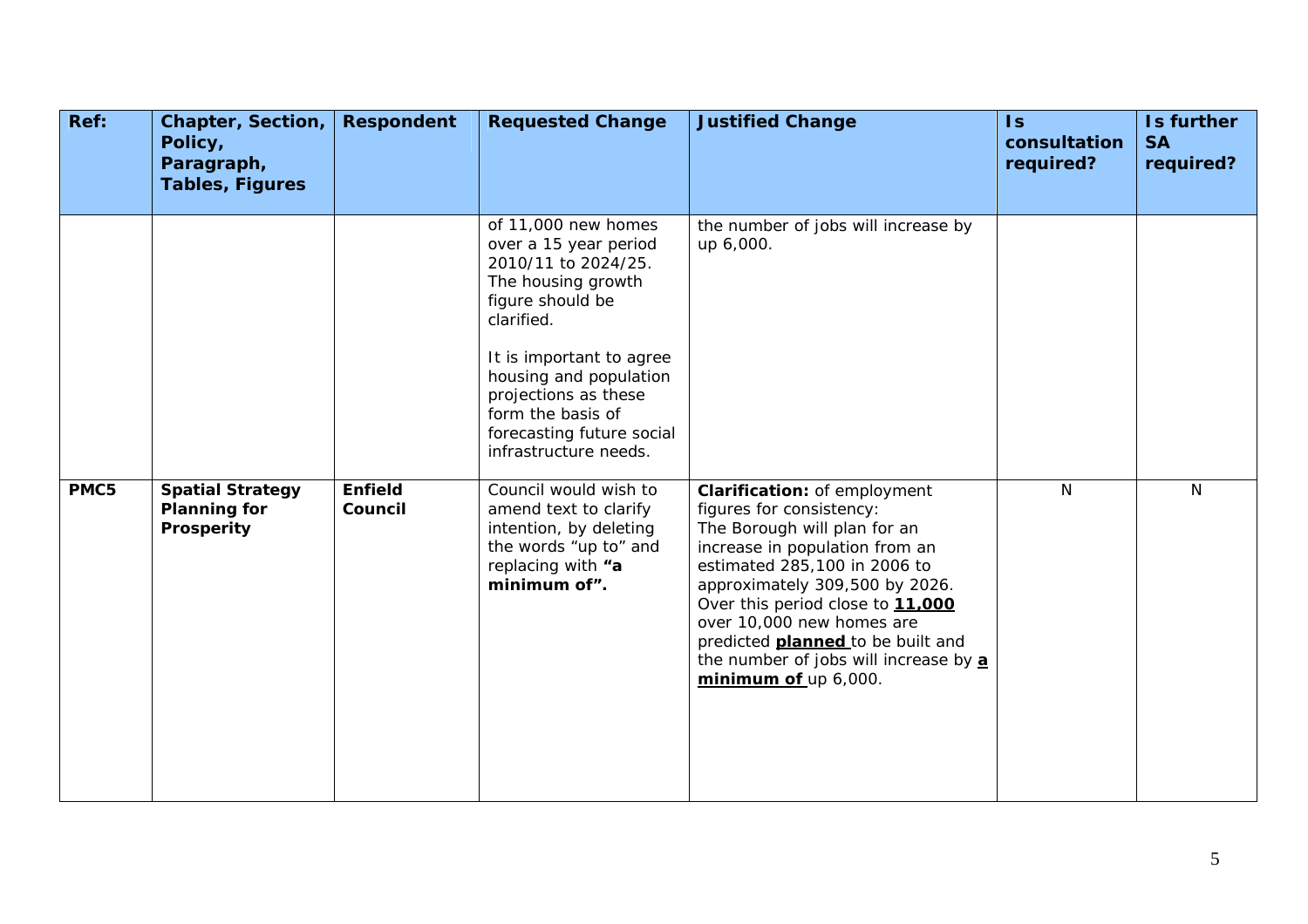| Ref: | <b>Chapter, Section,</b><br>Policy,<br>Paragraph,<br><b>Tables, Figures</b>   | <b>Respondent</b> | <b>Requested Change</b>                                                                                                   | <b>Justified Change</b>                                                                                                                                                                                                                                                                                                                                                                                                                                                                                                                                                                                                                                                                                                                                            | $\overline{\mathsf{ls}}$<br>consultation<br>required? | Is further<br><b>SA</b><br>required? |
|------|-------------------------------------------------------------------------------|-------------------|---------------------------------------------------------------------------------------------------------------------------|--------------------------------------------------------------------------------------------------------------------------------------------------------------------------------------------------------------------------------------------------------------------------------------------------------------------------------------------------------------------------------------------------------------------------------------------------------------------------------------------------------------------------------------------------------------------------------------------------------------------------------------------------------------------------------------------------------------------------------------------------------------------|-------------------------------------------------------|--------------------------------------|
|      |                                                                               |                   |                                                                                                                           |                                                                                                                                                                                                                                                                                                                                                                                                                                                                                                                                                                                                                                                                                                                                                                    |                                                       |                                      |
| PMC6 | <b>Spatial Strategy</b><br><b>North Circular</b><br>area and New<br>Southgate | <b>NHS HUDU</b>   | Should mention the<br>opportunity for<br>improved health<br>facilities to address<br>cross-boundary needs<br>with Barnet. | Clarification: in first paragraph<br>under "Implementation" to address<br>cross borough needs:<br>Overall this strategy represents a<br>proactive and demanding agenda to<br>help shape the future of the<br>Borough. The Council and its<br>partners will work together to<br>coordinate and deliver it through a<br>place shaping approach and a<br>shared understanding of priorities<br>and range of solutions needed to<br>improve the well being and quality<br>of life of all Enfield's communities,<br>particularly those who are most<br>disadvantaged. This will ensure that<br>good social, utilities and transport<br>infrastructure is provided, retained,<br>improved or expanded where<br>needed, taking account of cross<br>borough opportunities. | N                                                     | N                                    |
| PMC7 | <b>Spatial Strategy</b><br><b>Implementation</b>                              | <b>NHS HUDU</b>   | We suggest that<br>reference is made to the<br>development<br>management process<br>(and a forthcoming                    | <b>Clarification: Council would</b><br>consider taking opportunity to sign-<br>post to relevant DPDs.<br>Insert new paragraph after                                                                                                                                                                                                                                                                                                                                                                                                                                                                                                                                                                                                                                | N                                                     | N                                    |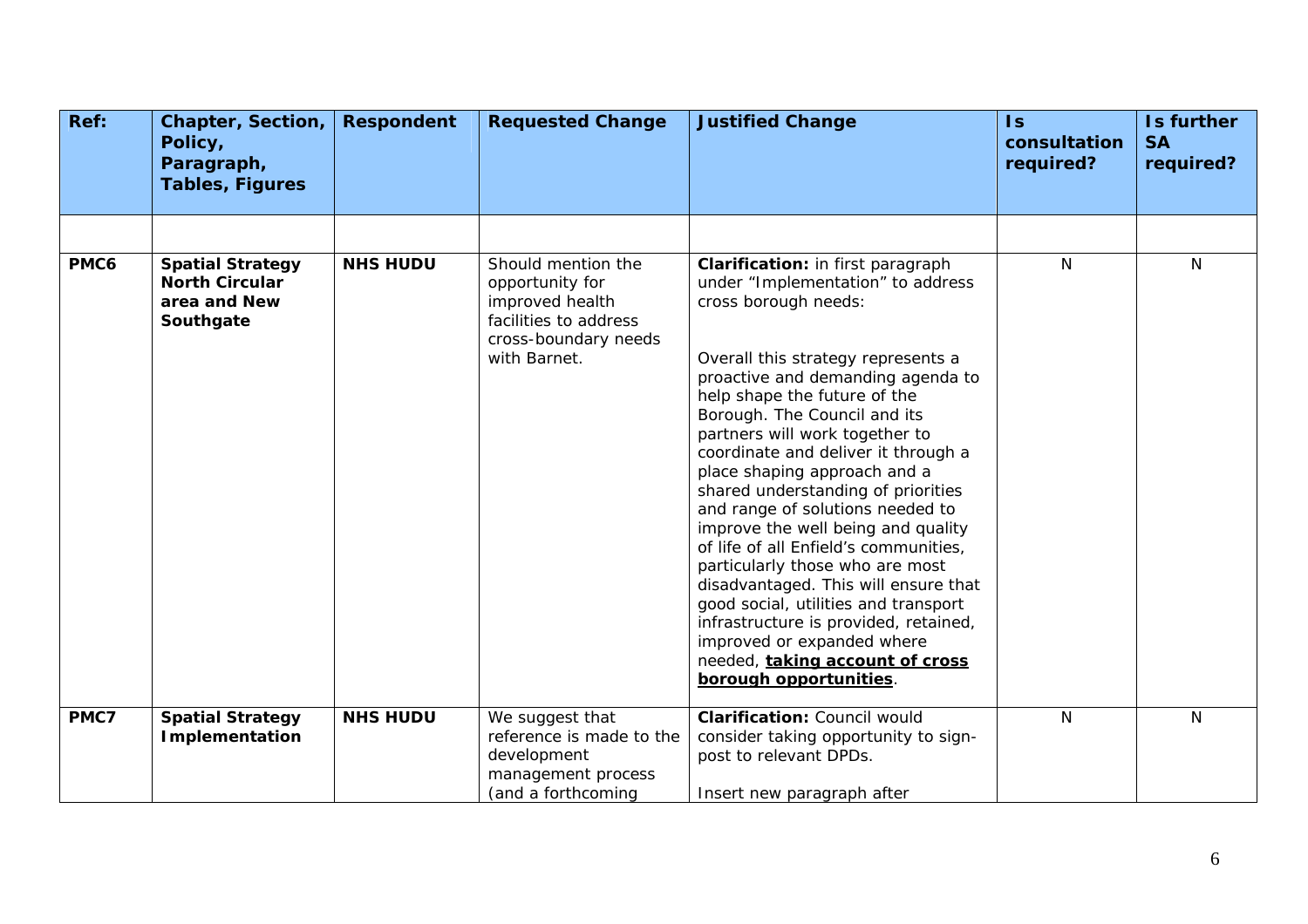| Ref: | <b>Chapter, Section,</b><br>Policy,<br>Paragraph,<br><b>Tables, Figures</b> | <b>Respondent</b>                                   | <b>Requested Change</b>                                                                                                                                                                                                                                                                                                                      | <b>Justified Change</b>                                                                                                                                                                                                                                                                                                                                                                                                                                                                                                                                                                                                                                                                                                     | $\mathsf{ls}$<br>consultation<br>required? | Is further<br><b>SA</b><br>required? |
|------|-----------------------------------------------------------------------------|-----------------------------------------------------|----------------------------------------------------------------------------------------------------------------------------------------------------------------------------------------------------------------------------------------------------------------------------------------------------------------------------------------------|-----------------------------------------------------------------------------------------------------------------------------------------------------------------------------------------------------------------------------------------------------------------------------------------------------------------------------------------------------------------------------------------------------------------------------------------------------------------------------------------------------------------------------------------------------------------------------------------------------------------------------------------------------------------------------------------------------------------------------|--------------------------------------------|--------------------------------------|
| PMC8 | Paragraph 5.10                                                              | <b>Enfield</b><br>Council                           | Development<br>Management<br>Document) to achieve<br>the plan priorities,<br>secure good design and<br>mitigate against<br>negative impacts, and<br>to the role of planning<br>obligations to secure<br>financial contributions<br>towards infrastructure<br>requirements.<br>Paragraph should read<br>as 70 sites being<br>assessed not 68. | paragraph 2:<br>The Council will bring forward a<br>series of documents to provide<br>detailed policy and<br>supplementary quidance for<br>implementation, including a<br><b>Development Management</b><br>Document, Planning Obligations<br>and Community Infrastructure<br><b>Levy and the Enfield Design</b><br>Guide.<br><b>Correction:</b><br>5.10 A large site within the housing<br>trajectory is defined as being 0.5ha<br>in area or greater. A small site is<br>less than 0.5ha in area. For the<br>housing trajectory a total of 68 70<br>large and small sites were assessed<br>to place them most accurately in the<br>trajectory. Within small sites, only<br>those yielding 10+ dwellings were<br>contacted. | N                                          | N                                    |
| PMC9 | <b>Core Policy 3</b><br><b>AFFORDABLE</b><br><b>HOUSING</b>                 | <b>National Grid</b><br>Property<br><b>Holdings</b> | Core Policy 3 should<br>refer explicitly to the<br>GLA's affordable<br>housing toolkit as an<br>appropriate form of<br>viability assessment.<br>This is also consistent                                                                                                                                                                      | <b>Clarification: Recommend adding</b><br>this in at paragraph. 5.24 under<br>Implementation.<br>5.24 The Development Management<br>DPD will set out details on the<br>mechanisms for providing affordable                                                                                                                                                                                                                                                                                                                                                                                                                                                                                                                  | N.                                         | N                                    |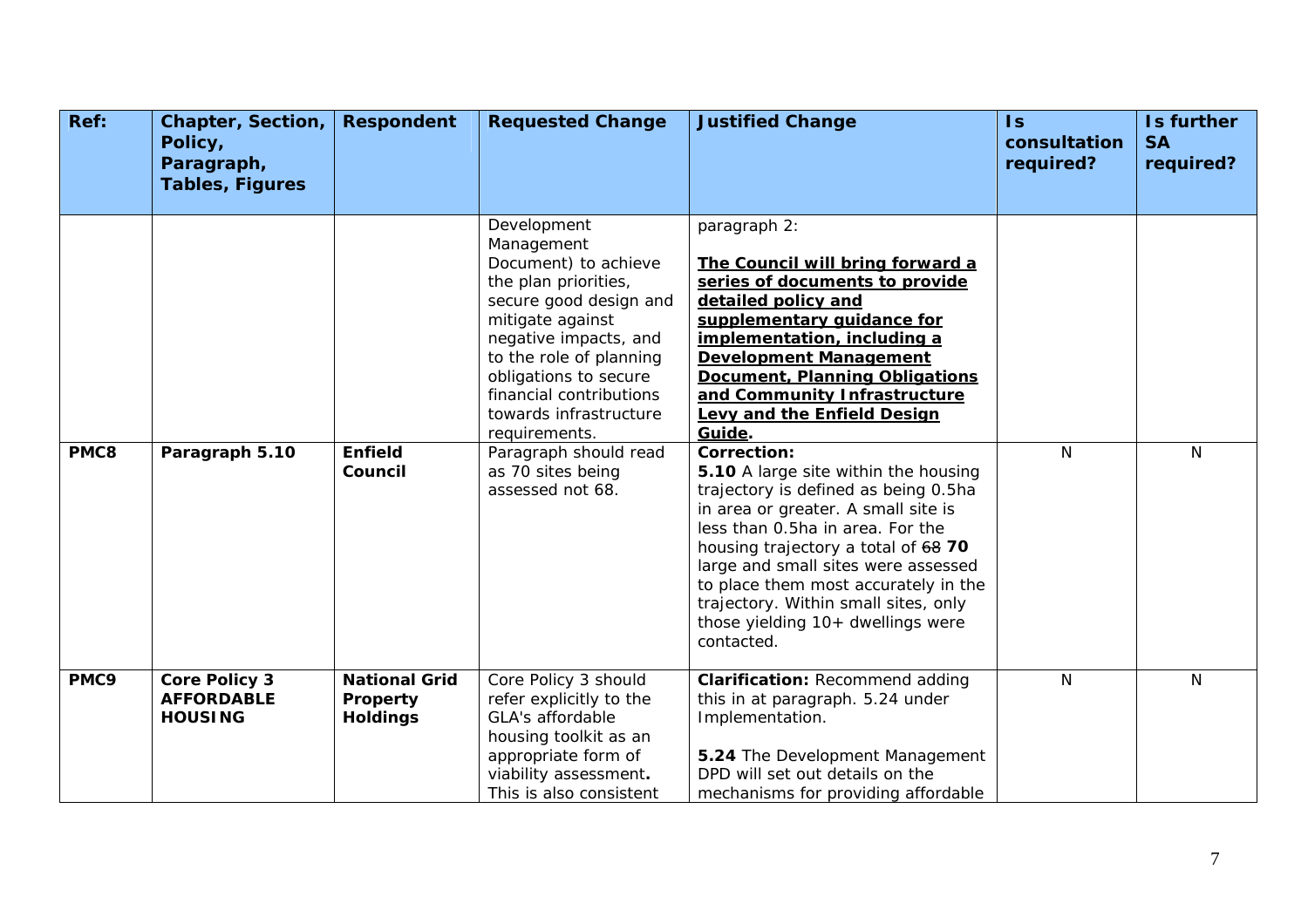| Ref:         | <b>Chapter, Section,</b><br>Policy,<br>Paragraph,<br><b>Tables, Figures</b> | <b>Respondent</b> | <b>Requested Change</b>                                                                                                                                                                                                                                                                                                                                                                                                                                                                                                                                           | <b>Justified Change</b>                                                                                                                                                                                                                                                                                                                               | $\overline{1s}$<br>consultation<br>required? | Is further<br><b>SA</b><br>required? |
|--------------|-----------------------------------------------------------------------------|-------------------|-------------------------------------------------------------------------------------------------------------------------------------------------------------------------------------------------------------------------------------------------------------------------------------------------------------------------------------------------------------------------------------------------------------------------------------------------------------------------------------------------------------------------------------------------------------------|-------------------------------------------------------------------------------------------------------------------------------------------------------------------------------------------------------------------------------------------------------------------------------------------------------------------------------------------------------|----------------------------------------------|--------------------------------------|
|              |                                                                             |                   |                                                                                                                                                                                                                                                                                                                                                                                                                                                                                                                                                                   |                                                                                                                                                                                                                                                                                                                                                       |                                              |                                      |
|              |                                                                             |                   | with Core Policy 46. To<br>ensure the DPD is<br>effective and consistent<br>with national policy the<br>following amended<br>wording to Core Policy 3<br>is proposed:<br>'as well as the<br>relative importance<br>of other planning<br>priorities and<br>obligations on the<br>site. The GLA's<br>affordable housing<br>toolkit will be used to<br>calculate the viability<br>of providing<br>affordable housing<br>and other planning<br>contributions and<br>abnormal costs<br>associated with<br>developing specific<br>sites will be taken<br>into account.' | housing and for determining<br>applications. In the interim the<br>Council will continue to use the<br><b>GLA's affordable housing toolkit</b><br>to calculate the viability of<br>providing affordable housing and<br>other planning contributions and<br>abnormal costs associated with<br>developing specific sites will be<br>taken into account. |                                              |                                      |
| <b>PMC10</b> | <b>New Paragraph</b>                                                        | <b>Enfield</b>    | The Council would wish                                                                                                                                                                                                                                                                                                                                                                                                                                                                                                                                            | New Paragraph before 5.72                                                                                                                                                                                                                                                                                                                             | N                                            | N                                    |
|              | <b>Core Policy 8</b>                                                        | Council           | to update supporting                                                                                                                                                                                                                                                                                                                                                                                                                                                                                                                                              |                                                                                                                                                                                                                                                                                                                                                       |                                              |                                      |
|              | <b>EDUCATION</b>                                                            |                   | under the Monitoring                                                                                                                                                                                                                                                                                                                                                                                                                                                                                                                                              | In common with many other                                                                                                                                                                                                                                                                                                                             |                                              |                                      |
|              |                                                                             |                   | and Targets sub-section                                                                                                                                                                                                                                                                                                                                                                                                                                                                                                                                           | education authorities in London,                                                                                                                                                                                                                                                                                                                      |                                              |                                      |
|              |                                                                             |                   | by way of inserting a                                                                                                                                                                                                                                                                                                                                                                                                                                                                                                                                             | <b>Enfield subscribes to the school</b>                                                                                                                                                                                                                                                                                                               |                                              |                                      |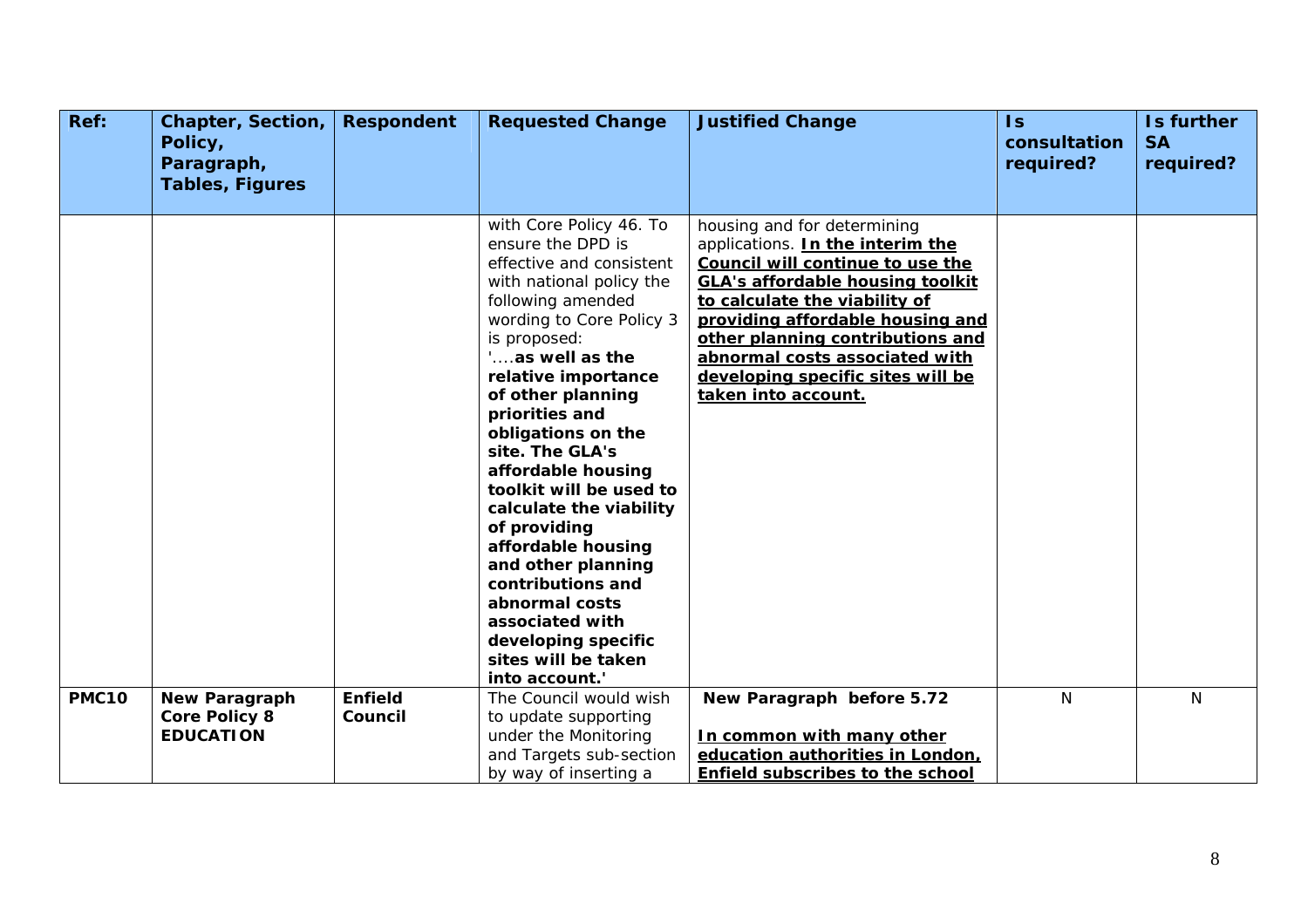<span id="page-8-0"></span>

| Ref: | <b>Chapter, Section,</b><br>Policy,<br>Paragraph,<br><b>Tables, Figures</b> | <b>Respondent</b> | <b>Requested Change</b>                 | <b>Justified Change</b>                                                                                                                                                                                                                                                                                                                                                                                                                                                                                                                                                                                                                                                                                                                                                                                                                                                                                                                                                                                                                    | $\overline{1s}$<br>consultation<br>required? | Is further<br><b>SA</b><br>required? |
|------|-----------------------------------------------------------------------------|-------------------|-----------------------------------------|--------------------------------------------------------------------------------------------------------------------------------------------------------------------------------------------------------------------------------------------------------------------------------------------------------------------------------------------------------------------------------------------------------------------------------------------------------------------------------------------------------------------------------------------------------------------------------------------------------------------------------------------------------------------------------------------------------------------------------------------------------------------------------------------------------------------------------------------------------------------------------------------------------------------------------------------------------------------------------------------------------------------------------------------|----------------------------------------------|--------------------------------------|
|      |                                                                             |                   | new paragraph before<br>paragraph 5.72. | roll projections service of the<br><b>Greater London Authority (GLA).</b><br>Annual projections are prepared<br>on the basis on the January<br><b>Schools Census; in preparing</b><br>these projections, the GLA<br>receives its basic population<br>data from the Office for National<br><b>Statistics (ONS) and information</b><br>about housing developments<br>from the Council. Most recent<br>projections <sup>1</sup> have reflected not<br>only the effects of increased<br>housing and migration, but also<br>a sharp and sustained increase<br>in birth rates across London,<br>with comparatively higher levels<br>of growth in Outer London and<br>specifically in Enfield. The<br>Council is now considering the<br>impact of the 2010 projections<br>on Pupil Places Planning. Further<br>work is underway to consider<br>options for meeting increased<br>demand, including the more<br>efficient use of existing school<br>sites and playing fields. New<br>sites for schools will be set out<br>in the Site Schedule DPD. |                                              |                                      |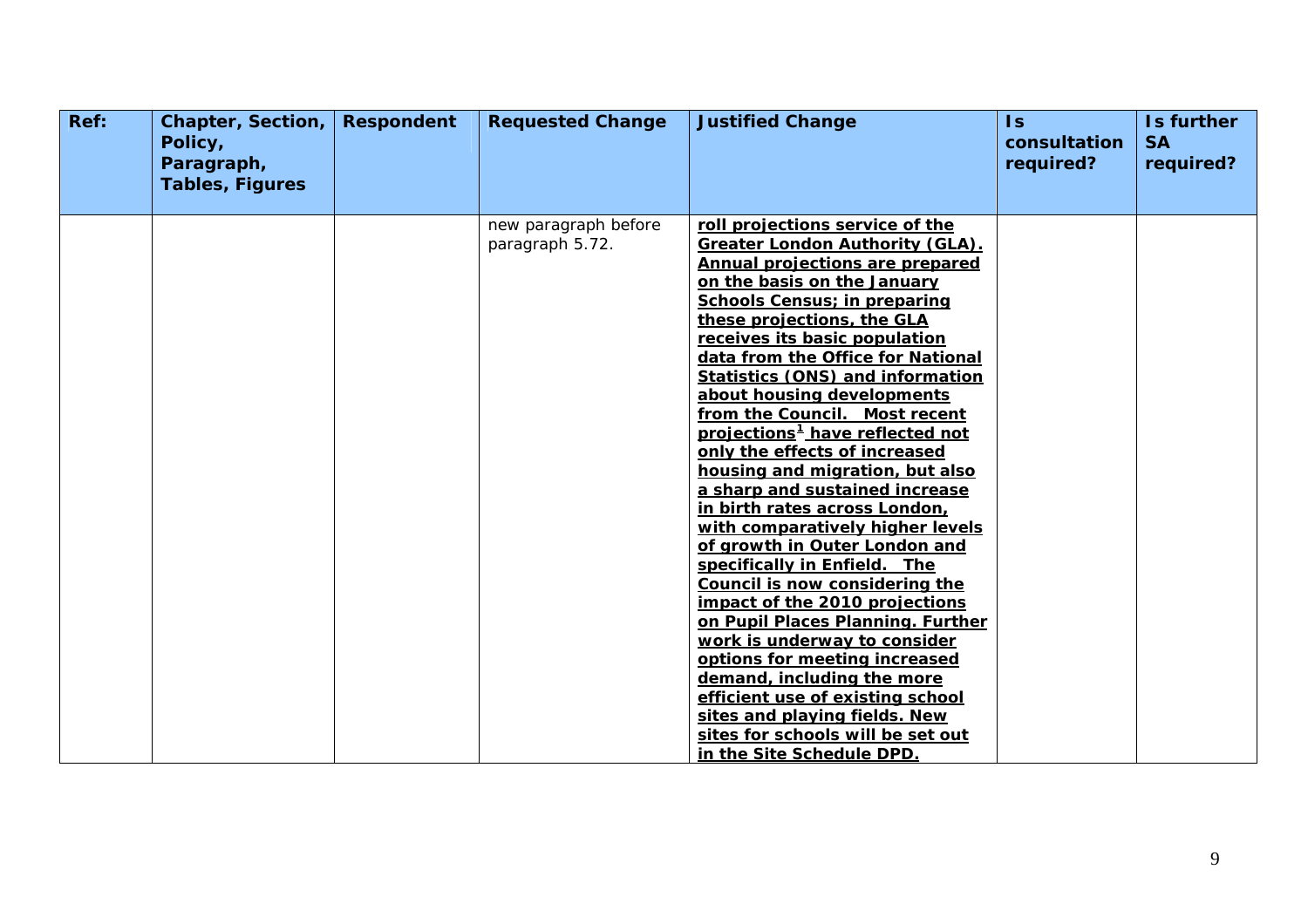| Ref:         | <b>Chapter, Section,</b><br>Policy,<br>Paragraph,                                                          | <b>Respondent</b>                                                           | <b>Requested Change</b>                                                                                                                                                                                                                                                                                                                                                                                                                                                    | <b>Justified Change</b>                                                                                                                                                                                                                                                                                                                                                                                                                                                                                                                                  | $\overline{1s}$<br>consultation<br>required? | Is further<br><b>SA</b><br>required? |
|--------------|------------------------------------------------------------------------------------------------------------|-----------------------------------------------------------------------------|----------------------------------------------------------------------------------------------------------------------------------------------------------------------------------------------------------------------------------------------------------------------------------------------------------------------------------------------------------------------------------------------------------------------------------------------------------------------------|----------------------------------------------------------------------------------------------------------------------------------------------------------------------------------------------------------------------------------------------------------------------------------------------------------------------------------------------------------------------------------------------------------------------------------------------------------------------------------------------------------------------------------------------------------|----------------------------------------------|--------------------------------------|
|              | <b>Tables, Figures</b>                                                                                     |                                                                             |                                                                                                                                                                                                                                                                                                                                                                                                                                                                            |                                                                                                                                                                                                                                                                                                                                                                                                                                                                                                                                                          |                                              |                                      |
| <b>PMC11</b> | Paragraph 5.96<br><b>EMERGENCY AND</b><br><b>ESSENTIAL</b><br><b>SERVICES</b>                              | CgMs<br>Consulting<br>on behalf of<br>Metropolitan<br><b>Police Service</b> | The MPA recommends<br>amending the wording<br>to a) and b) as follows:<br>a) delivering several<br>police facilities that<br>enable better public<br>access to the police<br>provision for<br>neighbourhood policing<br>teams which will ideally<br>be located within town<br>and local centres that<br>are readily accessible.<br>Neighbourhood police<br>centres without a<br>contact point do not<br>have to be in accessible<br>areas, and b) a new<br>custody centre. | <b>Clarification:</b><br>5.96 In 2007, the Metropolitan<br>Police Authority produced an Asset<br>Management Plan (AMP) (33) for<br>Enfield which looks at the existing<br>estate and local requirements for<br>modern day policing. The AMP<br>identifies that future operational<br>needs will focus on a) delivering<br>several police <i>facilities</i> 'shops' with<br>provision for Safer Neighbourhood<br>Teams (34) which will ideally be<br>located within town and local centres<br>that are readily accessible, and b) a<br>new custody suite. | N                                            | $\mathsf{N}$                         |
| <b>PMC12</b> | <b>Core Policy 11</b><br>Para 5.113<br><b>RECREATION,</b><br>LEISURE,<br><b>CULTURE AND</b><br><b>ARTS</b> | <b>Lee Valley</b><br><b>Regional Park</b>                                   | 5.113 should be<br>amended to refer to the<br>strategic importance<br>of Picketts Lock as a<br>major leisure, sporting<br>and entertainment<br>node.                                                                                                                                                                                                                                                                                                                       | <b>Clarification:</b><br>Additional wording to Paragraph<br>5.113 accepted to add clarity.<br>Within Enfield, the Lee Valley<br>Regional Park Authority is<br>investigating the potential of<br>additional sports development at<br>Pickett's Lock to complement the<br>existing Lee Valley Athletics Centre,<br>camping and Caravan site, golf<br>centre and golf course. Current                                                                                                                                                                       | N                                            | $\mathsf{N}$                         |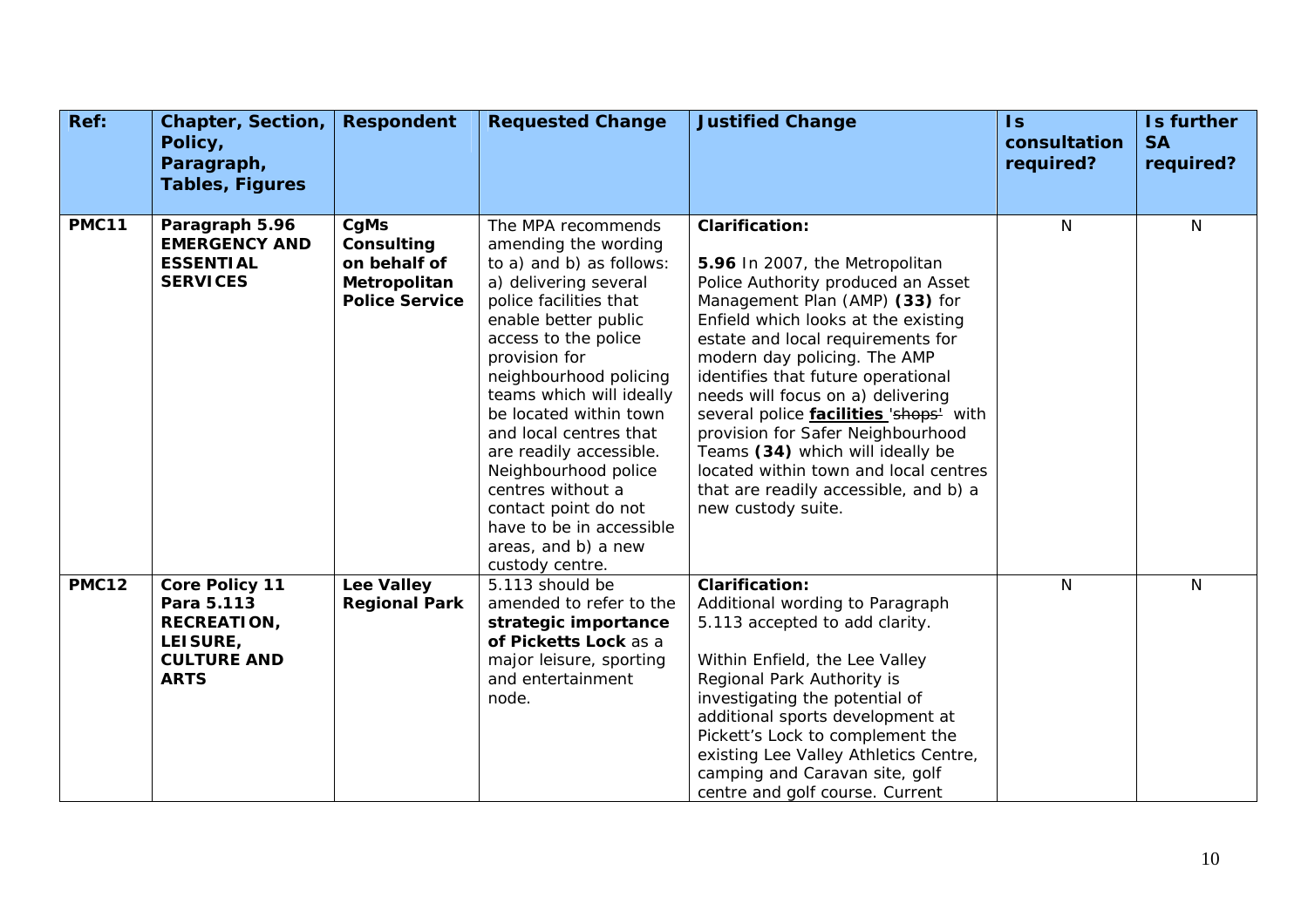| Ref:         | <b>Chapter, Section,</b><br>Policy,<br>Paragraph,<br><b>Tables, Figures</b> | <b>Respondent</b>           | <b>Requested Change</b>                                                                                                                                                                                                                                                                                                                                                                                                                                    | <b>Justified Change</b>                                                                                                                                                                                                                                                                                                                                                                                                                                                                                              | $\mathsf{ls}$<br>consultation<br>required? | Is further<br><b>SA</b><br>required? |
|--------------|-----------------------------------------------------------------------------|-----------------------------|------------------------------------------------------------------------------------------------------------------------------------------------------------------------------------------------------------------------------------------------------------------------------------------------------------------------------------------------------------------------------------------------------------------------------------------------------------|----------------------------------------------------------------------------------------------------------------------------------------------------------------------------------------------------------------------------------------------------------------------------------------------------------------------------------------------------------------------------------------------------------------------------------------------------------------------------------------------------------------------|--------------------------------------------|--------------------------------------|
|              |                                                                             |                             |                                                                                                                                                                                                                                                                                                                                                                                                                                                            | regional and local guidance also<br>identifies Pickett's<br>Lock as an area for future<br>development and investment. The<br>draft vision for the Upper Lee Valley,<br>the existing Lee Valley Park Plan and<br>'Enriching Enfield' - Enfield's Leisure<br>and Strategy 2005 - 2008 all identify<br>Pickett's Lock as an area for the<br>development of additional sports<br>and recreation facilities of strategic<br>importance.                                                                                   |                                            |                                      |
| <b>PMC13</b> | <b>Core Policy 12</b><br><b>TOURISM</b>                                     | <b>British</b><br>Waterways | 5 <sup>th</sup> Bullet Point: the<br>policy states that the<br>Council will continue to<br>work with the LVRPA to<br>identify the priority mix<br>of additional recreation<br>and leisure facilities in<br>the east of the borough,<br>particularly at Ponders<br>End, Pickett's Lock and<br>Meridian Water. British<br>Waterways has land<br>ownership we should be<br>recognised as a key<br>stakeholder who are<br>keen to continue<br>working with the | <b>Consistency: suggest minor</b><br>change.<br>Continuing to work with the Lee<br>Valley Regional Park Authority, to<br>help develop its Park Development<br>Framework, and with other<br>partners such as British<br><b>Waterways, and Thames Water</b><br>to identify the priority mix of<br>additional recreation and leisure<br>facilities in the east of the Borough,<br>particularly at Ponders End, Pickett's<br>Lock and Meridian Water, and<br>encourage more visitors to the Lee<br>Valley Regional Park. | $\mathsf{N}$                               | N                                    |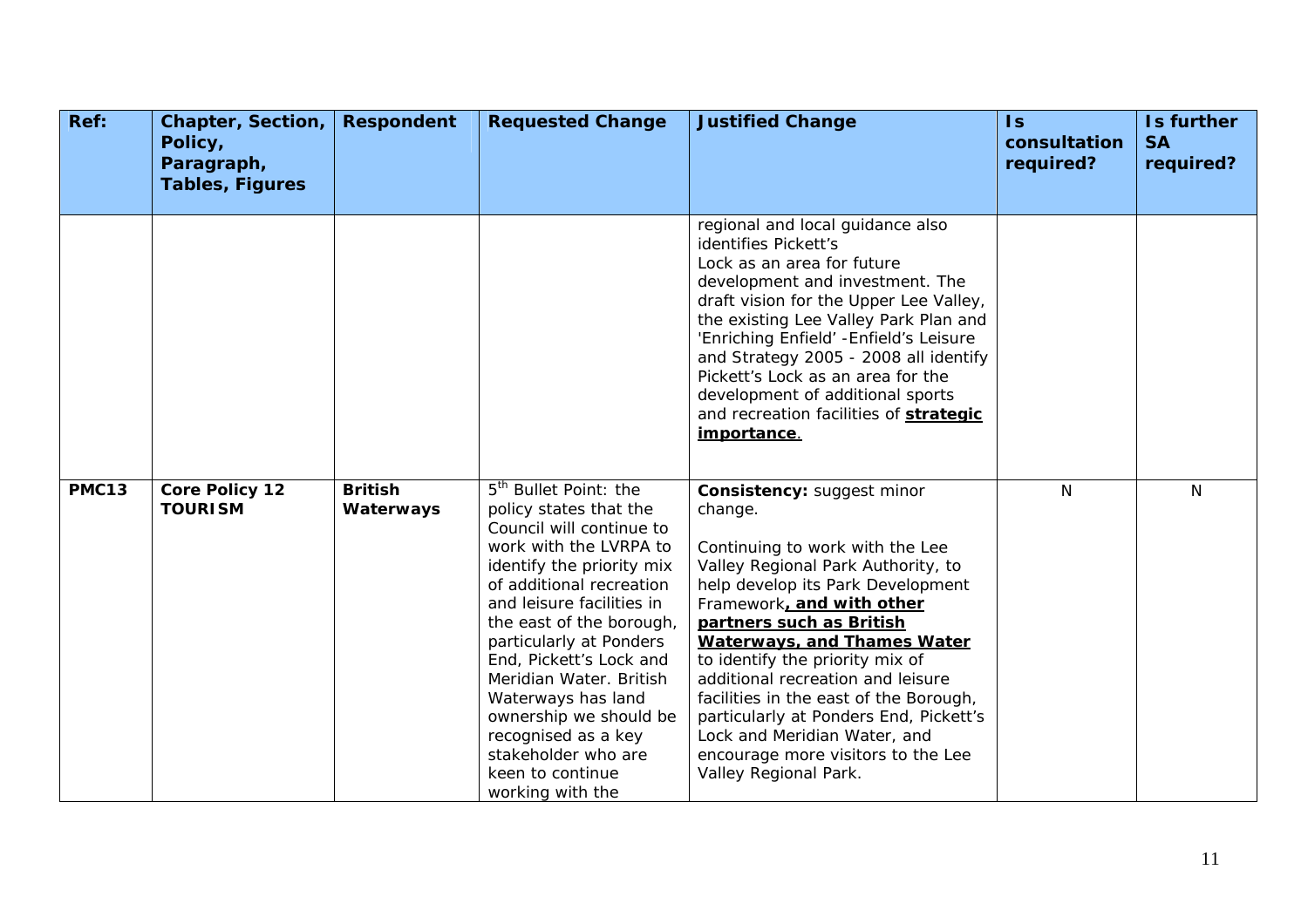| Ref:         | <b>Chapter, Section,</b><br>Policy,<br>Paragraph,<br><b>Tables, Figures</b> | <b>Respondent</b>         | <b>Requested Change</b>                                                                                                                                                                                                                                                                                                                                                                                                                                                                                                                                              | <b>Justified Change</b>                                                                                                                                                                                                                                                                                                                                                                                                                                                                                                                                                                                                                                                                                                                                                                                                   | $\overline{1s}$<br>consultation<br>required? | Is further<br><b>SA</b><br>required? |
|--------------|-----------------------------------------------------------------------------|---------------------------|----------------------------------------------------------------------------------------------------------------------------------------------------------------------------------------------------------------------------------------------------------------------------------------------------------------------------------------------------------------------------------------------------------------------------------------------------------------------------------------------------------------------------------------------------------------------|---------------------------------------------------------------------------------------------------------------------------------------------------------------------------------------------------------------------------------------------------------------------------------------------------------------------------------------------------------------------------------------------------------------------------------------------------------------------------------------------------------------------------------------------------------------------------------------------------------------------------------------------------------------------------------------------------------------------------------------------------------------------------------------------------------------------------|----------------------------------------------|--------------------------------------|
|              |                                                                             |                           | Council.                                                                                                                                                                                                                                                                                                                                                                                                                                                                                                                                                             |                                                                                                                                                                                                                                                                                                                                                                                                                                                                                                                                                                                                                                                                                                                                                                                                                           |                                              |                                      |
| <b>PMC14</b> | Section 6.1<br>Economic<br><b>Prosperity</b>                                | <b>Enfield</b><br>Council | The Council wishes to<br>provide a factual an<br>update within section<br>6.1: Promoting<br><b>Economic Prosperity.</b><br>Clarifications are<br>intended to provide<br>additional background<br>material and detail,<br>which could not be<br>included in the<br>Submission Core<br>Strategy document, but,<br>which in light of new<br>government guidance<br>and emerging work on<br>Enfield's Economic<br>Assessment provide<br>additional clarification<br>as to the way the<br>employment figures<br>were presented in the<br>Pre-Submission Core<br>Strategy. | <b>Clarification: Council would</b><br>consider the following new<br>paragraphs be inserted above<br>existing paragraph 6.8:<br>6.8A The Council is taking a<br>proactive approach to<br>investment and<br>sustainable job growth<br>and will plan to exceed<br>the minimum target<br>growth set out in Core<br>Policy 13. To achieve this<br>the Council is developing<br>further work in<br>understanding the local<br>economy and aligning this<br>knowledge to the strategic<br>growth areas and place<br>shaping priority areas. An<br><b>Economic Assessment is</b><br>forthcoming and this in<br>turn will inform an<br><b>Enterprise</b><br>Framework/Inward<br><b>Investment Strategy to be</b><br>adopted later in 2010.<br>This work will inform the<br>preparation of Area Action<br>Plans, Masterplans and a | N                                            | N                                    |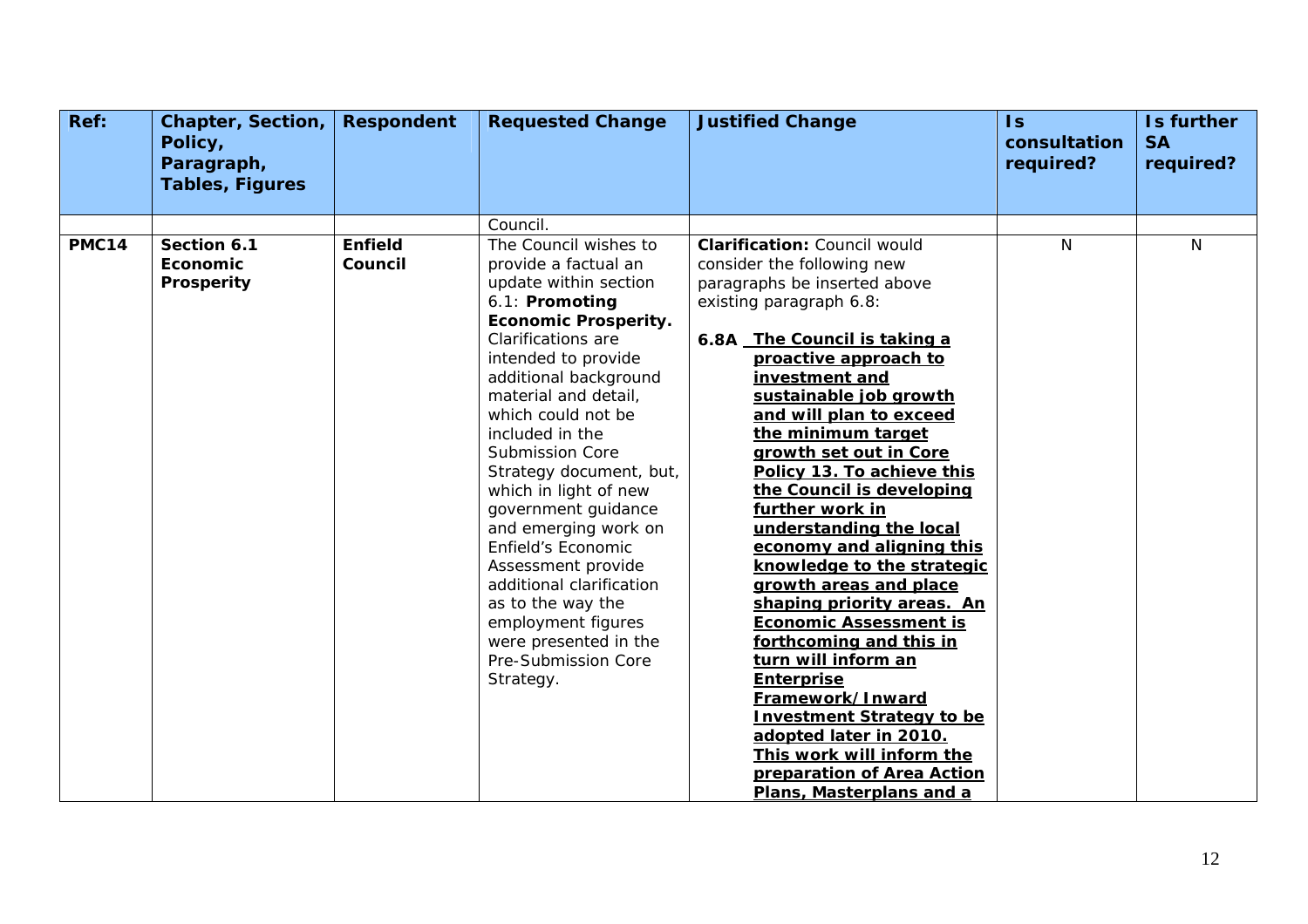| Ref:         | Chapter, Section,<br>Policy,<br>Paragraph,<br><b>Tables, Figures</b>                                       | <b>Respondent</b>         | <b>Requested Change</b>                                                                                                                                                                                                                                                    | <b>Justified Change</b>                                                                                                                                                                                                                                                                                                                                                                                                                                                                                                                                                                                                                                            | $\mathsf{Is}$<br>consultation<br>required? | Is further<br><b>SA</b><br>required? |
|--------------|------------------------------------------------------------------------------------------------------------|---------------------------|----------------------------------------------------------------------------------------------------------------------------------------------------------------------------------------------------------------------------------------------------------------------------|--------------------------------------------------------------------------------------------------------------------------------------------------------------------------------------------------------------------------------------------------------------------------------------------------------------------------------------------------------------------------------------------------------------------------------------------------------------------------------------------------------------------------------------------------------------------------------------------------------------------------------------------------------------------|--------------------------------------------|--------------------------------------|
|              |                                                                                                            |                           |                                                                                                                                                                                                                                                                            | review of the Core<br><b>Strategy where</b><br>appropriate.                                                                                                                                                                                                                                                                                                                                                                                                                                                                                                                                                                                                        |                                            |                                      |
| <b>PMC15</b> | Core Policy 13 and<br>supporting<br>Paragraphs<br><b>PROMOTING</b><br><b>ECONOMIC</b><br><b>PROSPERITY</b> | <b>Enfield</b><br>Council | Additional clarity is<br>suggested by the<br>Council to ensure the<br>intention of Core Policy<br>reflects the long term<br>economic intention of<br>the Core Strategy<br>approach. The approach<br>of the Policy is to secure<br>a minimum of at least<br>6,000 new jobs. | <b>Clarification: Council suggest</b><br>inserting additional text to Core<br>Policy and supporting paragraphs:<br><b>PROMOTING ECONOMIC</b><br><b>PROSPERITY</b><br><b>CORE POLICY 13</b><br>The Council will protect and improve<br>Enfield's employment offer helping<br>to facilitate the creation of a<br>minimum of 6,000 new jobs from<br>2010-2026, focusing new growth in<br>the Upper Lee Valley and Enfield's<br>town centres. Approximately a<br>minimum of 4,000 new jobs are<br>expected to be created in the Upper<br>Lee Valley with the remainder<br>concentrated in Enfield's main town<br>centres and in other place shaping<br>priority areas. | $\mathsf{N}$                               | N                                    |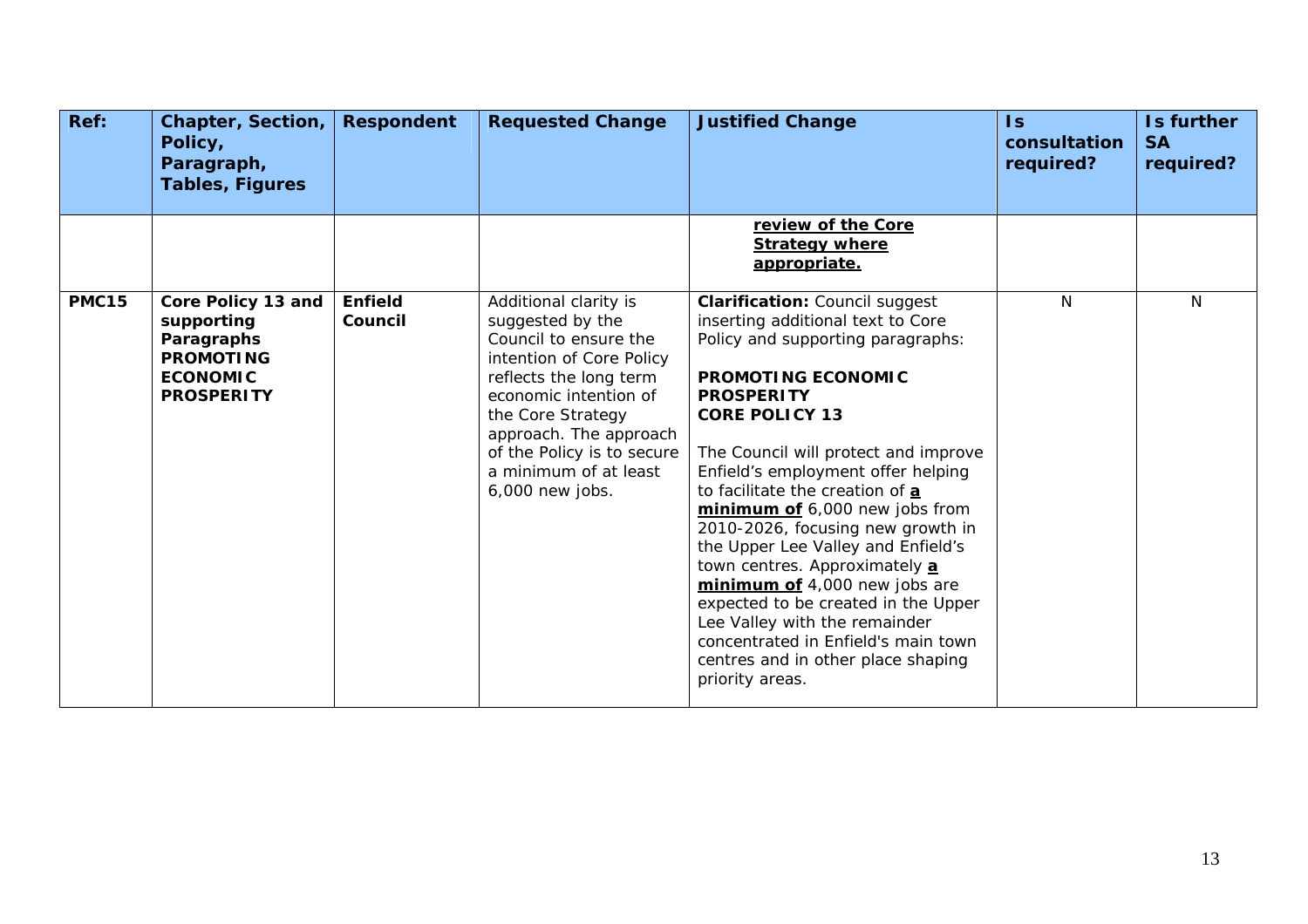| Ref: | Chapter, Section,<br>Policy,<br>Paragraph, | <b>Respondent</b> | <b>Requested Change</b> | <b>Justified Change</b>                                                                                                                                                          |                   | $\mathsf{Is}$<br>consultation<br>required? | Is further<br><b>SA</b><br>required? |
|------|--------------------------------------------|-------------------|-------------------------|----------------------------------------------------------------------------------------------------------------------------------------------------------------------------------|-------------------|--------------------------------------------|--------------------------------------|
|      | <b>Tables, Figures</b>                     |                   |                         |                                                                                                                                                                                  |                   |                                            |                                      |
|      |                                            |                   |                         | Table 6.1 Spatial Distribution of New<br>Jobs                                                                                                                                    |                   |                                            |                                      |
|      |                                            |                   |                         | <b>Upper Lee Valley</b>                                                                                                                                                          | 4,000             |                                            |                                      |
|      |                                            |                   |                         | Other town centres and<br>Place Shaping Priority Areas                                                                                                                           | 2,000             |                                            |                                      |
|      |                                            |                   |                         | <b>Borough total</b>                                                                                                                                                             | At least<br>6,000 |                                            |                                      |
|      |                                            |                   |                         | New paragraph after 6.16 under<br>Implementation                                                                                                                                 |                   |                                            |                                      |
|      |                                            |                   |                         | The Council is to undertake an<br>economic assessment during<br>2010 and this piece of work will<br>help bring forward an Enterprise<br>Framework/Inward Investment<br>Strategy. |                   |                                            |                                      |
|      |                                            |                   |                         | Amend paragraph 6.19 under<br><b>Monitoring and Targets</b>                                                                                                                      |                   |                                            |                                      |
|      |                                            |                   |                         | 6.19 New jobs created in the                                                                                                                                                     |                   |                                            |                                      |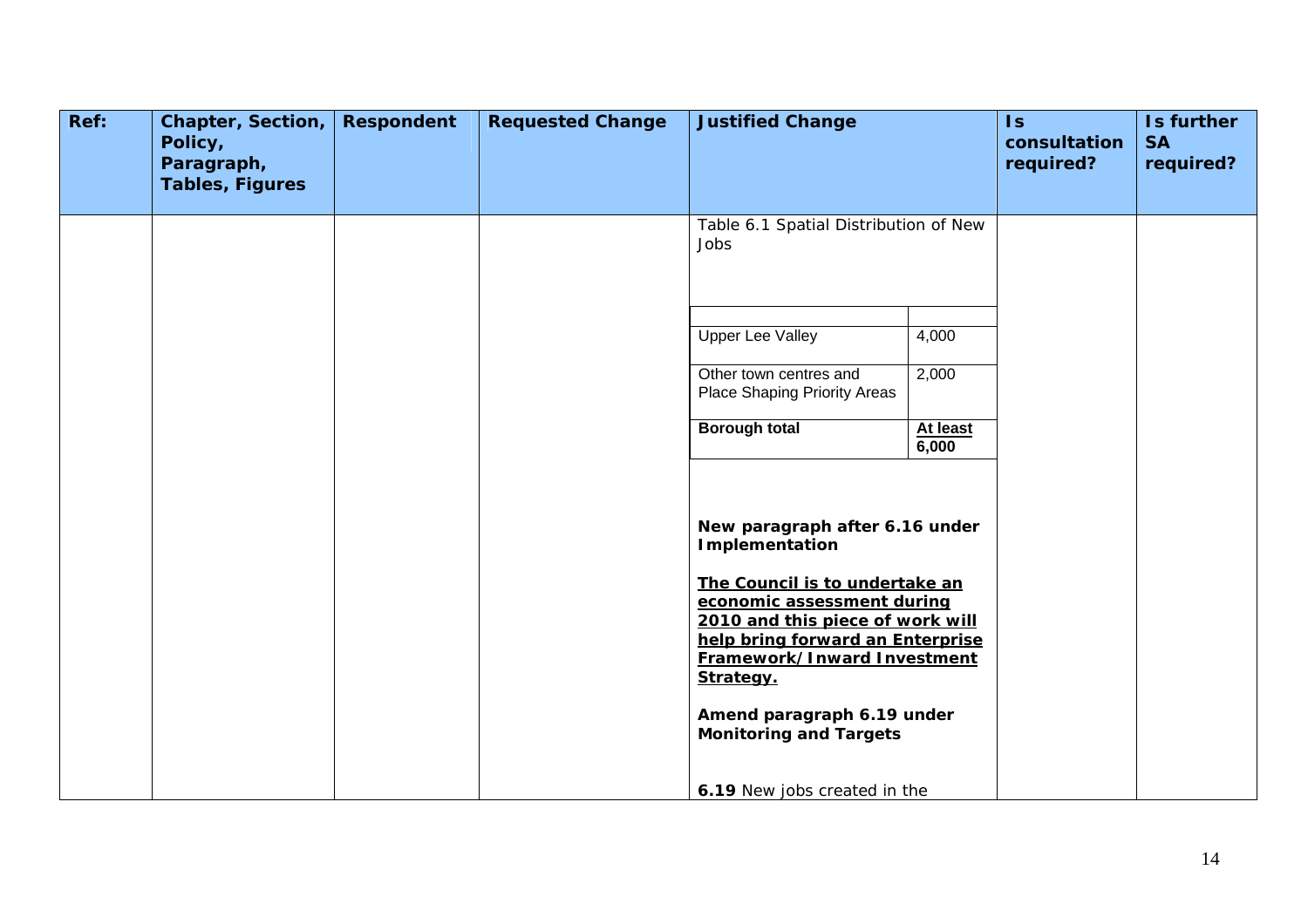| Ref:         | <b>Chapter, Section,</b><br>Policy,<br>Paragraph,<br><b>Tables, Figures</b>                        | <b>Respondent</b>         | <b>Requested Change</b>                                                                                                                 | <b>Justified Change</b>                                                                                                                                                                                                                                                                                                                                                                                                                                                                                                                                                                                                                                    | $\mathsf{ls}$<br>consultation<br>required? | Is further<br><b>SA</b><br>required? |
|--------------|----------------------------------------------------------------------------------------------------|---------------------------|-----------------------------------------------------------------------------------------------------------------------------------------|------------------------------------------------------------------------------------------------------------------------------------------------------------------------------------------------------------------------------------------------------------------------------------------------------------------------------------------------------------------------------------------------------------------------------------------------------------------------------------------------------------------------------------------------------------------------------------------------------------------------------------------------------------|--------------------------------------------|--------------------------------------|
|              |                                                                                                    |                           |                                                                                                                                         | Borough will be monitored to<br>achieve a minimum target of 6,000<br>new jobs by 2026, of which at least<br>4,000 will be located in the Upper<br>Lee Valley.                                                                                                                                                                                                                                                                                                                                                                                                                                                                                              |                                            |                                      |
| <b>PMC16</b> | Paragraph 6.9<br>Footnote 38<br><b>PROMOTING</b><br><b>ECONOMIC</b><br><b>PROSPERITY</b>           | <b>Enfield</b><br>Council | The Council would wish<br>to provide a correction<br>to the omission of<br>footnote 38 is required<br>to provide the full<br>reference. | <b>Correction: footnote 38</b><br>(38) The Working Paper No. 20<br>employment projections by<br>sector and borough, Source GLA<br>Economic, February 2007.                                                                                                                                                                                                                                                                                                                                                                                                                                                                                                 | N                                          | N                                    |
| <b>PMC17</b> | Paragraph 6.24<br><b>SAFEGUARDING</b><br><b>STRATEGIC</b><br><b>INDUSTRIAL</b><br><b>LOCATIONS</b> | <b>Enfield</b><br>Council | Council would consider<br>additional signposting to<br>Appendix 7 within<br>Paragraph 6.24.                                             | Amendment: paragraph 6.24 under<br>Justification.<br>6.24 The Borough has undergone<br>some changes since the adoption of<br>the UDP. The boundaries of the<br>former Preferred Industrial Areas<br>(PIAs), as identified in the UDP,<br>have therefore been reviewed in<br>partnership with the GLA in order to<br>identify and safeguard industrial<br>land which is of strategic importance<br>to London and is appropriate to be<br>designated as Strategic Industrial<br>Locations (SIL) (40). The revised<br>designations are illustrated in<br>Map Series 1, Appendix 7.<br>Following this review, the extent of<br>the former PIAs remains largely | N                                          | N                                    |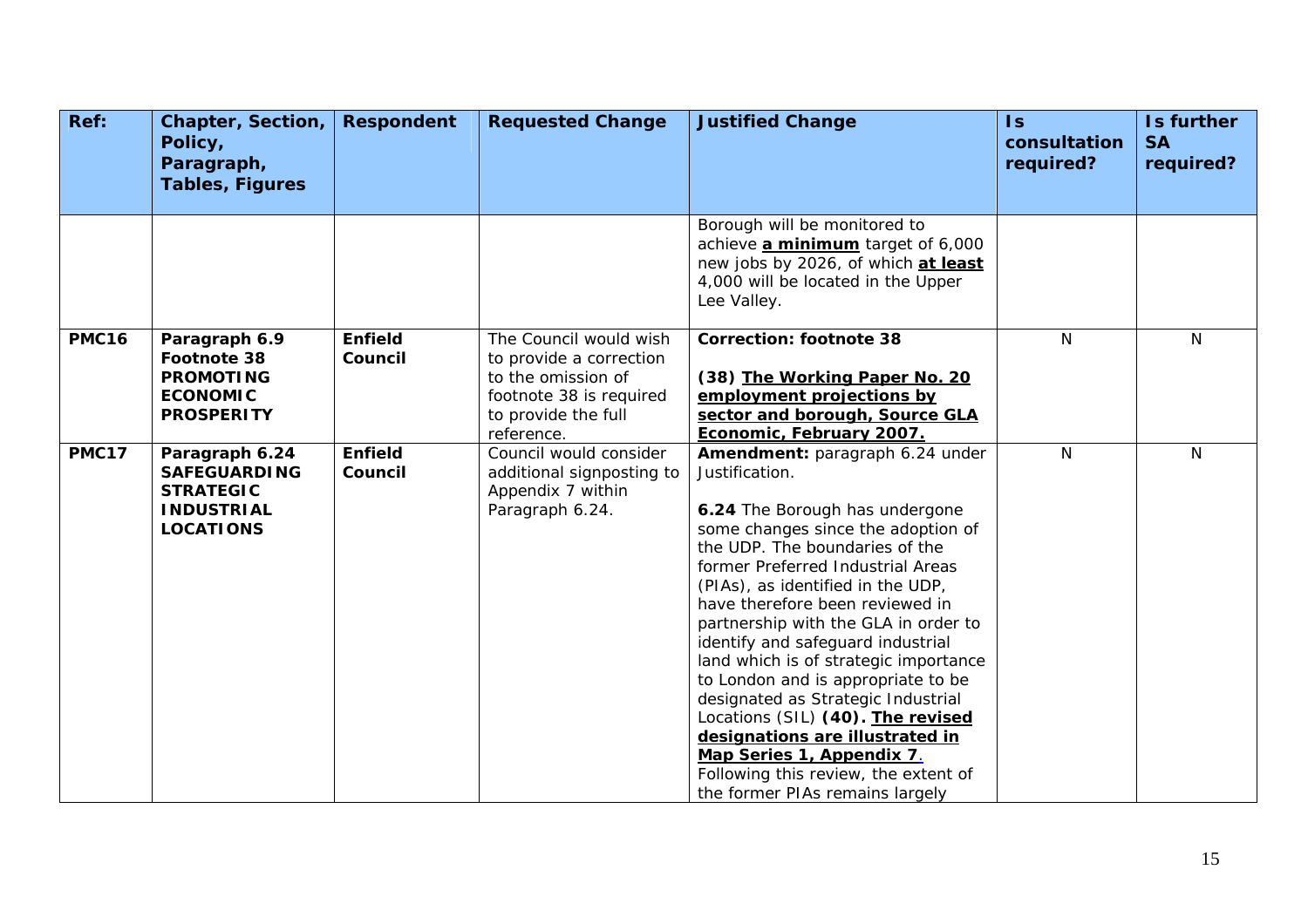| Ref:         | <b>Chapter, Section,</b><br>Policy,<br>Paragraph,<br><b>Tables, Figures</b>                    | <b>Respondent</b>                   | <b>Requested Change</b>                                                                                                                                                                                                                                    | <b>Justified Change</b>                                                                                                                                                                                                                                                                                                                                                                                                                                                                               | $\mathsf{ls}$<br>consultation<br>required? | Is further<br><b>SA</b><br>required? |
|--------------|------------------------------------------------------------------------------------------------|-------------------------------------|------------------------------------------------------------------------------------------------------------------------------------------------------------------------------------------------------------------------------------------------------------|-------------------------------------------------------------------------------------------------------------------------------------------------------------------------------------------------------------------------------------------------------------------------------------------------------------------------------------------------------------------------------------------------------------------------------------------------------------------------------------------------------|--------------------------------------------|--------------------------------------|
|              |                                                                                                |                                     |                                                                                                                                                                                                                                                            | unaltered. However, the review has<br>identified scope to release land for<br>mixed use development in a limited<br>number of former PIAs without<br>compromising the overall range and<br>quality of employment land available<br>in the Borough. This has the<br>potential to meet other objectives,<br>such as the regeneration of the<br>Council's place shaping priority<br>areas in particular - Ponders End<br>and Meridian Water.                                                             |                                            |                                      |
| <b>PMC18</b> | 6.48 on page 76<br><b>TOWN CENTRES</b>                                                         | <b>The Theatres</b><br><b>Trust</b> | First word in brackets in<br>last sentence should<br>read 'if' not 'of'.                                                                                                                                                                                   | <b>Typographical Correction:</b><br>Replace words "if" with of                                                                                                                                                                                                                                                                                                                                                                                                                                        | $\mathsf{N}$                               | N                                    |
| <b>PMC19</b> | Paragraph 7.34<br><b>DELIVERING</b><br><b>SUSTAINABLE</b><br><b>WASTE</b><br><b>MANAGEMENT</b> | <b>British</b><br>Waterways         | More emphasis could be<br>given to the<br>transportation of waste<br>by water here, including<br>the use of Ash Wharf at<br>Edmonton Eco Park,<br>which is not currently<br>utilized but presents an<br>excellent opportunity for<br>waterborne transport. | <b>Clarification:</b><br>Insertion - New sentence at the end<br>of paragraph 7.34:<br>7.34 Self-sufficiency aims to<br>increase the responsibility<br>communities take for their waste,<br>reducing the distance it travels and<br>so the associated congestion and<br>vehicle emissions. This is supported<br>in the London Plan, which aims to<br>increase the self-sufficiency of<br>London through the borough-level<br>apportionment. Inevitably waste will<br>have to travel some distance from | $\mathsf{N}$                               | N                                    |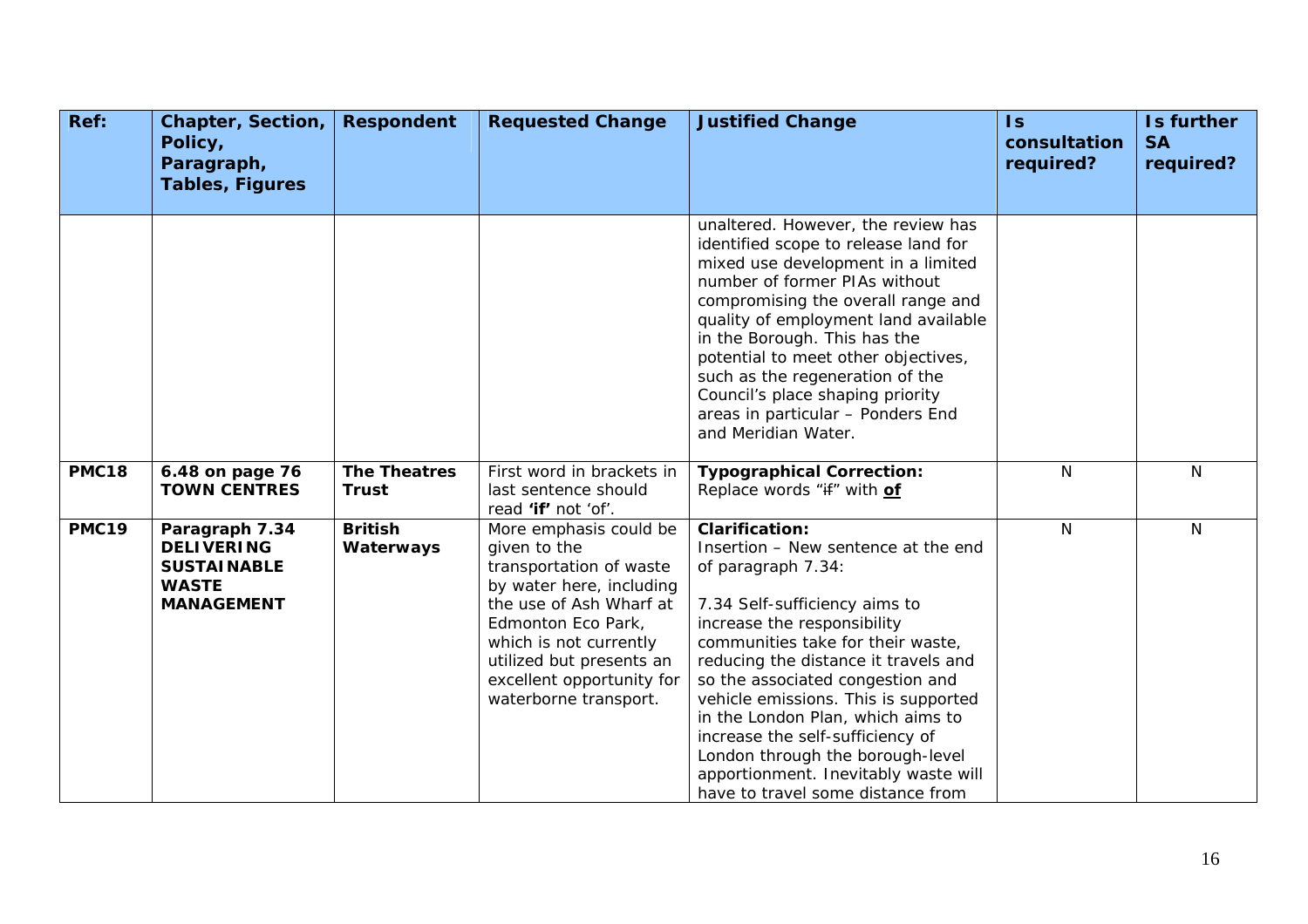| Ref:         | <b>Chapter, Section,</b><br>Policy,<br>Paragraph,<br><b>Tables, Figures</b> | <b>Respondent</b>           | <b>Requested Change</b>                                                                                                   | <b>Justified Change</b>                                                                                                                                                                                                                                                                                                                                                                                                                      | $\overline{\mathsf{ls}}$<br>consultation<br>required? | Is further<br><b>SA</b><br>required? |
|--------------|-----------------------------------------------------------------------------|-----------------------------|---------------------------------------------------------------------------------------------------------------------------|----------------------------------------------------------------------------------------------------------------------------------------------------------------------------------------------------------------------------------------------------------------------------------------------------------------------------------------------------------------------------------------------------------------------------------------------|-------------------------------------------------------|--------------------------------------|
|              |                                                                             |                             |                                                                                                                           | its source to its treatment facility,<br>and occasionally a significant<br>distance where specialised facilities<br>are needed (e.g. for hazardous<br>waste). A key aim should therefore<br>be to minimise the impacts of this<br>through the use of more sustainable<br>alternatives to road-based transport.<br>Opportunities such as utilizing<br>Ash Wharf at Edmonton Eco Park<br>for waterborne transportations<br>should be explored. |                                                       |                                      |
| <b>PMC20</b> | <b>Core Policy 25</b><br><b>PEDESTRIANS</b><br><b>AND CYCLISTS</b>          | <b>Sustrans</b>             | Supports the<br>implementation of<br>greenways. However,<br>the policy should make<br>explicit reference to<br>greenways. | <b>Clarification:</b><br>Insertion to Core Policy 25 final<br>paragraph:<br>Priority will be given to schemes that<br>overcome community severance,<br>particularly those linking<br>communities on either side of the<br>West Anglia Main Line, routes to<br>schools, town centres, and<br>recreational resources including<br>greenways, and the Lee Valley<br>Regional Park.                                                              | N                                                     | $\mathsf{N}$                         |
| <b>PMC21</b> | <b>Core Policy 26</b><br><b>PUBLIC</b><br><b>TRANSPORT</b>                  | <b>British</b><br>Waterways | This policy could include<br>a point promoting better<br>way finding between<br>transport hubs and the<br>waterways.      | <b>Clarification:</b><br>Insertion to Core Policy 26 - of<br>bullet 4:<br>Improving public transport                                                                                                                                                                                                                                                                                                                                         | N                                                     | N                                    |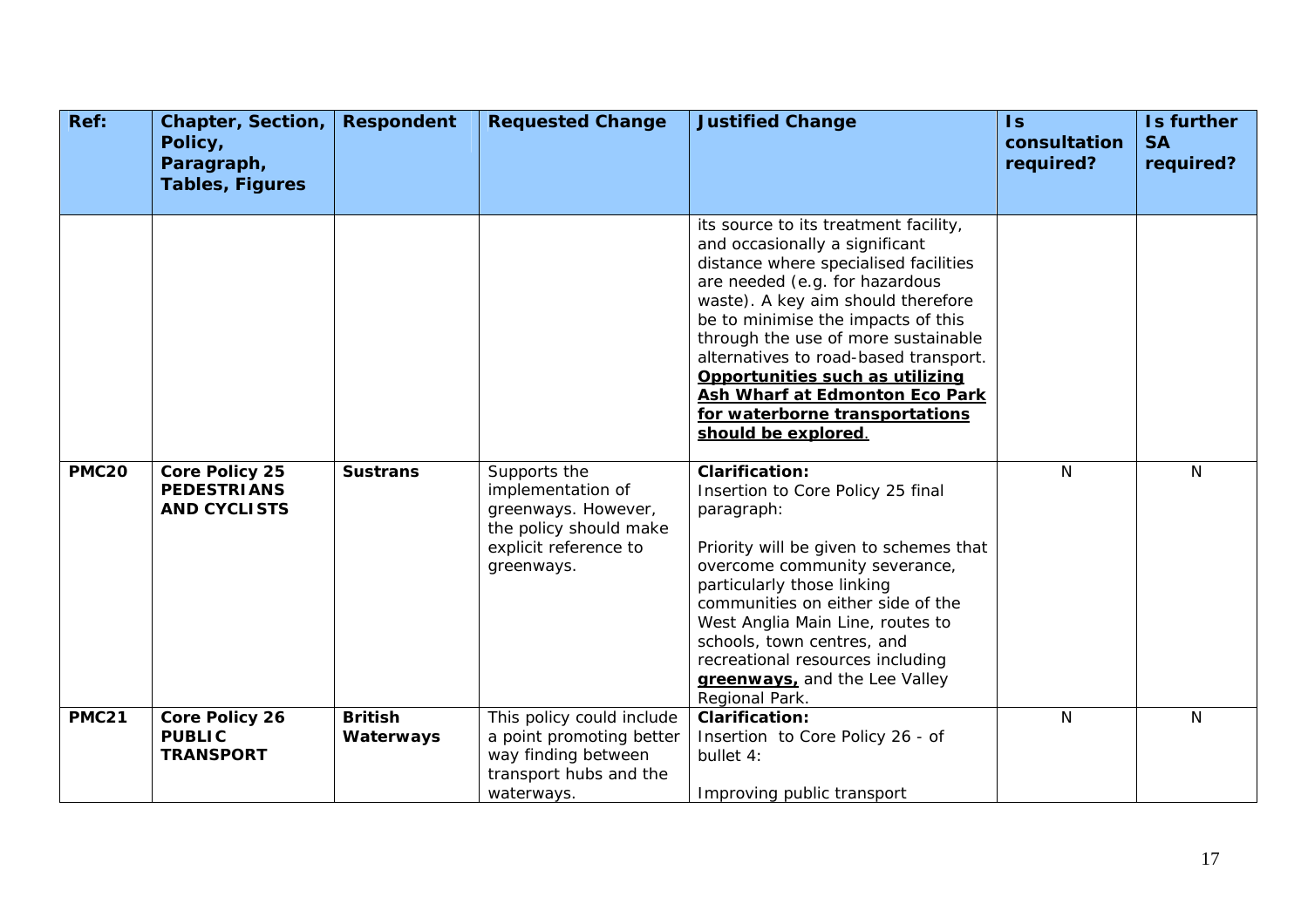| Ref:         | <b>Chapter, Section,</b><br>Policy,<br>Paragraph,<br><b>Tables, Figures</b>           | <b>Respondent</b>           | <b>Requested Change</b>                                                                                                                                                                                                                                                                                                                                                                                                                                                                                                                                       | <b>Justified Change</b>                                                                                                                                                                                                                                                              | $\overline{1s}$<br>consultation<br>required? | Is further<br><b>SA</b><br>required? |
|--------------|---------------------------------------------------------------------------------------|-----------------------------|---------------------------------------------------------------------------------------------------------------------------------------------------------------------------------------------------------------------------------------------------------------------------------------------------------------------------------------------------------------------------------------------------------------------------------------------------------------------------------------------------------------------------------------------------------------|--------------------------------------------------------------------------------------------------------------------------------------------------------------------------------------------------------------------------------------------------------------------------------------|----------------------------------------------|--------------------------------------|
|              |                                                                                       |                             |                                                                                                                                                                                                                                                                                                                                                                                                                                                                                                                                                               |                                                                                                                                                                                                                                                                                      |                                              |                                      |
|              |                                                                                       |                             |                                                                                                                                                                                                                                                                                                                                                                                                                                                                                                                                                               | interchanges to facilitate better<br>wayfinding, integration between<br>modes including provision for taxis,<br>water based transportation and<br>cycle parking and storage,<br>particularly at Enfield Town,<br>Edmonton Green, Ponders End, New<br>Southgate and Southgate Circus; |                                              |                                      |
| <b>PMC22</b> | Core Policy 28:<br><b>MANAGING FLOOD</b><br><b>RISK THROUGH</b><br><b>DEVELOPMENT</b> | <b>British</b><br>Waterways | SUDs are not the only<br>way to manage flood<br>risk through<br>development. There<br>should be a policy also<br>of encouraging Green<br>Roofs and Green Walls<br>in new builds. Green<br>Roofs on flat-roofed<br>buildings provide<br>natural insulation,<br>rainwater attenuation<br>and cooling, and are<br>visually attractive and<br>innovative. Green walls<br>provide many of the<br>same benefits and have<br>been shown to provide<br>considerable<br>temperature regulation.<br>They also contribute<br>greatly to on-site<br>biodiversity also, by | <b>Clarification:</b><br>Glossary definition of SUDS to be<br>expanded to clarify that SUDs are<br>one of a number of measures to<br>manage flood risk.                                                                                                                              | N                                            | N                                    |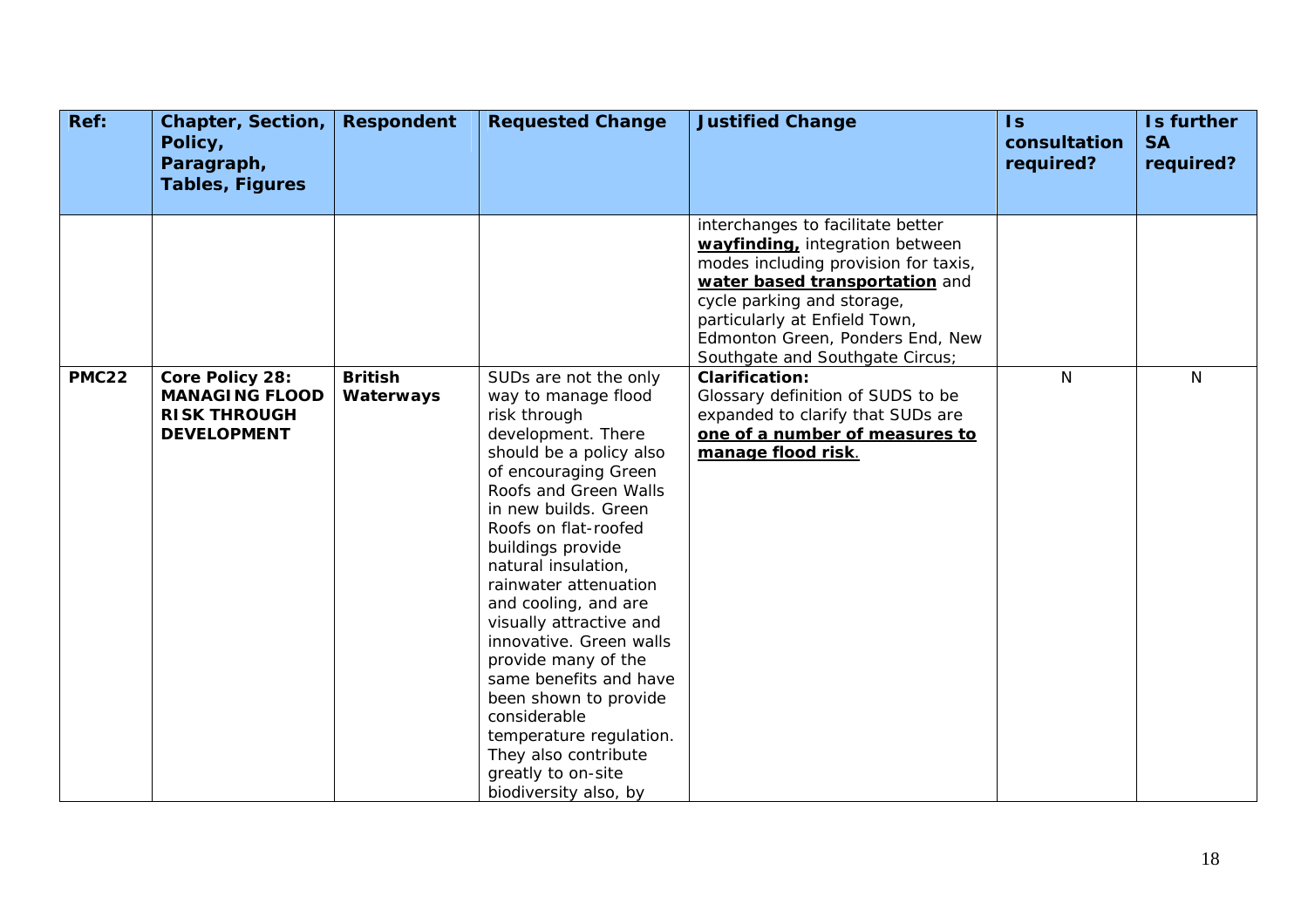| Ref:         | <b>Chapter, Section,</b><br>Policy,<br>Paragraph,<br><b>Tables, Figures</b>                                                                 | <b>Respondent</b>            | <b>Requested Change</b>                                                                                                                                                                                                                                                                                                                                                                                   | <b>Justified Change</b>                                                                                                                    | $\mathsf{Is}$<br>consultation<br>required? | Is further<br><b>SA</b><br>required? |
|--------------|---------------------------------------------------------------------------------------------------------------------------------------------|------------------------------|-----------------------------------------------------------------------------------------------------------------------------------------------------------------------------------------------------------------------------------------------------------------------------------------------------------------------------------------------------------------------------------------------------------|--------------------------------------------------------------------------------------------------------------------------------------------|--------------------------------------------|--------------------------------------|
|              |                                                                                                                                             |                              | providing nesting and<br>foraging opportunities<br>for birds and<br>invertebrates.                                                                                                                                                                                                                                                                                                                        |                                                                                                                                            |                                            |                                      |
| <b>PMC23</b> | <b>Core Policy 29</b><br><b>FLOOD</b><br><b>MANAGEMENT</b><br><b>INFRASTRUCTURE</b>                                                         | Environment<br>Agency        | We support this policy<br>and recommend a slight<br>amendment to the<br>following sentence:<br>'Development behind<br>existing defences will be<br>expected to reduce<br>residual flood risk and<br>works to open spaces<br>within the floodplain or<br>adjacent to<br>watercourses elsewhere<br>should explore<br>opportunities for<br>floodwater storage,<br>river restoration and<br>wetland creation. | <b>Clarification:</b><br>Insertion of new text: river<br>restoration and wetland creation<br>in paragraph 3 of Core Policy 29<br>accepted. | $\mathsf{N}$                               | N                                    |
| <b>PMC24</b> | <b>Core Policy 30</b><br><b>MAINTAINING</b><br><b>AND IMPROVING</b><br>THE QUALITY OF<br>THE BUILT AND<br><b>OPEN</b><br><b>ENVIRONMENT</b> | <b>Environment</b><br>Agency | We recommend<br>reference is made to the<br>restoration of the Blue<br>Ribbon Network by<br>amending the following:<br>'The Council will: Adopt<br>borough-wide standards                                                                                                                                                                                                                                 | <b>Clarification:</b><br>Insertion of new text restoration.                                                                                | $\mathsf{N}$                               | $\mathsf{N}$                         |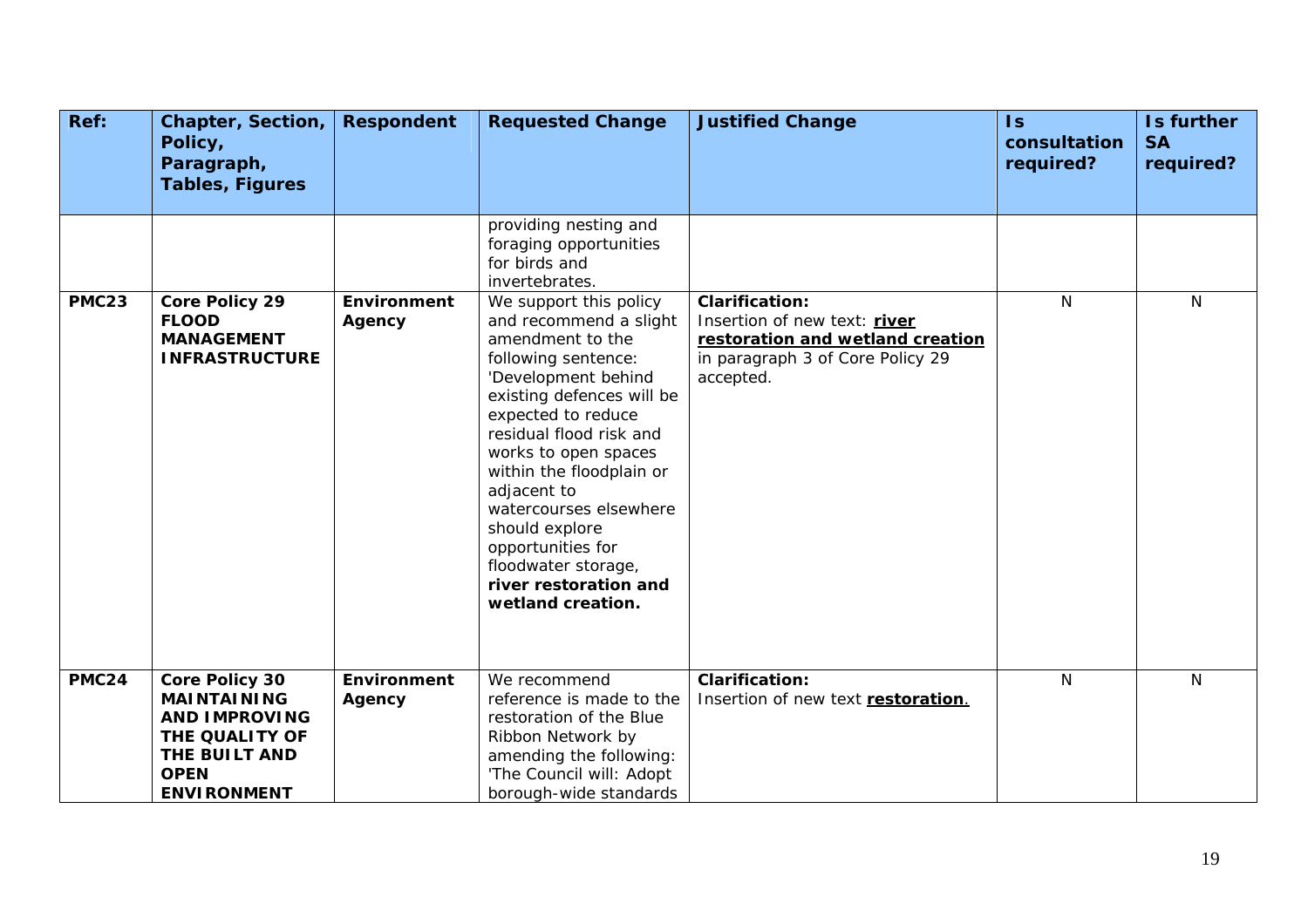| Ref:<br><b>Chapter, Section,</b><br>Policy,<br>Paragraph,                     | <b>Respondent</b>            | <b>Requested Change</b>                                                                                                                                                                                                                                                                                                                                                                                                                                                    | <b>Justified Change</b>                                                                             | $\mathsf{ls}$<br>consultation<br>required? | Is further<br><b>SA</b><br>required? |
|-------------------------------------------------------------------------------|------------------------------|----------------------------------------------------------------------------------------------------------------------------------------------------------------------------------------------------------------------------------------------------------------------------------------------------------------------------------------------------------------------------------------------------------------------------------------------------------------------------|-----------------------------------------------------------------------------------------------------|--------------------------------------------|--------------------------------------|
| <b>Tables, Figures</b>                                                        |                              |                                                                                                                                                                                                                                                                                                                                                                                                                                                                            |                                                                                                     |                                            |                                      |
|                                                                               |                              | and guidance to design<br>quality, including: -<br>maximising,<br>restoration, access to<br>and visibility of the blue<br>ribbon network and the<br>Borough's green assets'                                                                                                                                                                                                                                                                                                |                                                                                                     |                                            |                                      |
| <b>PMC25</b><br>Paragraph 8.63<br><b>GREEN BELT AND</b><br><b>COUNTRYSIDE</b> | <b>Environment</b><br>Agency | When developing a<br>project for a specific<br>reason i.e. regional<br>sport and<br>recreational, it's<br>important to build in<br>other benefits which<br>may not be the core<br>reason for developing<br>the project i.e.<br>biodiversity. As a<br>result<br>we recommend this<br>paragraph is<br>amended as follows:<br>' At Picketts Lock,<br>there is an<br>opportunity for<br>improvements to the<br>regional sports and,<br>recreational and<br>biodiversity offer, | <b>Clarification:</b><br>Insertion of and biodiversity<br>offer accepted for additional<br>clarity. | $\mathsf{N}$                               | N                                    |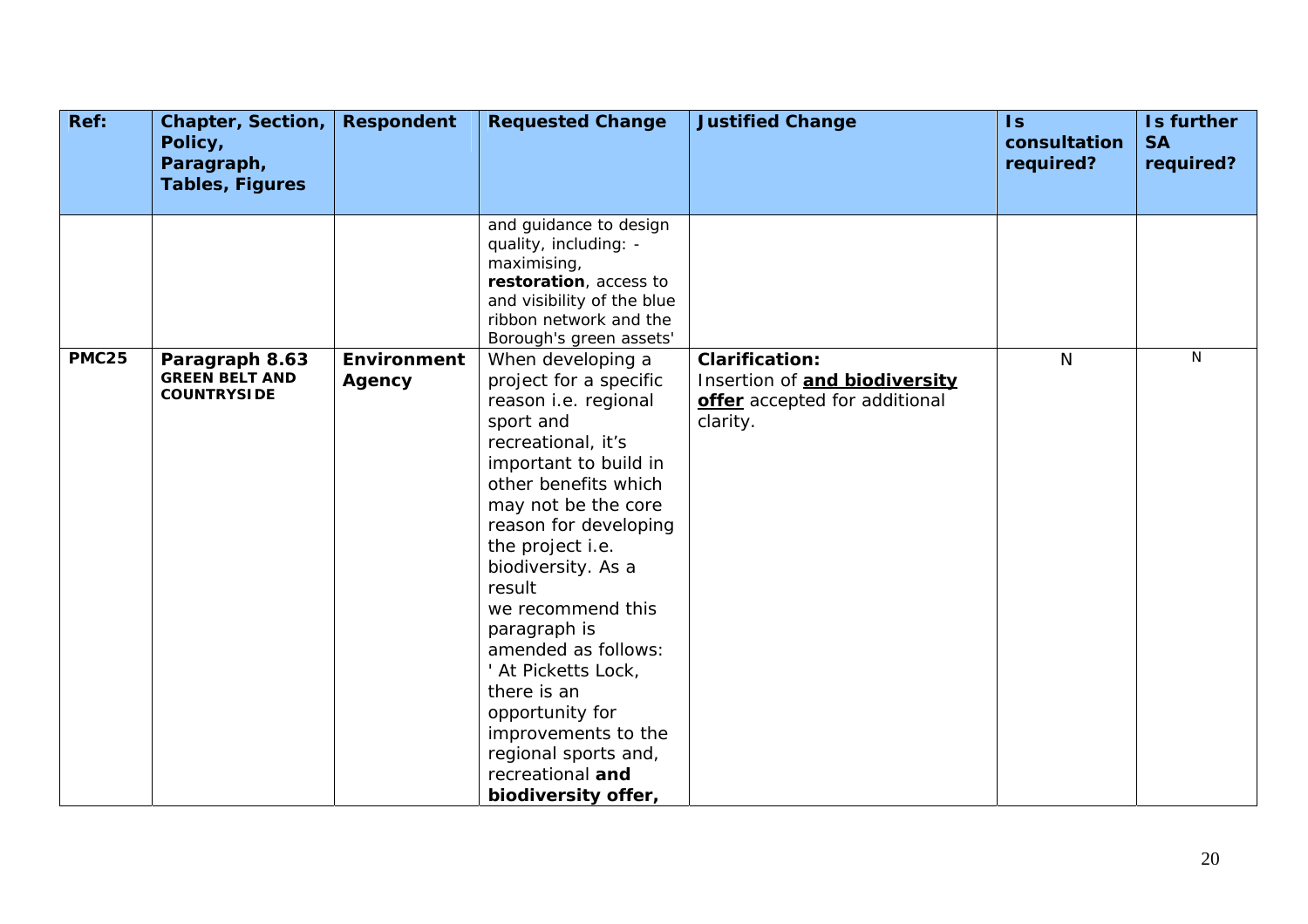| Ref:         | <b>Chapter, Section,</b><br>Policy,<br>Paragraph,                                                   | <b>Respondent</b>                   | <b>Requested Change</b>                                                                                                          | <b>Justified Change</b>                                                                                                                                                                                                                                                                                                                                                                                                                                                                                                   | $\mathsf{ls}$<br>consultation<br>required? | Is further<br><b>SA</b><br>required? |
|--------------|-----------------------------------------------------------------------------------------------------|-------------------------------------|----------------------------------------------------------------------------------------------------------------------------------|---------------------------------------------------------------------------------------------------------------------------------------------------------------------------------------------------------------------------------------------------------------------------------------------------------------------------------------------------------------------------------------------------------------------------------------------------------------------------------------------------------------------------|--------------------------------------------|--------------------------------------|
|              | <b>Tables, Figures</b>                                                                              |                                     |                                                                                                                                  |                                                                                                                                                                                                                                                                                                                                                                                                                                                                                                                           |                                            |                                      |
|              |                                                                                                     |                                     | as reflected in the<br><b>Upper Lee Valley</b><br>Vision, the emerging<br>Lee Valley Regional<br>Park Development<br>Framework.' |                                                                                                                                                                                                                                                                                                                                                                                                                                                                                                                           |                                            |                                      |
| <b>PMC26</b> | <b>Core Policy 34</b><br>PARKS, PLAYING<br><b>FIELDS AND</b><br><b>OTHER OPEN</b><br><b>SPACES.</b> | <b>The Wildlife</b><br><b>Trust</b> | Consider adding a<br>new point re<br>managing positively<br>for biodiversity:                                                    | <b>Clarification:</b> to Core Policy 36<br>Biodiversity to recognise the<br>value of these spaces.<br><b>CORE POLICY 36</b><br><b>BIODIVERSITY</b><br>The Council will seek to protect,<br>enhance, restore or add to<br>biodiversity interests within the<br>Borough, <i>including parks</i> ,<br>playing fields and other<br>sports spaces, green corridors,<br>waterways, sites, habitats and<br>species identified at the national,<br>London or local level as<br>being of importance for nature<br>conservation by: | N                                          | N                                    |
| <b>PMC27</b> | <b>Core Policy 35</b><br><b>LEE VALLEY</b><br><b>REGIONAL PARK</b><br><b>AND WATERWAYS</b>          | <b>The Wildlife</b><br><b>Trust</b> | This should highlight<br>more strongly the<br>international<br>significance of the Lee                                           | <b>Clarification:</b><br>Suggest amendments to Core<br>Policy 36 Biodiversity, as                                                                                                                                                                                                                                                                                                                                                                                                                                         |                                            |                                      |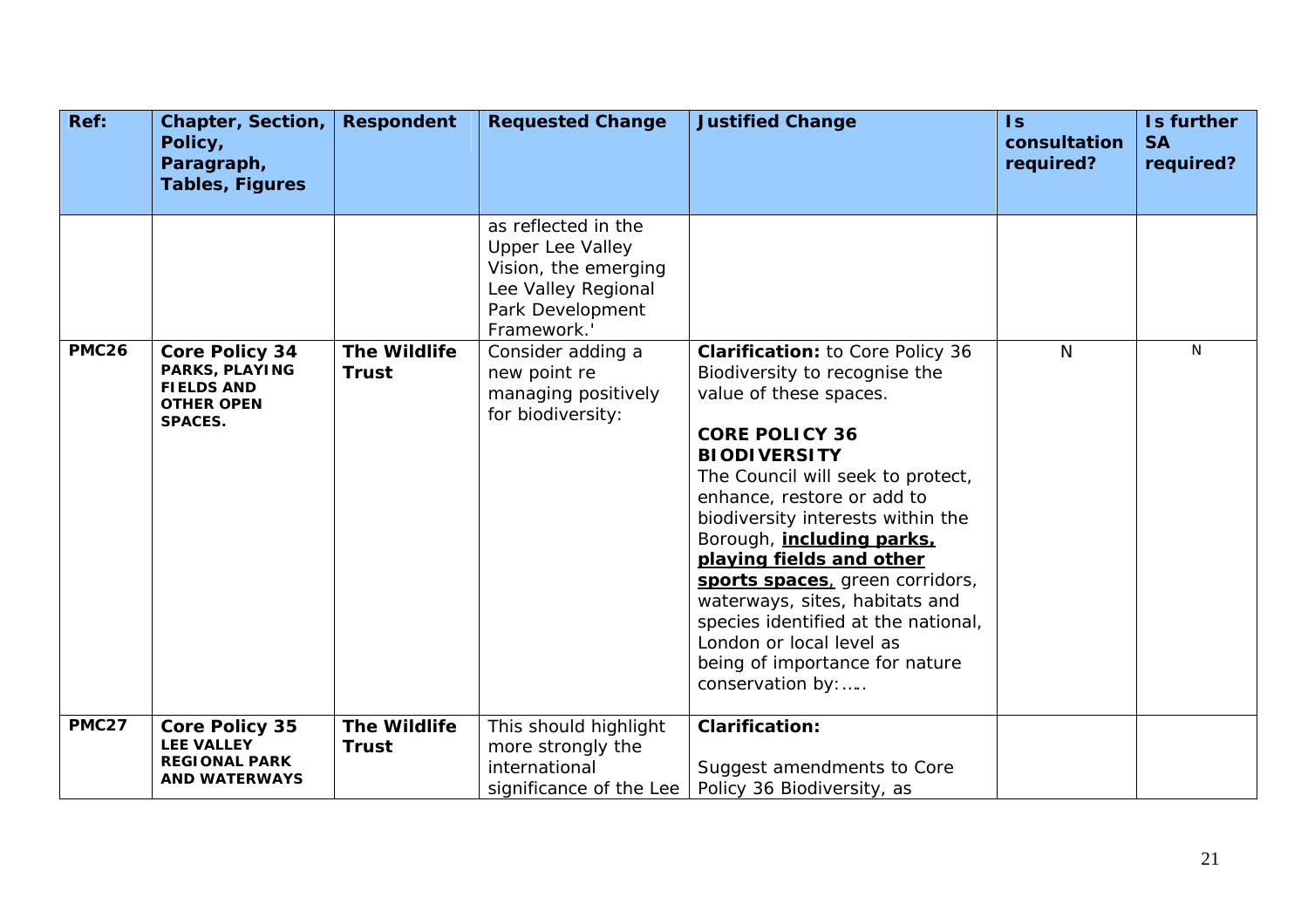| Ref:         | <b>Chapter, Section,</b><br>Policy,<br>Paragraph,<br><b>Tables, Figures</b>         | <b>Respondent</b>            | <b>Requested Change</b>                                                                                                                                                                                                                                                                                                                                                                                   | <b>Justified Change</b>                                                                                                                                                                                                                                                                                                                                                                                                                                                                                                  | $\mathsf{ls}$<br>consultation<br>required? | Is further<br><b>SA</b><br>required? |
|--------------|-------------------------------------------------------------------------------------|------------------------------|-----------------------------------------------------------------------------------------------------------------------------------------------------------------------------------------------------------------------------------------------------------------------------------------------------------------------------------------------------------------------------------------------------------|--------------------------------------------------------------------------------------------------------------------------------------------------------------------------------------------------------------------------------------------------------------------------------------------------------------------------------------------------------------------------------------------------------------------------------------------------------------------------------------------------------------------------|--------------------------------------------|--------------------------------------|
|              |                                                                                     |                              | Valley to biodiversity<br>and its designation as<br>a Special Protection<br>Area (SPA). The Lee<br>Valley is one of only<br>two SPAs in the<br>London area.<br>It is the most<br>important feature of<br>the Regional Park.<br>Core Policy 35 should<br>have at least one key<br>point which<br>acknowledges this<br>importance and gives<br>its support to<br>biodiversity<br>management of the<br>park. | opposed to Core Policy 35, to<br>recognise the European Special<br>Protection Area (SPA)<br>designation of Lee Valley.<br><b>CORE POLICY 36</b><br>The Council will seek to protect,<br>enhance, restore or add to<br>biodiversity interests within the<br>Borough, including parks,<br>playing fields and other<br>sports spaces, green corridors,<br>waterways, sites, habitats and<br>species identified at the<br>European, national, London or<br>local level as being of importance<br>for nature conservation by: |                                            |                                      |
| <b>PMC28</b> | Paragraph 8.96<br><b>LEE VALLEY</b><br><b>REGIONAL PARK</b><br><b>AND WATERWAYS</b> | <b>Environment</b><br>Agency | Timescales for the<br>Lee Valley Regional<br>Park framework needs<br>to be updated as<br>consultation has only<br>just begun.                                                                                                                                                                                                                                                                             | Amendment:<br>Amend text to provide update.<br>8.69 The Lee Valley Regional<br>Park Authority is preparing a new<br>Park Development Framework to<br>set out the Authority's vision,<br>proposals and policies for the<br>future management of the Park                                                                                                                                                                                                                                                                  | N                                          | N                                    |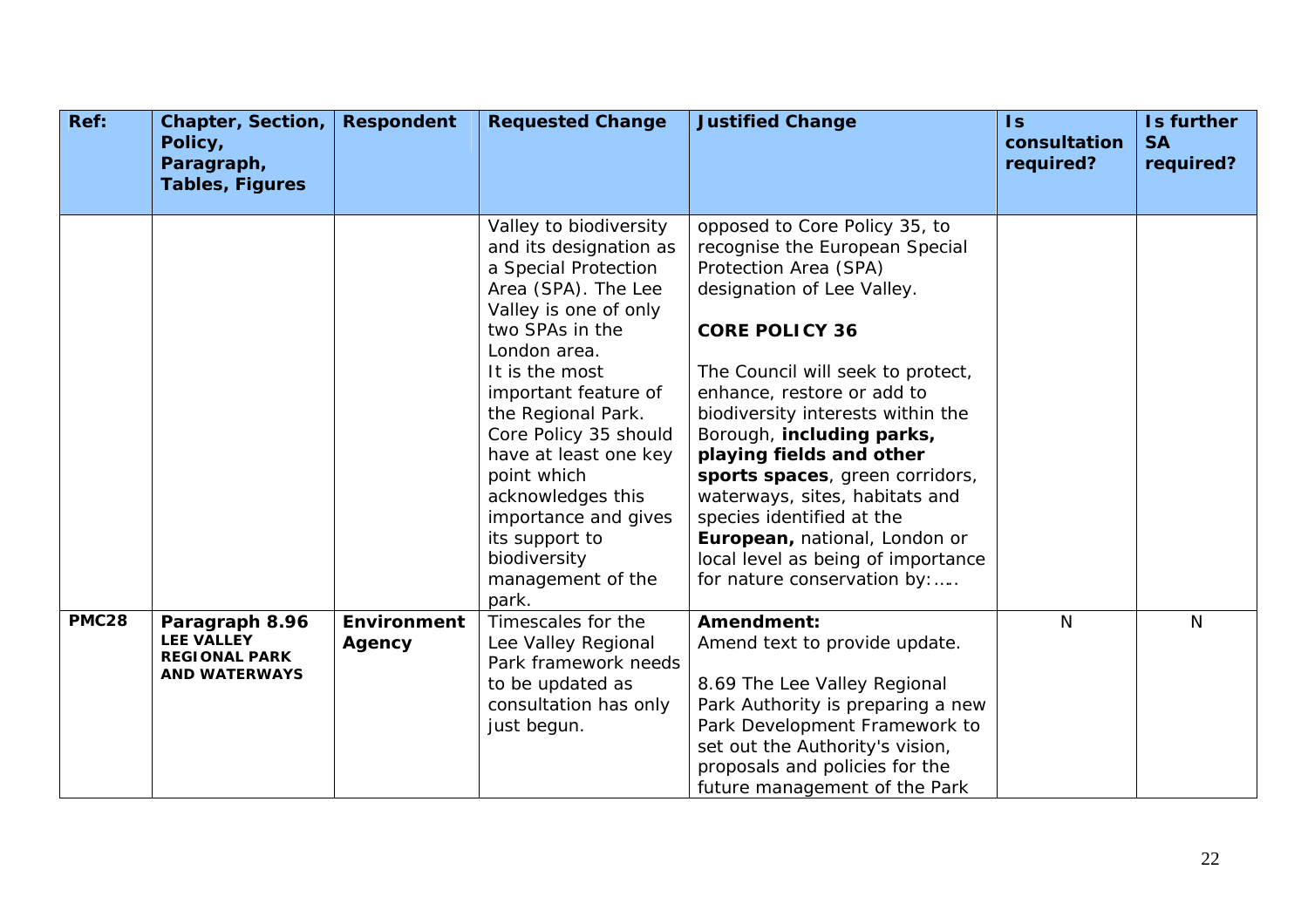| Ref:         | <b>Chapter, Section,</b><br>Policy,<br>Paragraph,<br><b>Tables, Figures</b> | <b>Respondent</b>            | <b>Requested Change</b>                                                                                                                                                                                                                                                                           | <b>Justified Change</b>                                                                                                                                                                                                                                                                                                                                                                                                                                                                     | $\overline{1s}$<br>consultation<br>required? | Is further<br><b>SA</b><br>required? |
|--------------|-----------------------------------------------------------------------------|------------------------------|---------------------------------------------------------------------------------------------------------------------------------------------------------------------------------------------------------------------------------------------------------------------------------------------------|---------------------------------------------------------------------------------------------------------------------------------------------------------------------------------------------------------------------------------------------------------------------------------------------------------------------------------------------------------------------------------------------------------------------------------------------------------------------------------------------|----------------------------------------------|--------------------------------------|
|              |                                                                             |                              |                                                                                                                                                                                                                                                                                                   |                                                                                                                                                                                                                                                                                                                                                                                                                                                                                             |                                              |                                      |
|              |                                                                             |                              |                                                                                                                                                                                                                                                                                                   | for the next 5-10 years. Within<br>the emerging Park Development<br>Framework, Picketts Lock is<br>identified as one of the main<br>destinations in the Park with the<br>potential for multiple uses for<br>sport, recreation, accommodation<br>and biodiversity. The<br>forthcoming Park Development<br>Framework is expected to be<br>published in late 2009 and will<br>inform the preparation of the<br>Central Leeside Area Action Plan<br>and future reviews of the Core<br>Strategy. |                                              |                                      |
| <b>PMC29</b> | Paragraph 8.97                                                              | <b>Environment</b><br>Agency | Please note that the<br>London Rivers Action<br>Plan is not a definitive<br>list of all the river<br>restoration projects<br>but merely one that<br>highlights current<br>known potential<br>projects. This should<br>be updated as new<br>potential projects or<br>developments come<br>forward. | Amendment final sentence to<br>provide clarity:<br>The London Rivers Action Plan<br>identifies a series of current and<br>known river restoration projects<br>in Enfield, to inform decisions on<br>priority projects to be funded.                                                                                                                                                                                                                                                         | $\mathsf{N}$                                 | N                                    |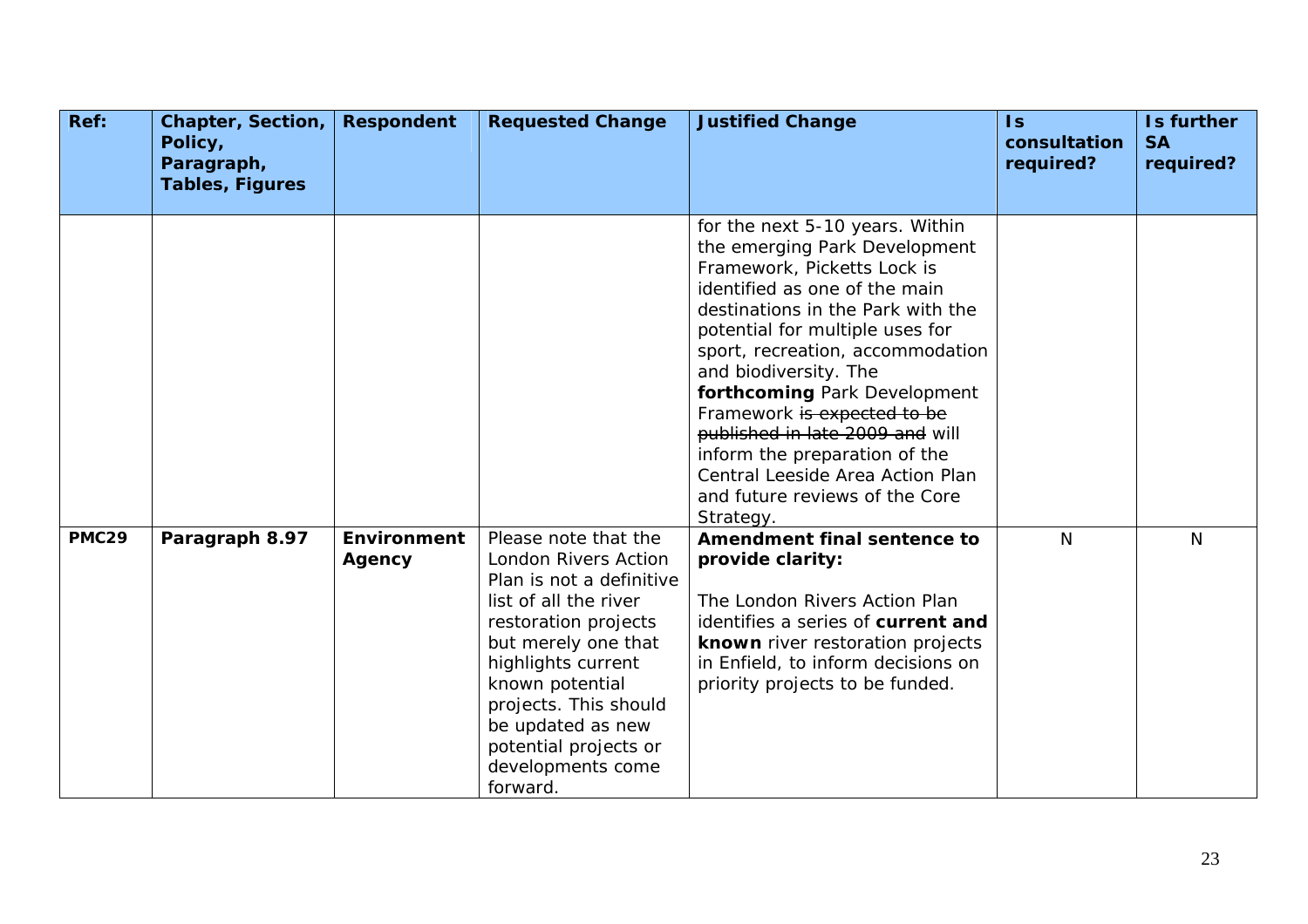| Ref:         | <b>Chapter, Section,</b><br>Policy,<br>Paragraph,                                              | <b>Respondent</b>            | <b>Requested Change</b>                                                                                                                                                                                                                                                                                                                                                                                                                                                                                                                                      | <b>Justified Change</b>                                                                                                                                                                                                                                                                                                                                                                                                                                                                                                                                                                                                                                                                               | $\mathsf{ls}$<br>consultation<br>required? | Is further<br><b>SA</b><br>required? |
|--------------|------------------------------------------------------------------------------------------------|------------------------------|--------------------------------------------------------------------------------------------------------------------------------------------------------------------------------------------------------------------------------------------------------------------------------------------------------------------------------------------------------------------------------------------------------------------------------------------------------------------------------------------------------------------------------------------------------------|-------------------------------------------------------------------------------------------------------------------------------------------------------------------------------------------------------------------------------------------------------------------------------------------------------------------------------------------------------------------------------------------------------------------------------------------------------------------------------------------------------------------------------------------------------------------------------------------------------------------------------------------------------------------------------------------------------|--------------------------------------------|--------------------------------------|
|              | <b>Tables, Figures</b>                                                                         |                              |                                                                                                                                                                                                                                                                                                                                                                                                                                                                                                                                                              |                                                                                                                                                                                                                                                                                                                                                                                                                                                                                                                                                                                                                                                                                                       |                                            |                                      |
| <b>PMC30</b> | <b>Monitoring &amp;</b><br><b>Targets</b><br><b>BIODIVERSITY</b><br>Paragraphs<br>8.110, 8.111 | <b>Environment</b><br>Agency | We recommend that<br>another paragraph is<br>added to paragraphs<br>8.110 and 8.111. This<br>target could be in line<br>with NI197<br>Biodiversity which<br>requires the Local<br>Authority to increase<br>the percentage of<br>SINCs and the<br>number in Positive<br>Conservation<br>Management. In<br>addition we<br>recommend another<br>target related to river<br>restoration be<br>included. This should<br>be: 'New planning<br>permissions will be<br>monitored to achieve<br>a target of restoring<br>225 meters of river a<br>year or 1125 meters | <b>Clarification:</b><br>The Council is not in a position to<br>add an additional target of river<br>restoration at this stage as this is<br>to be considered through the<br>forthcoming Biodiversity Action<br>Plan. However the Council is<br>minded to clarify paragraph<br>8.110.<br>Delete current wording and<br>replace with:<br>8.110 "The Enfield<br><b>Biodiversity Action Plan,</b><br>which is to be adopted during<br>2010, will contain targets for<br>biodiversity enhancements<br>across the Borough. This will<br>include targets for National<br>Indicator 197 (Improved<br>Local Biodiversity -<br>proportion of Local Sites<br>where positive conservation<br>management is being | N                                          | $\mathsf{N}$                         |
|              |                                                                                                |                              | by 2015.'<br>in Enfield (70.4km),<br>this is 11.15% of the                                                                                                                                                                                                                                                                                                                                                                                                                                                                                                   | achieved), the restoration of<br>rivers in line with the London<br><b>Rivers Action Plan and</b>                                                                                                                                                                                                                                                                                                                                                                                                                                                                                                                                                                                                      |                                            |                                      |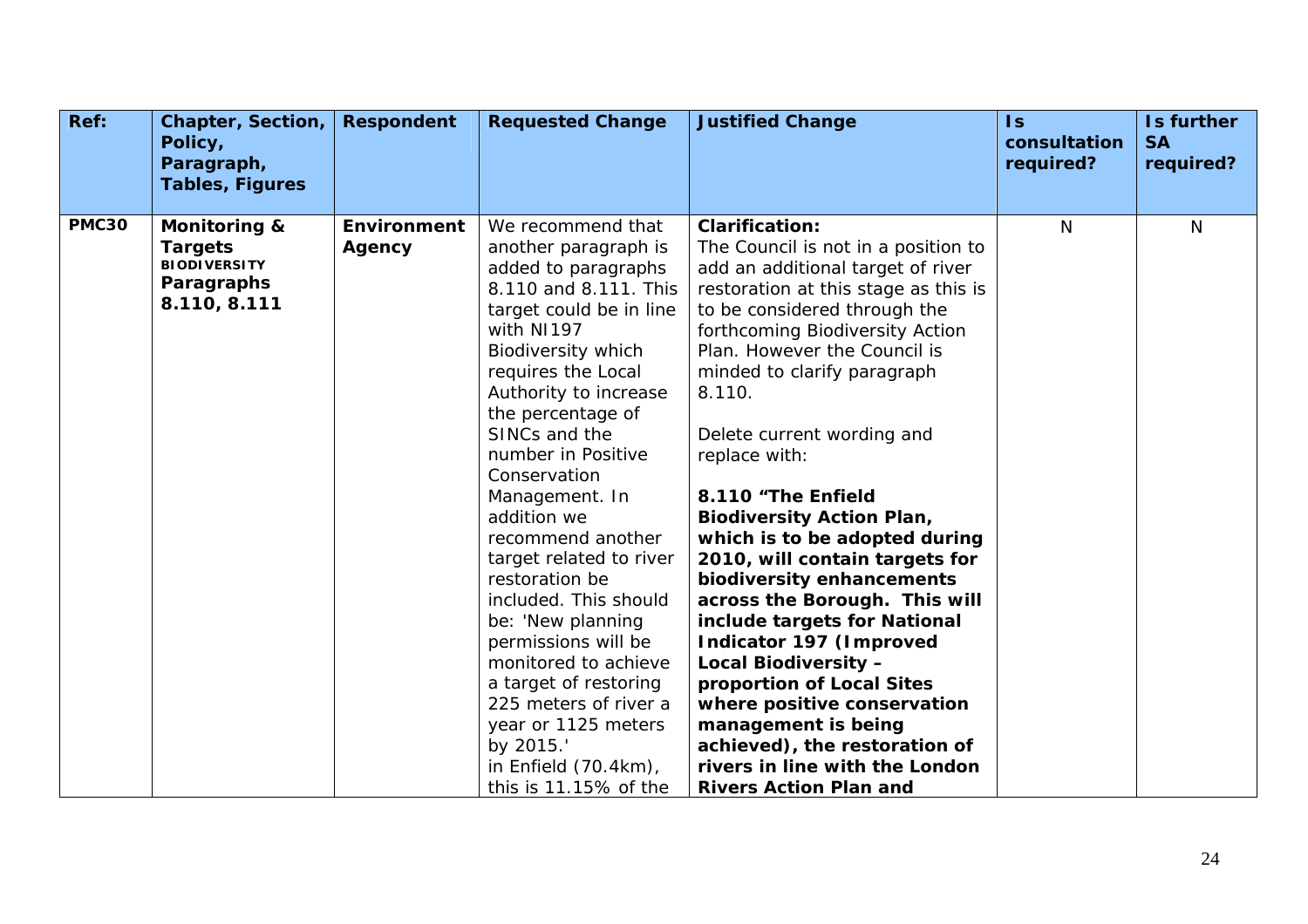| Ref:         | <b>Chapter, Section,</b><br>Policy,<br>Paragraph, | <b>Respondent</b>            | <b>Requested Change</b>                                                                                                                                                                                                                                                                                                                                        | <b>Justified Change</b>                                                                                                                                                                                                                                                                                                                                                                                                                                                                                                     | $\overline{1s}$<br>consultation<br>required? | Is further<br><b>SA</b><br>required? |
|--------------|---------------------------------------------------|------------------------------|----------------------------------------------------------------------------------------------------------------------------------------------------------------------------------------------------------------------------------------------------------------------------------------------------------------------------------------------------------------|-----------------------------------------------------------------------------------------------------------------------------------------------------------------------------------------------------------------------------------------------------------------------------------------------------------------------------------------------------------------------------------------------------------------------------------------------------------------------------------------------------------------------------|----------------------------------------------|--------------------------------------|
|              | <b>Tables, Figures</b>                            |                              |                                                                                                                                                                                                                                                                                                                                                                |                                                                                                                                                                                                                                                                                                                                                                                                                                                                                                                             |                                              |                                      |
|              |                                                   |                              | rivers in London.<br>From this we have<br>taken the objective in<br>the London Rivers<br>Action Plan (produced<br>in 2009) of restoring<br>15km of river by 2015<br>or 2.5km each year.<br>11.15% of 2.5km is<br>225 meters each year<br>or 1125 meters or<br>river by 2015.                                                                                   | targets for the maintenance,<br>enhancement and increase in<br>area of priority habitats in<br>line with those given in the<br>London Plan. These and<br>other Enfield BAP targets will<br>be monitored and reported on<br>through the Enfield<br><b>Biodiversity Partnership."</b>                                                                                                                                                                                                                                         |                                              |                                      |
| <b>PMC31</b> | <b>Core Policy 37</b><br><b>Central Leeside</b>   | <b>North London</b><br>Waste | <b>Consistent with Core</b><br>Policies 22 and 14,<br>the Authority believes<br>Core Policy 37 should<br>make reference to the<br>EcoPark site to reflect<br>its status as a<br>Preferred Industrial<br>Location where waste<br>management uses<br>will be supported.<br>Currently CP 37<br>makes reference to a<br>number of SILs and<br>LSISs being retained | <b>Clarification:</b><br>Insert recommended wording for<br>clarity and cross-referencing.<br>The majority of the Central<br>Leeside area will retain its<br>industrial and employment<br>character (see Core Policy 14).<br>The Strategic Industrial Locations<br>of Eley, Aztec 406, Montagu (the<br>northern part), Kenninghall and<br>Harbet Road estates, as well as<br>the Locally Significant Industrial<br>Sites; The Claverings Estate and<br>the southern part of the Montagu<br>Industrial Area, will be retained | $\mathsf{N}$                                 | N                                    |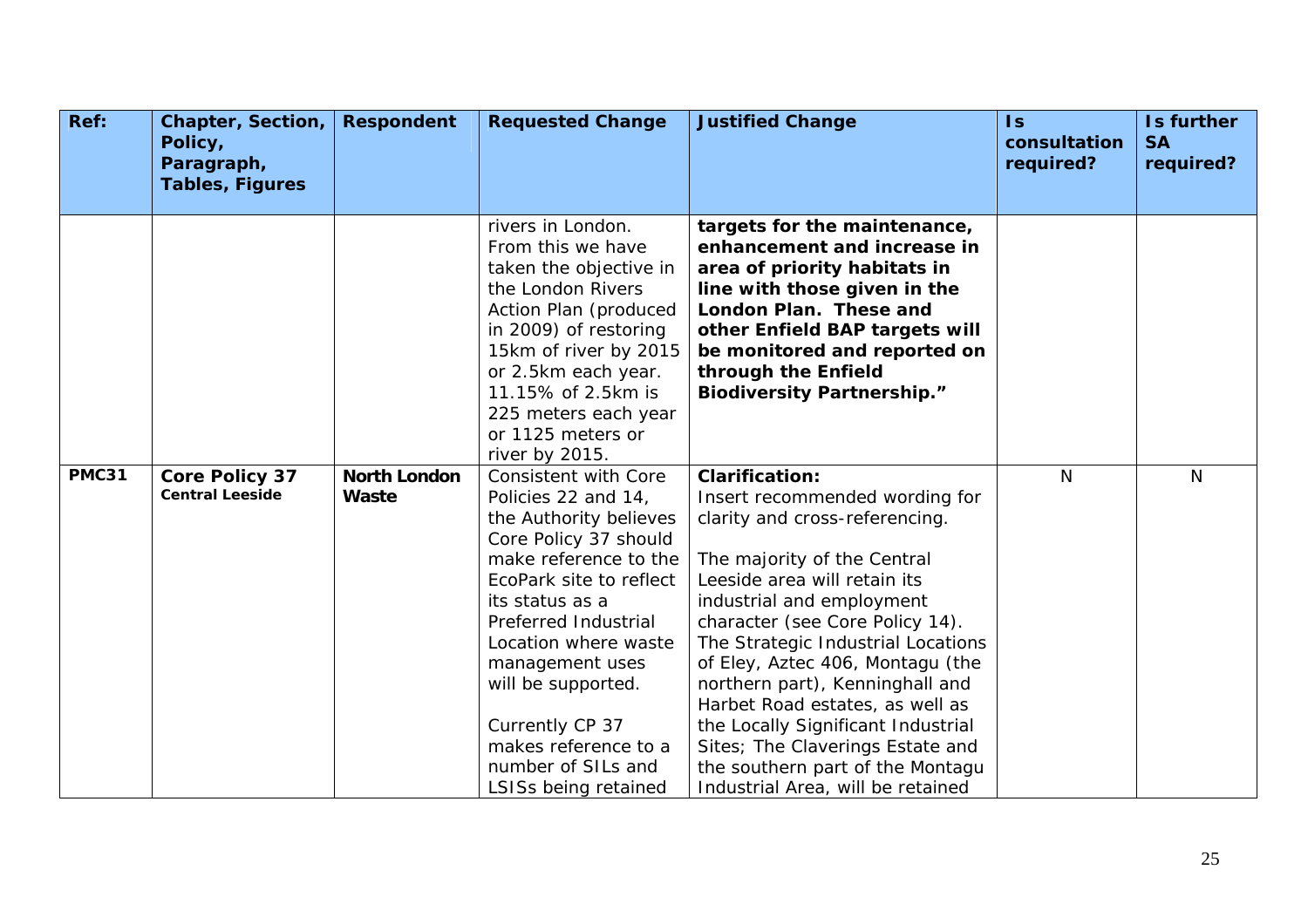| Ref: | Chapter, Section,<br>Policy,<br>Paragraph,<br><b>Tables, Figures</b> | <b>Respondent</b> | <b>Requested Change</b>                                                                                                                                                                                                                                                                                                                                                                                                                                                                                                                                                                                       | <b>Justified Change</b>                   | $\overline{1s}$<br>consultation<br>required? | Is further<br><b>SA</b><br>required? |
|------|----------------------------------------------------------------------|-------------------|---------------------------------------------------------------------------------------------------------------------------------------------------------------------------------------------------------------------------------------------------------------------------------------------------------------------------------------------------------------------------------------------------------------------------------------------------------------------------------------------------------------------------------------------------------------------------------------------------------------|-------------------------------------------|----------------------------------------------|--------------------------------------|
|      |                                                                      |                   | and intensified.<br>However, the policy<br>does not refer to the<br>EcoPark which is<br>identified at CP14 as<br>a Preferred Industrial<br>Location. The<br>Authority therefore<br>requests that the<br>policy be revised to<br>make reference to the<br>EcoPark site being<br>retained and<br>intensified, consistent<br>with its designation as<br>a PIL and the<br>proposals set out in<br>CP 22. This<br>amendment would<br>ensure that there is<br>clarity as to the<br>status of the PIL land<br>through out the<br>Central Leeside area.<br>The following wording<br>is suggested:<br>and the southern | and intensified, (see Core<br>Policy 22). |                                              |                                      |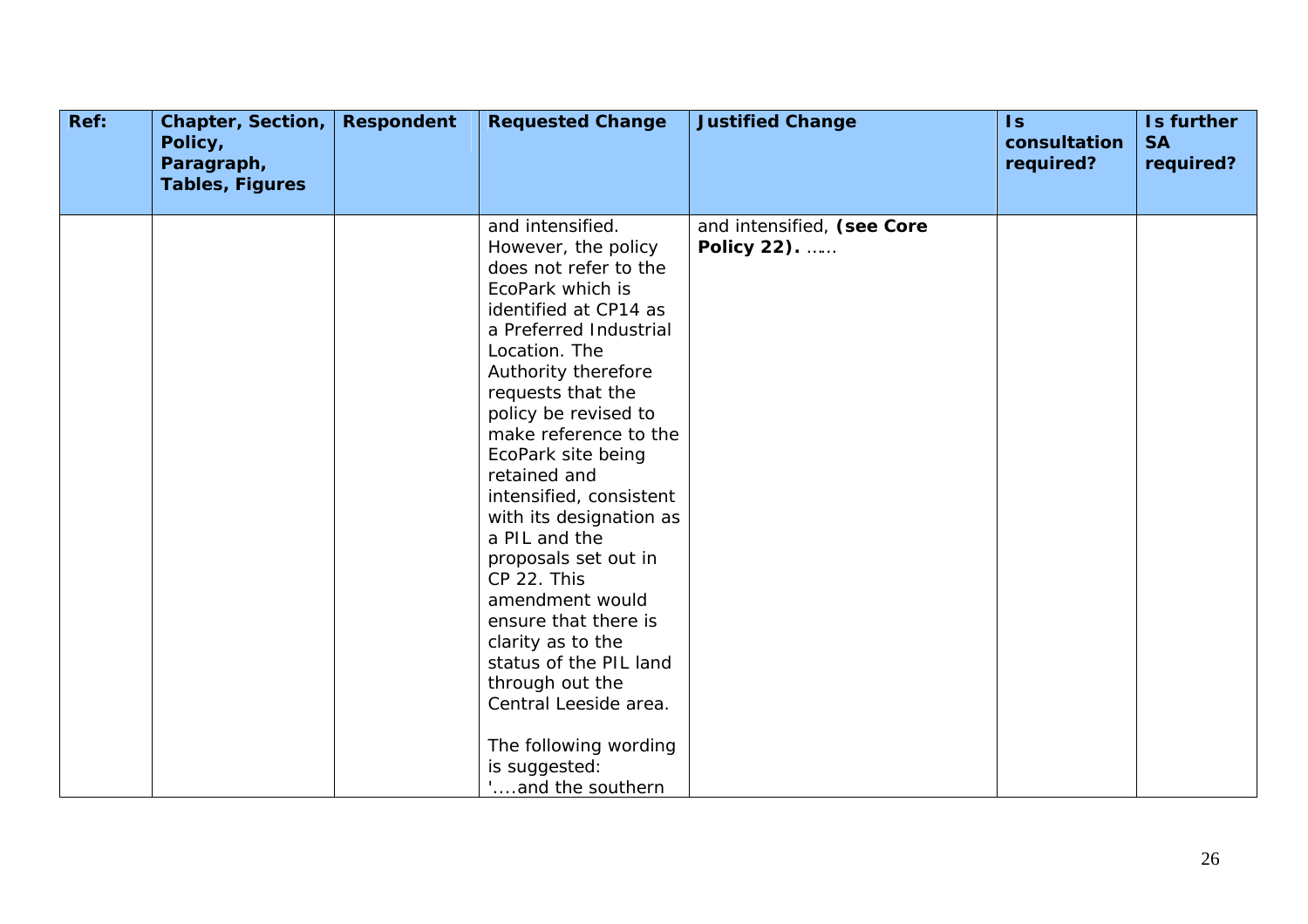| Ref:         | <b>Chapter, Section,</b><br>Policy,<br>Paragraph,<br><b>Tables, Figures</b>              | <b>Respondent</b> | <b>Requested Change</b>                                                                                                                                                                                                                                                                                                                                                                                                                                                                                                                                                                                                  | <b>Justified Change</b>                                                                               | $\overline{\mathsf{ls}}$<br>consultation<br>required? | Is further<br><b>SA</b><br>required? |
|--------------|------------------------------------------------------------------------------------------|-------------------|--------------------------------------------------------------------------------------------------------------------------------------------------------------------------------------------------------------------------------------------------------------------------------------------------------------------------------------------------------------------------------------------------------------------------------------------------------------------------------------------------------------------------------------------------------------------------------------------------------------------------|-------------------------------------------------------------------------------------------------------|-------------------------------------------------------|--------------------------------------|
| <b>PMC32</b> | <b>Core Policy 43</b><br><b>THE AREA</b><br><b>AROUND ENFIELD</b><br><b>TOWN STATION</b> | <b>Royal Mail</b> | part of the Montagu<br>Industrial Areas, will<br>be retained and<br>intensified. In line<br>with Core Policy 22<br>waste management<br>will be supported at<br>the Edmonton<br>EcoPark site'<br>Core Policy 43 refers<br>to Picture 9.14 which<br>details the boundary<br>for the Enfield Town<br><b>Station Place however</b><br>this is not provided in<br>the document. We<br>therefore request that<br>the Council confirm<br>the Enfield Town<br><b>Station Place Shaping</b><br>Priority Area<br>boundary, whether<br>indicatively, to be<br>determined in detail<br>subsequently through<br>the Enfield Town AAP. | <b>Correction:</b><br>Delete reference to picture 9.14<br>and replace with referencing to<br>Map 9.7. | $\mathsf{N}$                                          | $\mathsf{N}$                         |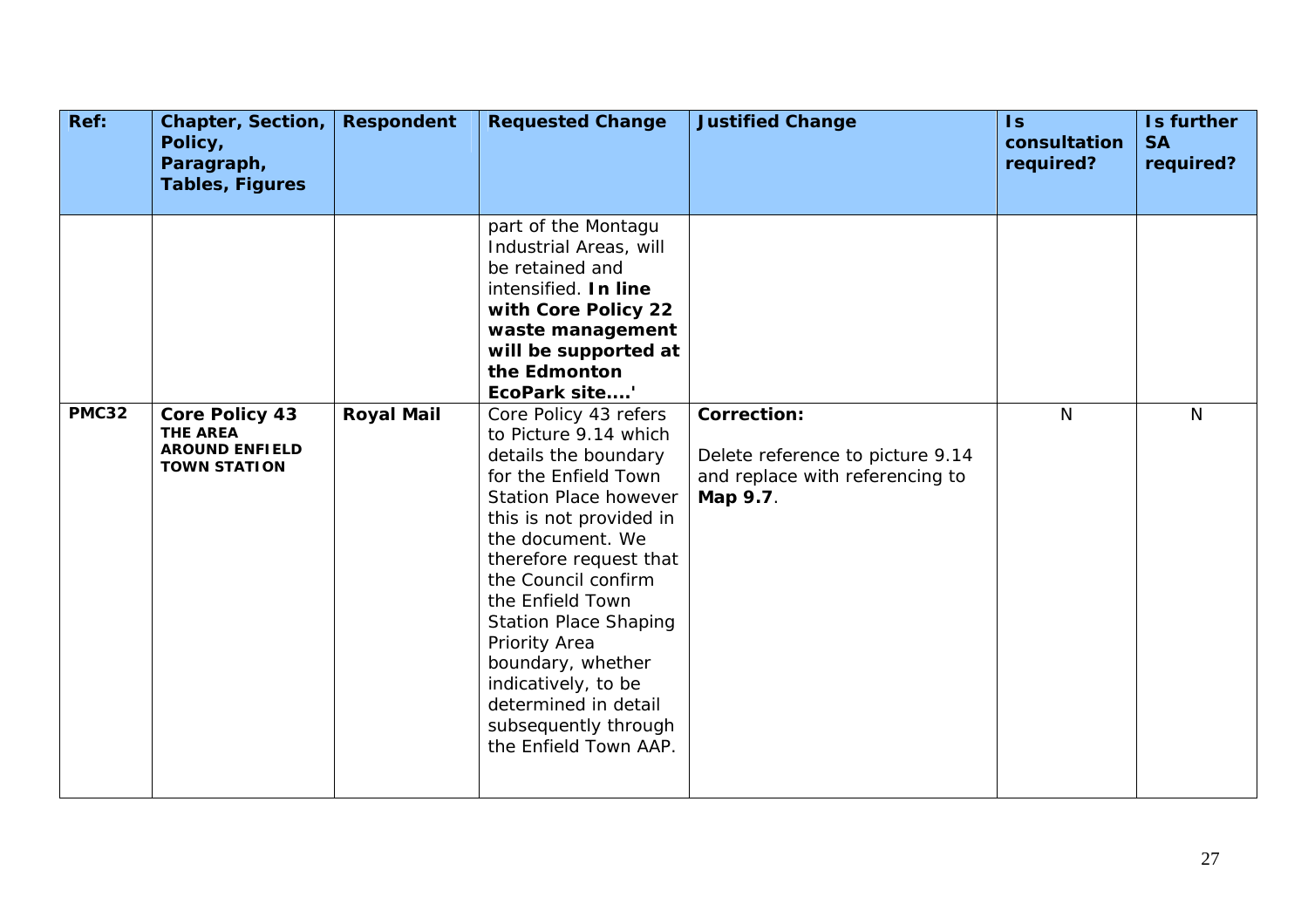| Ref:         | <b>Chapter, Section,</b><br>Policy,<br>Paragraph,<br><b>Tables, Figures</b> | <b>Respondent</b>           | <b>Requested Change</b>                                                                                                                                                                                                                                                                                                                                                                                                                                                        | <b>Justified Change</b>                                                                                                                              | $\mathsf{Is}$<br>consultation<br>required? | Is further<br><b>SA</b><br>required? |
|--------------|-----------------------------------------------------------------------------|-----------------------------|--------------------------------------------------------------------------------------------------------------------------------------------------------------------------------------------------------------------------------------------------------------------------------------------------------------------------------------------------------------------------------------------------------------------------------------------------------------------------------|------------------------------------------------------------------------------------------------------------------------------------------------------|--------------------------------------------|--------------------------------------|
| <b>PMC33</b> | Section 10.2<br><b>Delivery</b><br><b>Mechanisms</b><br>Paragraph 10.12     | <b>British</b><br>Waterways | British Waterways have<br>been working with the<br>North London Strategic<br>Alliance on their plans for<br>the Upper Lea Valley, so<br>are happy to be included<br>in the list of partners.                                                                                                                                                                                                                                                                                   | <b>Update:</b><br>Add British Waterways to the<br>list of organisations listed.                                                                      | N                                          | N                                    |
| PMC34        | <b>Appendix 2</b>                                                           | GoL                         | Appendix 2 sets out<br>the relationship<br>between the core<br>policies and the UDP<br>saved policies. The<br>format used does not<br>make clear whether<br>this is a table that<br>lists UDP policies<br>superseded by core<br>strategy policies or<br>simply a cross<br>referencing of the two<br>sets of policies,<br>especially as it<br>appears to cover all<br>UDP policies when it<br>should be expected<br>that the Core<br>Strategy would only<br>replace certain UDP | Clarification accepted, an<br>additional column titled<br>"Superseded by Core Strategy".<br>Appendix 1 of this schedule<br>sets out a revised table. | N                                          | N                                    |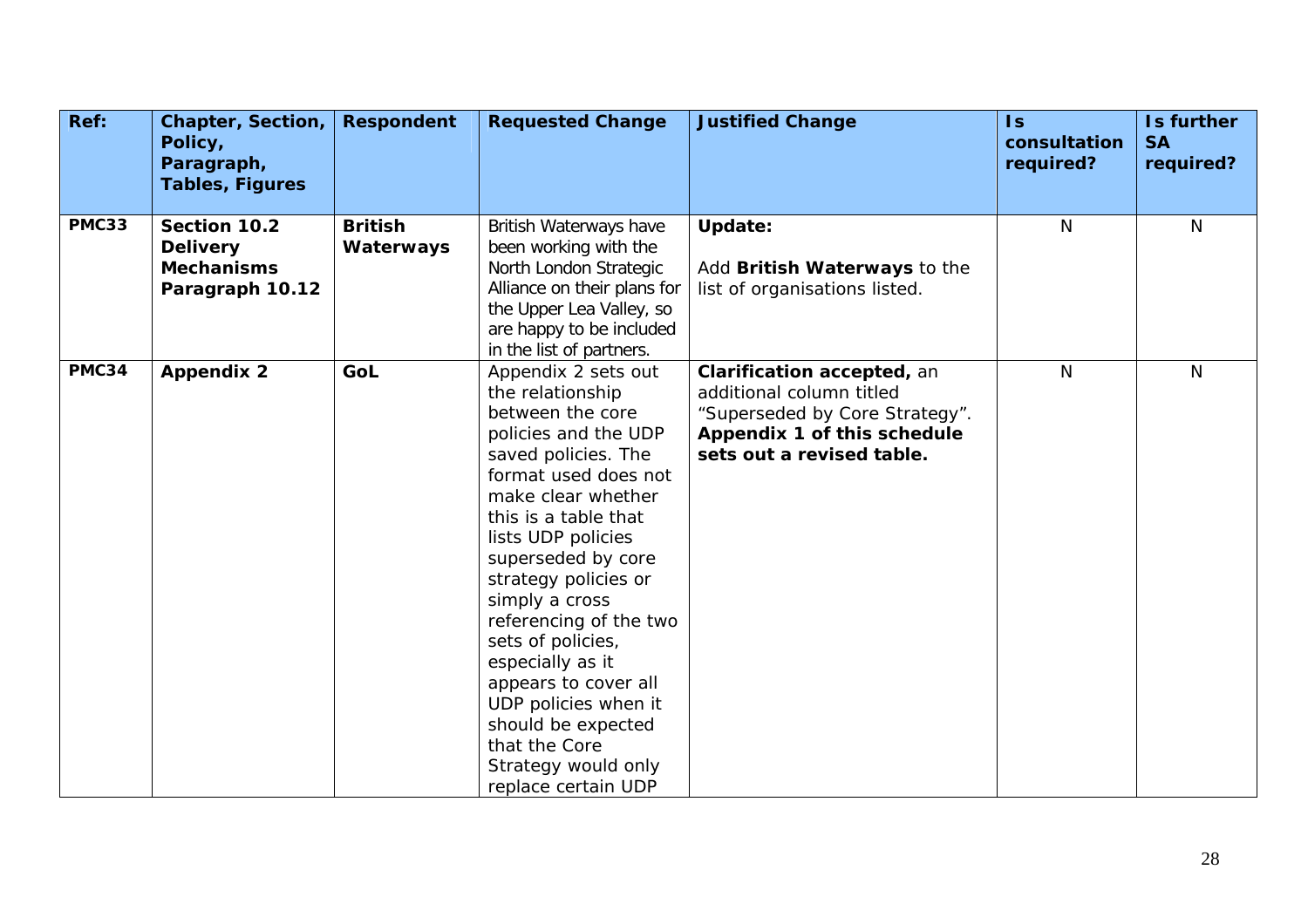| Ref:         | Chapter, Section,<br>Policy,<br>Paragraph,<br>Tables, Figures | <b>Respondent</b> | <b>Requested Change</b>                                                                                                                                                                                                                                                                                                                                                          | <b>Justified Change</b>          | $\mathsf{Is}$<br>consultation<br>required? | Is further<br><b>SA</b><br>required? |
|--------------|---------------------------------------------------------------|-------------------|----------------------------------------------------------------------------------------------------------------------------------------------------------------------------------------------------------------------------------------------------------------------------------------------------------------------------------------------------------------------------------|----------------------------------|--------------------------------------------|--------------------------------------|
|              |                                                               |                   |                                                                                                                                                                                                                                                                                                                                                                                  |                                  |                                            |                                      |
|              |                                                               |                   | policies and some<br>would be replaced by<br>later DPDs or AAPs.<br>Regulation 13(5) of<br>the 2004 regulations<br>requires that a DPD<br>should indicate<br>precisely which UDP<br>policies would be<br>replaced upon<br>adoption of the DPD.<br>Therefore, before<br>submission, the Table<br>should be clarified so<br>that it accords with<br>the regulatory<br>requirement. |                                  |                                            |                                      |
| <b>PMC35</b> | <b>Appendix 4</b>                                             | <b>British</b>    | The Evidence Base                                                                                                                                                                                                                                                                                                                                                                | <b>Clarification:</b>            | $\mathsf{N}$                               | N                                    |
|              | <b>Evidence Base</b>                                          | Waterways         | should also make<br>reference to the                                                                                                                                                                                                                                                                                                                                             | Insertion of relevant guidance   |                                            |                                      |
|              |                                                               |                   | following documents:                                                                                                                                                                                                                                                                                                                                                             | and plans within the appropriate |                                            |                                      |
|              |                                                               |                   |                                                                                                                                                                                                                                                                                                                                                                                  | list of evidence base.           |                                            |                                      |
|              |                                                               |                   | - Town and Country                                                                                                                                                                                                                                                                                                                                                               |                                  |                                            |                                      |
|              |                                                               |                   | <b>Planning Association's</b><br>recent publication                                                                                                                                                                                                                                                                                                                              |                                  |                                            |                                      |
|              |                                                               |                   | Policy Advice Note for                                                                                                                                                                                                                                                                                                                                                           |                                  |                                            |                                      |
|              |                                                               |                   | Inland Waterways,                                                                                                                                                                                                                                                                                                                                                                |                                  |                                            |                                      |
|              |                                                               |                   | <b>July 2009</b>                                                                                                                                                                                                                                                                                                                                                                 |                                  |                                            |                                      |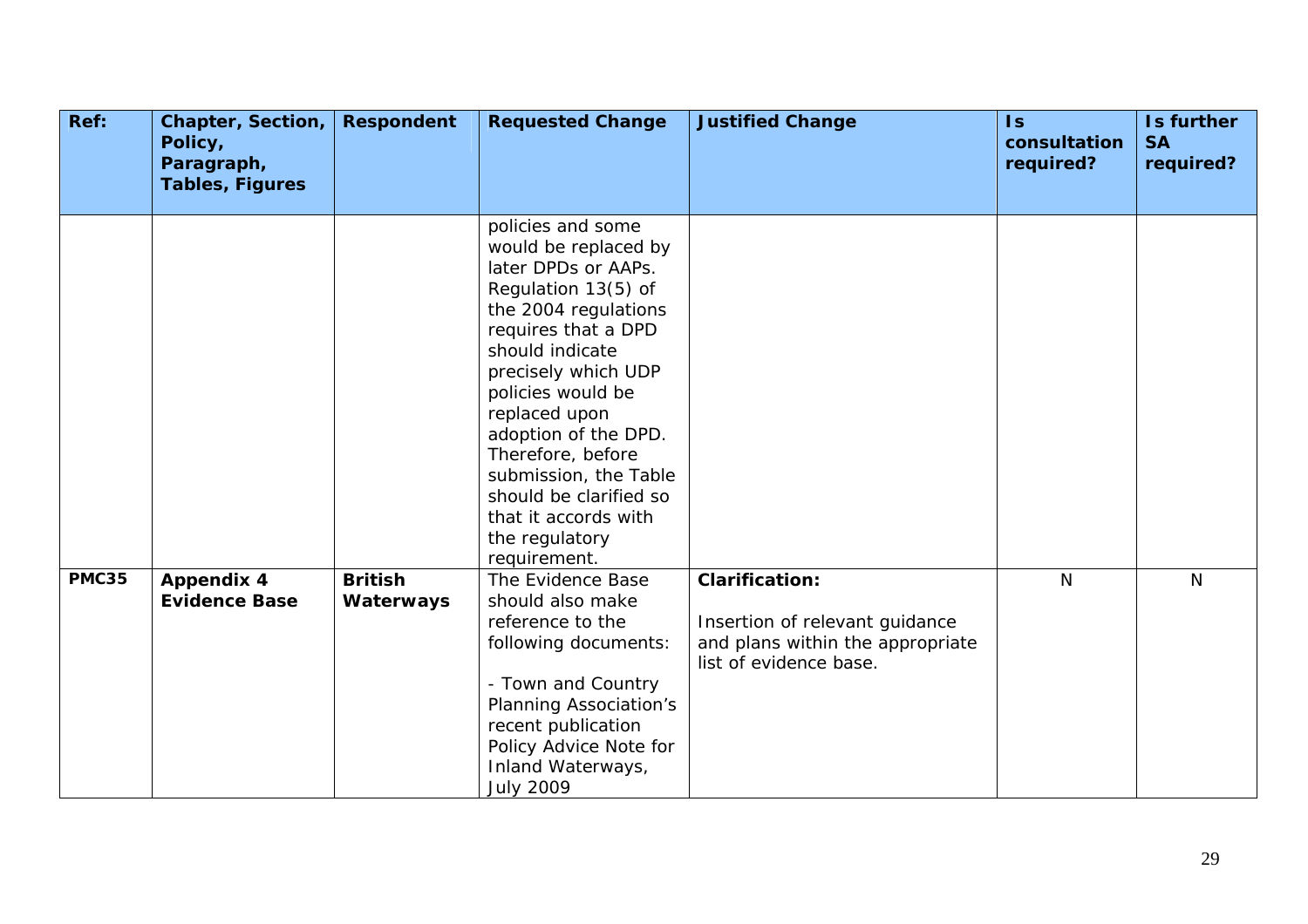| Ref: | Chapter, Section,<br>Policy,<br>Paragraph,<br><b>Tables, Figures</b> | <b>Respondent</b> | <b>Requested Change</b>                                                                                                                                                                                                                                                                                                                                                                                                                                                                                                                                                                                                            | <b>Justified Change</b> | $\overline{1s}$<br>consultation<br>required? | Is further<br><b>SA</b><br>required? |
|------|----------------------------------------------------------------------|-------------------|------------------------------------------------------------------------------------------------------------------------------------------------------------------------------------------------------------------------------------------------------------------------------------------------------------------------------------------------------------------------------------------------------------------------------------------------------------------------------------------------------------------------------------------------------------------------------------------------------------------------------------|-------------------------|----------------------------------------------|--------------------------------------|
|      |                                                                      |                   | (http://www.tcpa.org.<br>uk/pages/inland-<br>waterways.html)<br>- English Heritage's<br>recent publication<br>"England's Historic<br>Waterways: A<br>working heritage -<br>Promoting high<br>quality waterside<br>development" (2009<br>http://www.helm.org.<br>uk/upload/pdf/HistWa<br>t.pdf?1258977969)<br>- Department of<br>Health's publication of<br>the Physical Activity<br>Plan for England "Be<br>active, be healthy: a<br>plan<br>for getting the nation<br>moving"<br>(http://www.dh.gov.u<br>k/en/publicationsands<br>tatistics/publications/<br>publicationspolicyand<br>guidance/dh_094358)<br>- British Waterways' |                         |                                              |                                      |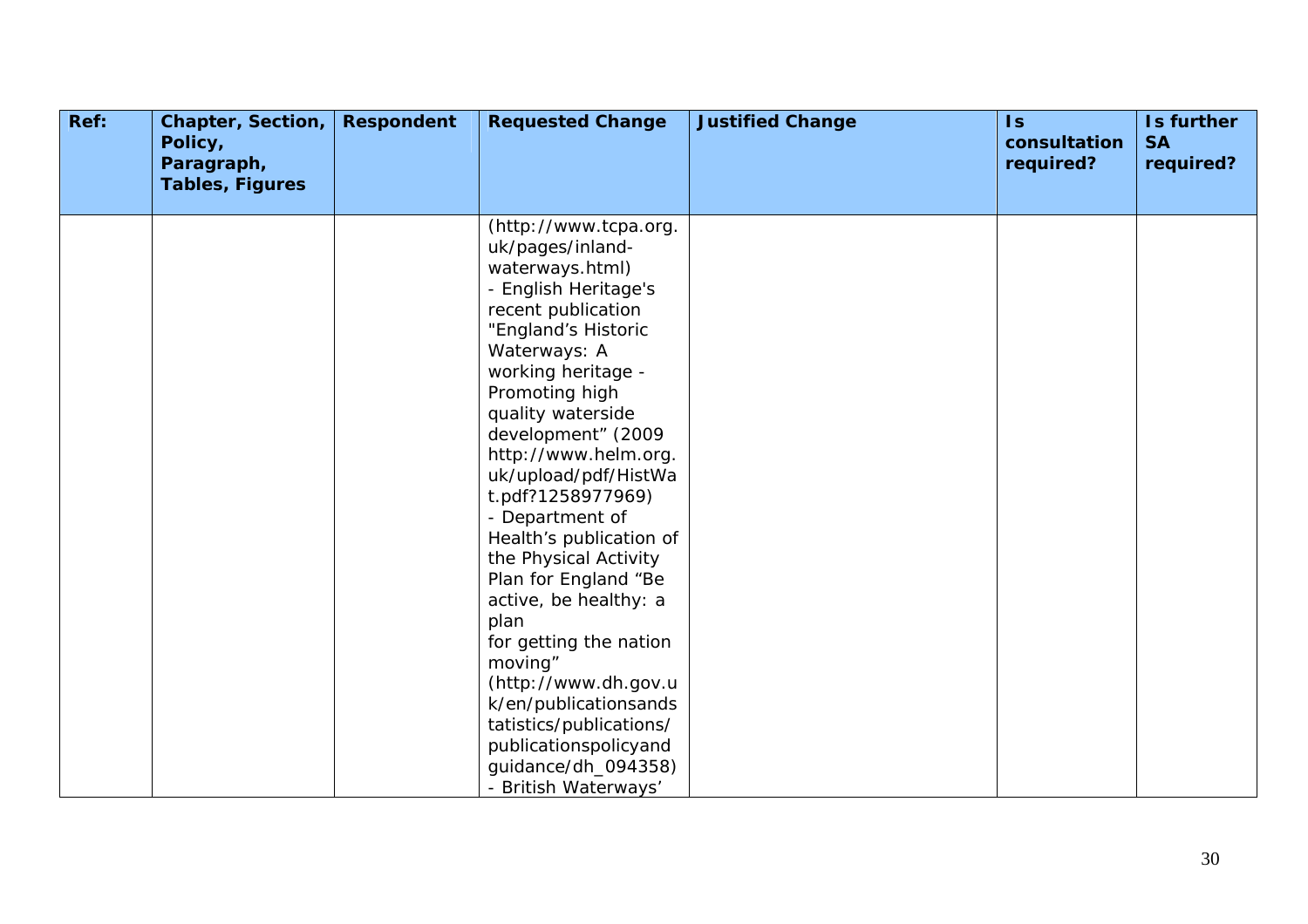| Ref: | Chapter, Section,<br>Policy,<br>Paragraph,<br><b>Tables, Figures</b> | <b>Respondent</b> | <b>Requested Change</b>                                                                                                                                                                                                                                                                                                                                                                                                                                                                                                                                                         | <b>Justified Change</b> | $\mathsf{Is}$<br>consultation<br>required? | Is further<br><b>SA</b><br>required? |
|------|----------------------------------------------------------------------|-------------------|---------------------------------------------------------------------------------------------------------------------------------------------------------------------------------------------------------------------------------------------------------------------------------------------------------------------------------------------------------------------------------------------------------------------------------------------------------------------------------------------------------------------------------------------------------------------------------|-------------------------|--------------------------------------------|--------------------------------------|
|      |                                                                      |                   | document, produced<br>in cooperation with<br>the Metropolitan<br>Police, "Under Lock<br>and<br>Quay", which offers<br>advice on waterside<br>design that balances<br>the needs of the area,<br>such as security, as<br>part of successful<br>redevelopments.<br>(http://www.britishwa<br>terways.co.uk/media/<br>documents/BWL_Und<br>er_Lock_and_Quay.pd<br>f)<br>- Waterways for<br>Tomorrow (DETR<br>2000)<br>- Waterways for<br>Everyone (DEFRA<br>consultation - Dec<br>09)<br>- DEFRA and DTLR<br>sponsored Inland<br><b>Waterways Amenity</b><br><b>Advisory Council</b> |                         |                                            |                                      |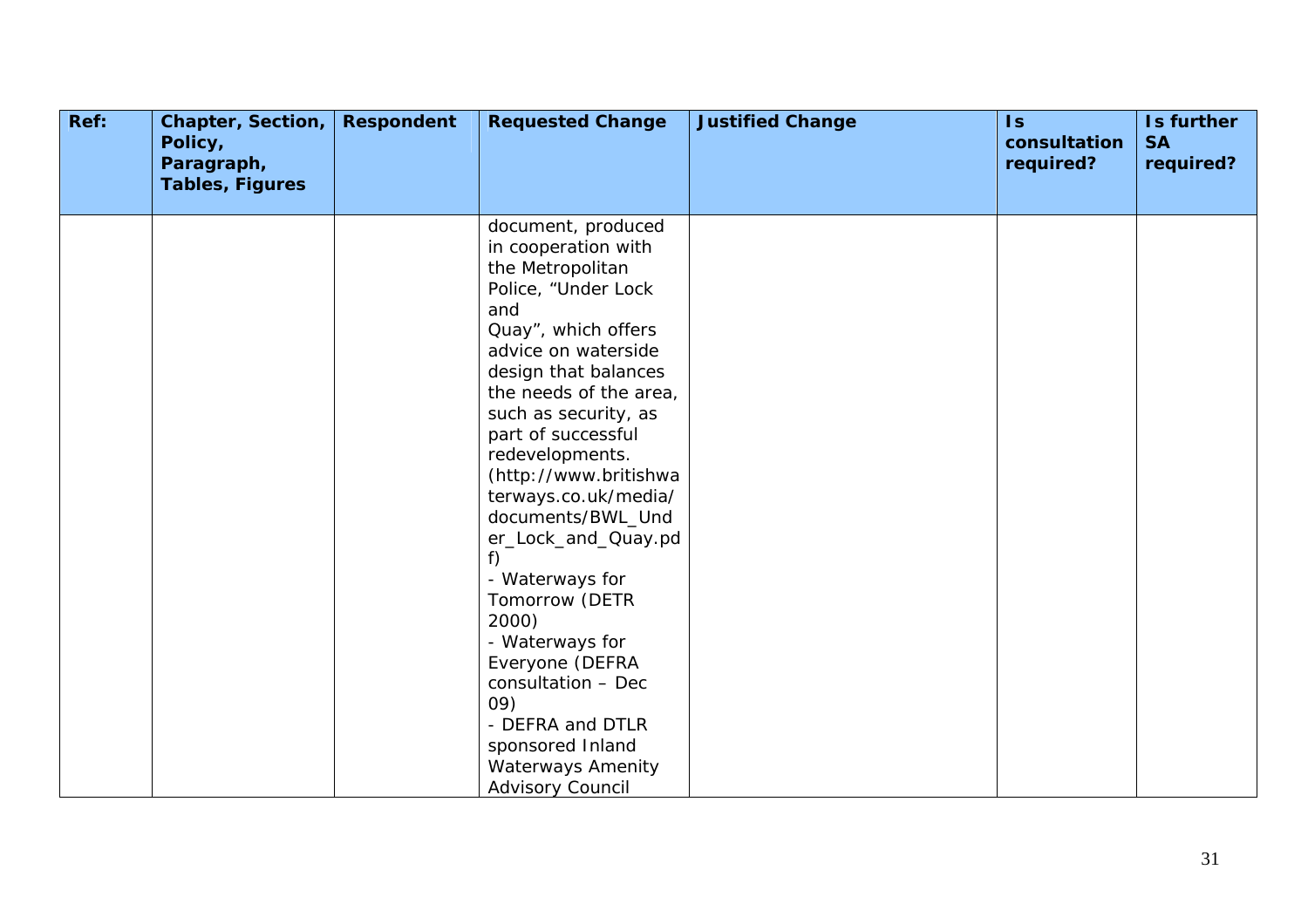| Ref:         | <b>Chapter, Section,</b><br>Policy,<br>Paragraph,<br><b>Tables, Figures</b> | <b>Respondent</b>   | <b>Requested Change</b>                                                                                             | <b>Justified Change</b>                                                                                                                                                                                                                                               | $\mathsf{ls}$<br>consultation<br>required? | Is further<br><b>SA</b><br>required? |
|--------------|-----------------------------------------------------------------------------|---------------------|---------------------------------------------------------------------------------------------------------------------|-----------------------------------------------------------------------------------------------------------------------------------------------------------------------------------------------------------------------------------------------------------------------|--------------------------------------------|--------------------------------------|
|              |                                                                             |                     | (IWAAC) Good<br>Practice Guide -<br>Planning a Future for<br>the Inland Waterways<br>(Dec 2001).                    |                                                                                                                                                                                                                                                                       |                                            |                                      |
| <b>PMC36</b> | <b>Appendix 4</b><br><b>Evidence Base</b>                                   | English<br>Heritage | It is noted that the<br>Borough side<br>Characterisation<br>Study is not listed as<br>part of the evidence<br>base. | Correction:<br><b>Insert Characterisation Study</b><br>into list of evidence base.                                                                                                                                                                                    | $\mathsf{N}$                               | N                                    |
| <b>PMC37</b> | <b>Appendix 8</b><br>Glossary                                               | GoL                 | It would be helpful if<br>the glossary included<br>the acronyms for SIL,<br>IBP, PIL, LSIS.                         | <b>Clarification:</b><br>Additional acronyms to be<br>inserted:<br>SIL "Strategic Industrial<br>Land"<br><b>IBP "Industrial Business</b><br>Parks"<br><b>PIL</b> "Preferred Industrial<br>Locations"<br><b>LSIS "Locally Significant</b><br><b>Industrial Sites".</b> | N                                          | N                                    |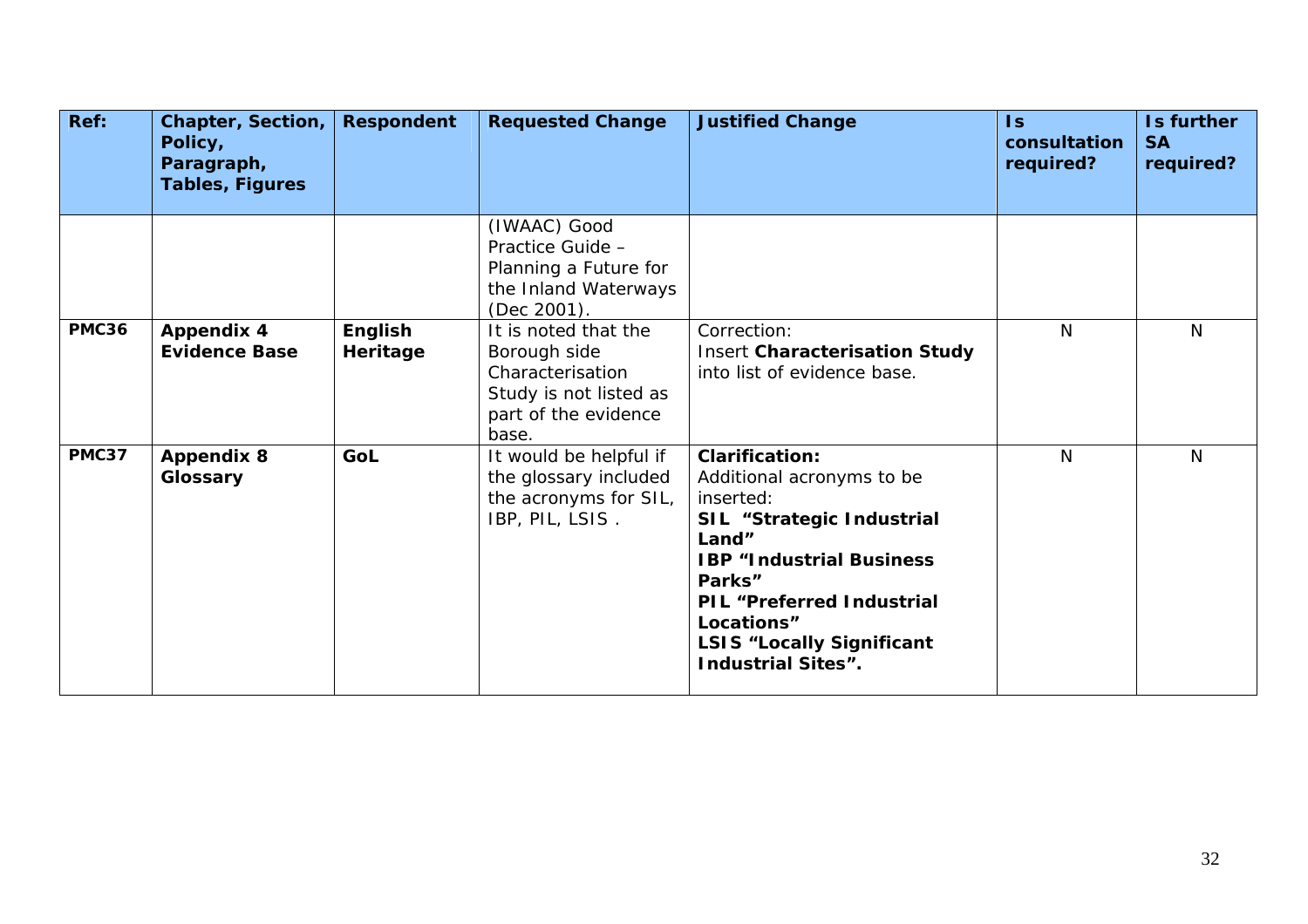**Recommended amendment to Appendix 2: Relationship to Saved UDP Policies**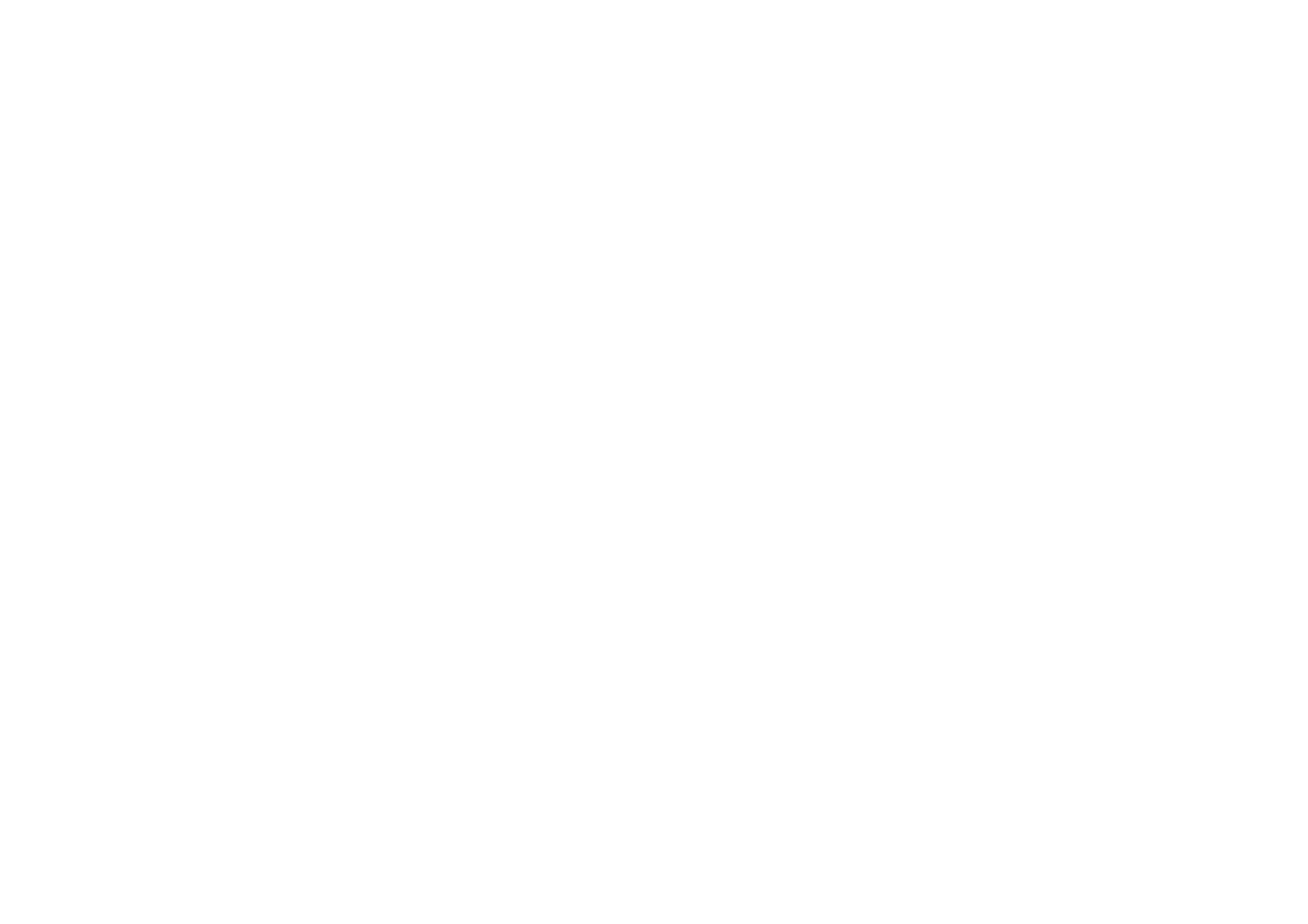# **Proposed Minor Changes – Appendix 2: Relationship to Saved UDP Policies**

|                                                                                    | <b>UDP POLICY</b>                                      |                                                   | <b>LDF POLICY DOCUMENTS</b>                             |                                                       |                                              |                                               |                                                 |  |
|------------------------------------------------------------------------------------|--------------------------------------------------------|---------------------------------------------------|---------------------------------------------------------|-------------------------------------------------------|----------------------------------------------|-----------------------------------------------|-------------------------------------------------|--|
| <b>UDP</b><br><b>Policy</b><br>No.<br>(excludes<br>policies<br>expired<br>Sept 07) | <b>Policy Title</b>                                    | <b>Superseded</b><br><b>By This</b><br><b>DPD</b> | Core<br><b>Strategy</b><br>Core<br><b>Policy</b><br>No. | <b>Development</b><br><b>Management</b><br><b>DPD</b> | Area<br><b>Action</b><br>Plan<br><b>DPDs</b> | <b>Sites</b><br><b>Schedule</b><br><b>DPD</b> | <b>Enfield</b><br>Design<br>Guide<br><b>SPD</b> |  |
| $(I)$ EO1                                                                          | <b>Equal Opportunities</b>                             | Y                                                 | 9(77)                                                   |                                                       |                                              |                                               |                                                 |  |
| $(I)$ N1-N4                                                                        | <b>Borough Structure</b>                               | Y                                                 | (78)                                                    |                                                       |                                              |                                               |                                                 |  |
| (I) EN1-<br>EN <sub>6</sub>                                                        | General<br>Environmental<br>Considerations             | Y                                                 | 28-36                                                   |                                                       |                                              |                                               |                                                 |  |
| (II) EN3-<br>EN <sub>5</sub>                                                       | Advertisements                                         |                                                   |                                                         | Υ                                                     |                                              |                                               | Y                                               |  |
| $(II)$ EN6                                                                         | Telecommunications                                     |                                                   |                                                         | Υ                                                     |                                              |                                               |                                                 |  |
| (II) EN10-<br><b>EN15</b>                                                          | <b>Nature Conservation</b>                             |                                                   | 35                                                      |                                                       |                                              |                                               |                                                 |  |
| $(II)$ EN16                                                                        | Article 4 Directions                                   |                                                   | (79)                                                    |                                                       |                                              |                                               |                                                 |  |
| (II) EN17-<br><b>EN18</b>                                                          | Environmental<br>improvements                          |                                                   | 29                                                      |                                                       |                                              |                                               |                                                 |  |
| (II) EN20-<br><b>EN21</b>                                                          | Vacant and under-<br>used land                         | Y                                                 | 15                                                      |                                                       |                                              |                                               |                                                 |  |
| (II) EN23                                                                          | Environmental<br>Education                             |                                                   |                                                         |                                                       |                                              |                                               |                                                 |  |
| (II) EN24-<br><b>EN26</b>                                                          | <b>Minerals</b>                                        | Y                                                 | 23                                                      |                                                       |                                              |                                               |                                                 |  |
| (II) EN29                                                                          | Waste                                                  | Y                                                 | 21, 22                                                  |                                                       |                                              |                                               |                                                 |  |
| (II) EN30-<br><b>EN32</b>                                                          | Pollution                                              | Y                                                 | 32                                                      |                                                       |                                              |                                               |                                                 |  |
| (II) EN33                                                                          | Environmental<br>Assessment                            |                                                   |                                                         | Y                                                     |                                              |                                               |                                                 |  |
| $(I)$ G1-G3                                                                        | Green Belt                                             | Y                                                 | 33                                                      |                                                       |                                              |                                               |                                                 |  |
| $(II)$ G1                                                                          | <b>Green Belt</b>                                      | $\underline{Y}$                                   | 33                                                      |                                                       |                                              |                                               |                                                 |  |
| $(II)$ G <sub>5</sub><br>G3-G6                                                     | <b>Management Plan</b>                                 |                                                   |                                                         | Y                                                     |                                              |                                               |                                                 |  |
| (II) G7-<br>G10                                                                    | Landscape<br>Measures                                  |                                                   | 31                                                      | Υ                                                     |                                              |                                               | Υ                                               |  |
| (II) G11-<br>G19                                                                   | Environmental<br>Measures affecting<br>New Development |                                                   | 28, 29                                                  | Y                                                     |                                              |                                               |                                                 |  |
| (II) G20-<br>G21                                                                   | Urban Edge                                             |                                                   | 33                                                      | Υ                                                     |                                              |                                               | Υ                                               |  |
| (II) G22-<br>G24                                                                   | Agriculture                                            |                                                   |                                                         | Υ                                                     |                                              |                                               |                                                 |  |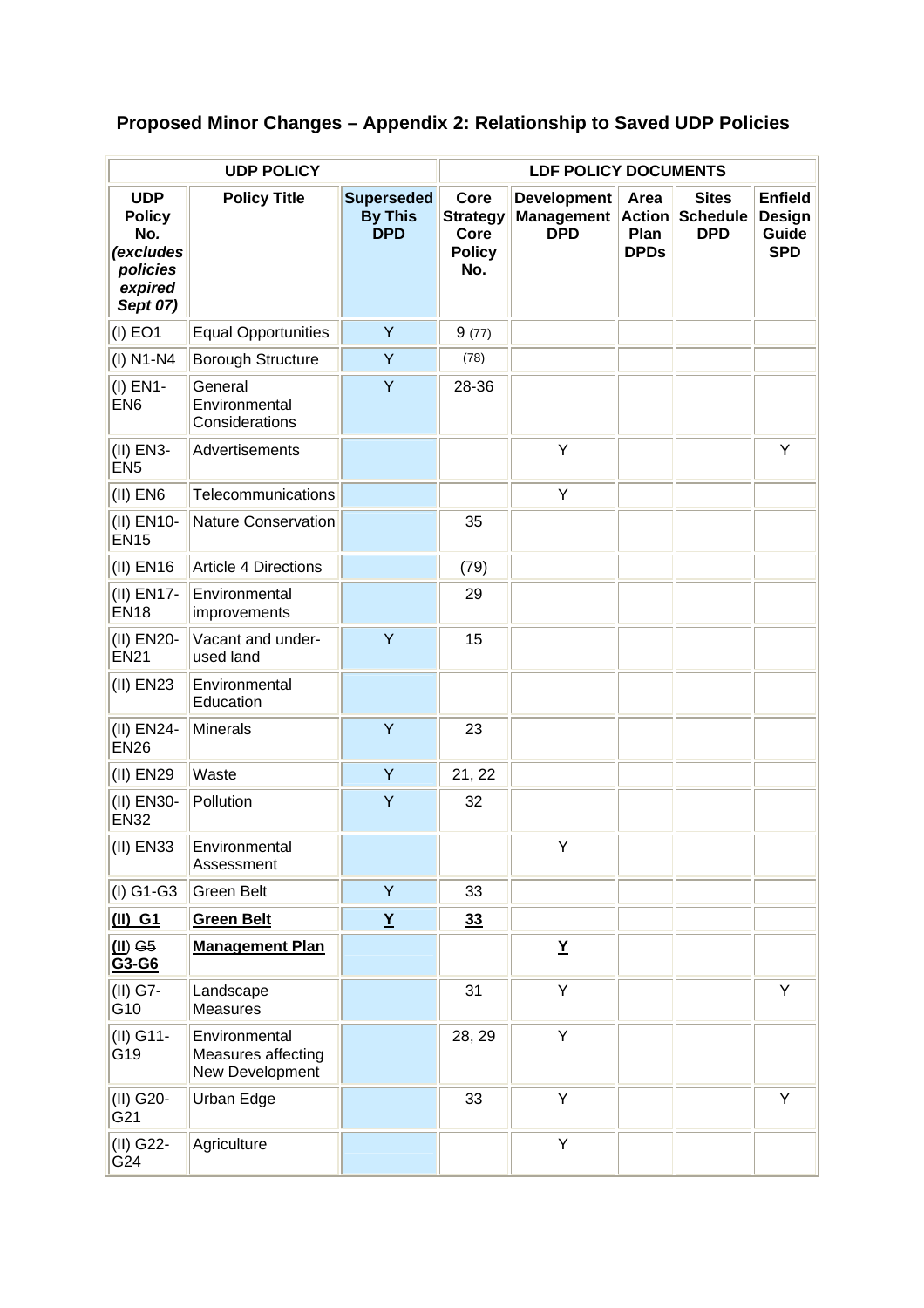|                                                                                    | <b>UDP POLICY</b>                                           |                                                   | <b>LDF POLICY DOCUMENTS</b>                             |                                                       |                                              |                                               |                                                        |  |
|------------------------------------------------------------------------------------|-------------------------------------------------------------|---------------------------------------------------|---------------------------------------------------------|-------------------------------------------------------|----------------------------------------------|-----------------------------------------------|--------------------------------------------------------|--|
| <b>UDP</b><br><b>Policy</b><br>No.<br>(excludes<br>policies<br>expired<br>Sept 07) | <b>Policy Title</b>                                         | <b>Superseded</b><br><b>By This</b><br><b>DPD</b> | Core<br><b>Strategy</b><br>Core<br><b>Policy</b><br>No. | <b>Development</b><br><b>Management</b><br><b>DPD</b> | Area<br><b>Action</b><br>Plan<br><b>DPDs</b> | <b>Sites</b><br><b>Schedule</b><br><b>DPD</b> | <b>Enfield</b><br><b>Design</b><br>Guide<br><b>SPD</b> |  |
| (II) G25                                                                           | Horticulture                                                |                                                   | 33                                                      | Υ                                                     |                                              |                                               |                                                        |  |
| (II) G26                                                                           | <b>Garden Centres</b>                                       |                                                   | 33                                                      | Υ                                                     |                                              |                                               |                                                        |  |
| (II) G27-<br>G28                                                                   | Horsekeeping                                                |                                                   |                                                         | Υ                                                     |                                              |                                               |                                                        |  |
| (II) G29-<br>G30                                                                   | Lee Valley Regional<br>Park                                 | Y                                                 | 33, 35                                                  |                                                       |                                              |                                               |                                                        |  |
| (II) G31-<br>G33                                                                   | Recreation                                                  | Y                                                 | 11, 34                                                  |                                                       |                                              |                                               |                                                        |  |
| (II) G34-<br>G39                                                                   | Residential<br>Development                                  |                                                   |                                                         | Υ                                                     |                                              |                                               |                                                        |  |
| (II) G40-<br>G41                                                                   | Horticulture/Garden<br>Centres                              |                                                   | 32                                                      | У                                                     |                                              |                                               |                                                        |  |
| (II) G42                                                                           | <b>Livestock Units</b>                                      |                                                   |                                                         | Υ                                                     |                                              |                                               |                                                        |  |
| $(II)$ G43                                                                         | Horsekeeping                                                |                                                   |                                                         | Υ                                                     |                                              |                                               |                                                        |  |
| (II) G44-<br>G45                                                                   | Landscape<br>Treatment                                      |                                                   |                                                         | Υ                                                     |                                              |                                               |                                                        |  |
| $(I)$ O1-O4                                                                        | Open Space &<br>Metropolitan Open<br>Land                   | Y                                                 | 34                                                      |                                                       |                                              |                                               |                                                        |  |
| (II) O1-O5                                                                         | Metropolitan Open<br>Land                                   |                                                   | 34                                                      | Y                                                     |                                              |                                               |                                                        |  |
| (II) O6-O9                                                                         | <b>Green Chains</b>                                         |                                                   | 34                                                      | Υ                                                     |                                              |                                               |                                                        |  |
| (II) O10-<br>O18                                                                   | Urban Open Space                                            |                                                   | 34                                                      | Υ                                                     |                                              |                                               |                                                        |  |
| (II) O19                                                                           | <b>Playing Fields</b>                                       |                                                   | 34                                                      | Υ                                                     |                                              | Υ                                             |                                                        |  |
| (II) O20                                                                           | Leisure Gardens<br>(Allotments)                             |                                                   | 34                                                      | Υ                                                     | Y                                            |                                               |                                                        |  |
| $(I)$ C1                                                                           | Conservation and<br>Townscape                               | Y                                                 | 31                                                      |                                                       |                                              |                                               |                                                        |  |
| (II) C1-C7                                                                         | Archaeology and<br><b>Ancient Monuments</b>                 |                                                   | 31                                                      | Υ                                                     |                                              |                                               |                                                        |  |
| (II) C8-<br>C <sub>11</sub>                                                        | Procedures                                                  |                                                   |                                                         |                                                       |                                              |                                               | Υ                                                      |  |
| (II) C12-<br>C14                                                                   | Protection and<br>Maintenance of<br><b>Listed Buildings</b> |                                                   | 31                                                      | Υ                                                     |                                              |                                               | Υ                                                      |  |
| (II) C16-<br>C <sub>17</sub>                                                       | Use of Listed<br><b>Buildings</b>                           |                                                   | 31                                                      | Υ                                                     |                                              |                                               |                                                        |  |
| (II) C18-                                                                          | <b>Historic Landscapes</b>                                  |                                                   | 31                                                      | Υ                                                     |                                              |                                               | Υ                                                      |  |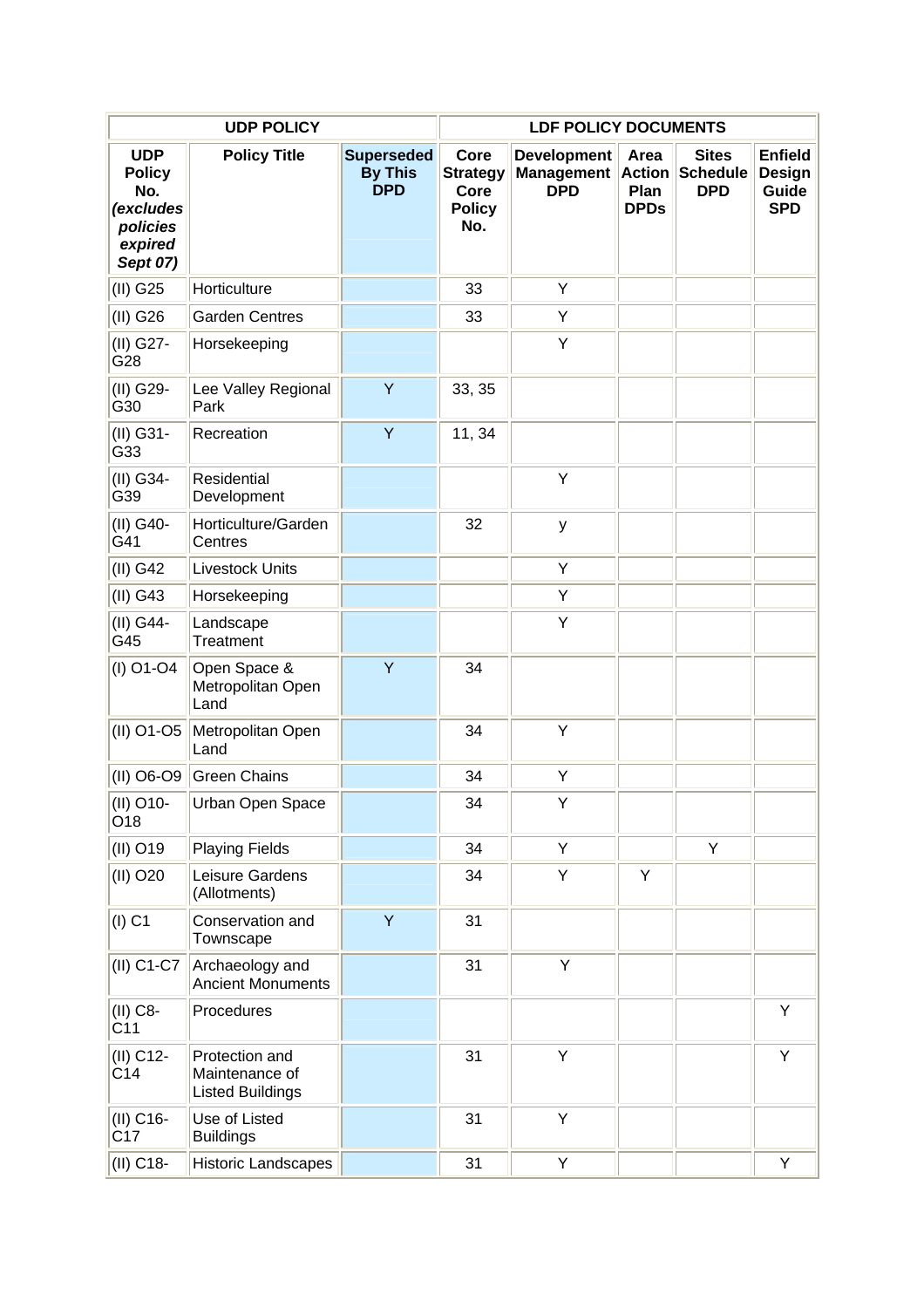|                                                                                    | <b>UDP POLICY</b>                                                                                         |                                                   |                                                         | <b>LDF POLICY DOCUMENTS</b>                           |                                              |                                               |                                                        |
|------------------------------------------------------------------------------------|-----------------------------------------------------------------------------------------------------------|---------------------------------------------------|---------------------------------------------------------|-------------------------------------------------------|----------------------------------------------|-----------------------------------------------|--------------------------------------------------------|
| <b>UDP</b><br><b>Policy</b><br>No.<br>(excludes<br>policies<br>expired<br>Sept 07) | <b>Policy Title</b>                                                                                       | <b>Superseded</b><br><b>By This</b><br><b>DPD</b> | Core<br><b>Strategy</b><br>Core<br><b>Policy</b><br>No. | <b>Development</b><br><b>Management</b><br><b>DPD</b> | Area<br><b>Action</b><br>Plan<br><b>DPDs</b> | <b>Sites</b><br><b>Schedule</b><br><b>DPD</b> | <b>Enfield</b><br><b>Design</b><br>Guide<br><b>SPD</b> |
| C <sub>20</sub>                                                                    |                                                                                                           |                                                   |                                                         |                                                       |                                              |                                               |                                                        |
| (II) C21                                                                           | Designation of<br><b>Conservation Areas</b>                                                               |                                                   | 31                                                      |                                                       |                                              |                                               | Υ                                                      |
| (II) C23-<br>C <sub>25</sub>                                                       | Safeguarding the<br>Environment in<br><b>Conservation Areas</b>                                           |                                                   | 31                                                      | Y                                                     |                                              |                                               | Υ                                                      |
| (II) C26-<br>C31                                                                   | Quality of<br>Development                                                                                 |                                                   | 30                                                      | Y                                                     |                                              |                                               | Υ                                                      |
| (II) C32-<br>C34                                                                   | Advertisements                                                                                            |                                                   |                                                         | Υ                                                     |                                              |                                               |                                                        |
| (II) C35-<br>39                                                                    | <b>Tree Protection</b>                                                                                    |                                                   |                                                         | Υ                                                     |                                              | Υ                                             |                                                        |
| (I) GD1-<br>GD <sub>2</sub>                                                        | General<br>Development<br>Considerations                                                                  | Y                                                 | (80)                                                    |                                                       |                                              |                                               |                                                        |
| $(II)$ GD1                                                                         | Land Use<br>Compatibility                                                                                 |                                                   |                                                         | Υ                                                     |                                              |                                               |                                                        |
| (II) GD3-<br>GD <sub>9</sub>                                                       | <b>Planning Standards</b>                                                                                 |                                                   |                                                         | Υ                                                     |                                              |                                               |                                                        |
| (II) GD12-<br>GD13                                                                 | Flooding and<br>Surface Water<br>Drainage                                                                 | Y                                                 | 28, 29                                                  |                                                       |                                              |                                               |                                                        |
| $(I)$ H <sub>2</sub> -H <sub>4</sub>                                               | Housing                                                                                                   | Y                                                 | $2 - 6$                                                 |                                                       |                                              |                                               |                                                        |
| (II) H2-H6                                                                         | Housing - The<br><b>Existing Housing</b><br><b>Stock</b>                                                  |                                                   | 4                                                       | Υ                                                     |                                              |                                               |                                                        |
| (II) H8-<br>H <sub>15</sub>                                                        | Standards of<br>Residential<br>Development -<br><b>General Standards</b><br>of Residential<br>Development |                                                   | 4                                                       | Υ                                                     |                                              |                                               |                                                        |
| $(II)$ H <sub>16</sub>                                                             | Standards of<br>Residential<br>Development -<br>Conversions                                               |                                                   | 4                                                       | Υ                                                     |                                              |                                               | Υ                                                      |
| $(II)$ H <sub>18</sub>                                                             | Standards of<br>Residential<br>Development -<br>Housing Needs of<br>People with<br><b>Disabilities</b>    |                                                   | $\overline{\mathbf{4}}$                                 | Υ                                                     |                                              |                                               |                                                        |
| (II) H20                                                                           | <b>Housing Support</b>                                                                                    |                                                   |                                                         | Y                                                     |                                              |                                               |                                                        |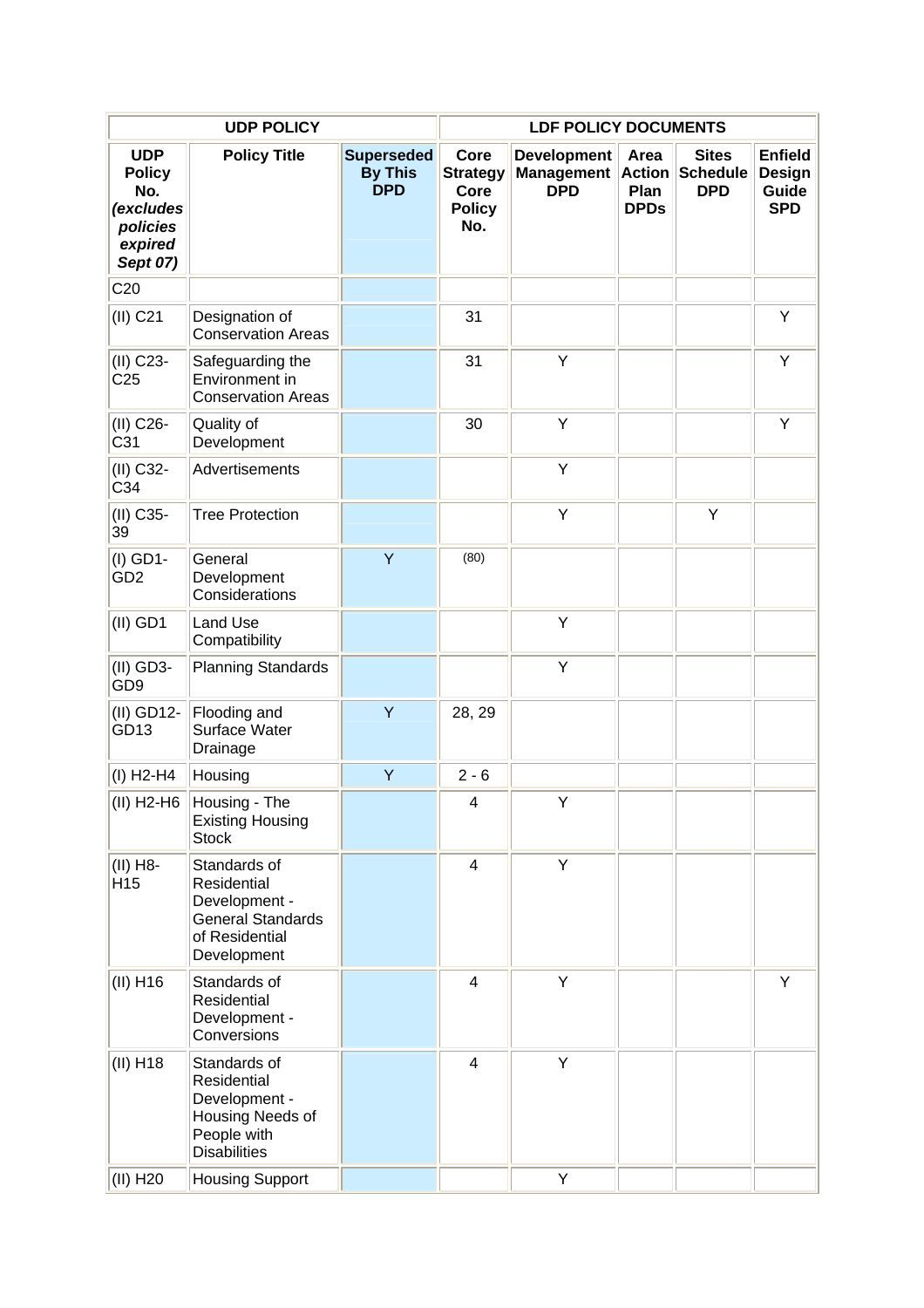|                                                                                    | <b>UDP POLICY</b>                                          |                                                   |                                                         | <b>LDF POLICY DOCUMENTS</b>                           |                                              |                                               |                                                        |
|------------------------------------------------------------------------------------|------------------------------------------------------------|---------------------------------------------------|---------------------------------------------------------|-------------------------------------------------------|----------------------------------------------|-----------------------------------------------|--------------------------------------------------------|
| <b>UDP</b><br><b>Policy</b><br>No.<br>(excludes<br>policies<br>expired<br>Sept 07) | <b>Policy Title</b>                                        | <b>Superseded</b><br><b>By This</b><br><b>DPD</b> | Core<br><b>Strategy</b><br>Core<br><b>Policy</b><br>No. | <b>Development</b><br><b>Management</b><br><b>DPD</b> | Area<br><b>Action</b><br>Plan<br><b>DPDs</b> | <b>Sites</b><br><b>Schedule</b><br><b>DPD</b> | <b>Enfield</b><br><b>Design</b><br>Guide<br><b>SPD</b> |
|                                                                                    | Services -<br>Accommodation for<br><b>Homeless Persons</b> |                                                   |                                                         |                                                       |                                              |                                               |                                                        |
| (II) H22                                                                           | <b>Housing Support</b><br>Services - Special<br>Needs      | Y                                                 | 6, 9                                                    | Υ                                                     |                                              |                                               |                                                        |
| $(I) E1-E4$                                                                        | Employment and<br>Economic<br>Development                  | Y                                                 | 12                                                      | Y                                                     |                                              |                                               |                                                        |
| $(II)$ E1                                                                          | Availability of Land<br>and Labour                         | Y                                                 | 13, 14                                                  | Y                                                     |                                              |                                               |                                                        |
| (II) E2-E3                                                                         | Commercial and<br><b>Industrial Defined</b><br>Areas       |                                                   | 14                                                      | Υ                                                     |                                              |                                               |                                                        |
| $(II)$ E4                                                                          | Special Needs of<br><b>Small Firms</b>                     |                                                   | 14, 15                                                  | Υ                                                     |                                              |                                               |                                                        |
| (II) E5-E7                                                                         | Secondary Industrial<br>Premises                           |                                                   | 14, 15                                                  | Υ                                                     |                                              |                                               |                                                        |
| (II) E9                                                                            | Non-Commercial<br>and Industrial Uses                      |                                                   | 14                                                      | Υ                                                     |                                              |                                               |                                                        |
| $(II)$ E11                                                                         | Standards of<br>Development                                |                                                   |                                                         | Υ                                                     |                                              |                                               |                                                        |
| (II) E12-<br>E13                                                                   | Infrastructure                                             |                                                   | $20 - 29$                                               | Υ                                                     |                                              |                                               |                                                        |
| (II) E14-<br>E15                                                                   | Environmental<br>Safeguards                                |                                                   |                                                         | Y                                                     | Υ                                            |                                               |                                                        |
| $(I)$ S1-S3                                                                        | Shopping and Town<br>Centres                               | Y                                                 | 17                                                      |                                                       |                                              |                                               |                                                        |
| $(II)$ S1                                                                          | <b>Town Centres</b>                                        | Y                                                 | 17                                                      |                                                       |                                              |                                               |                                                        |
| $(II)$ S <sub>2</sub>                                                              | <b>Town Centres</b>                                        | Y                                                 | 17                                                      |                                                       |                                              |                                               |                                                        |
| $(II)$ S3                                                                          | Management of the<br><b>Town Centres</b>                   |                                                   | 17, 18                                                  | Υ                                                     | Υ                                            |                                               |                                                        |
| $(II)$ S5-<br>S11                                                                  | Non-Retail Uses in<br><b>Town Centres</b>                  |                                                   | 17, 18                                                  | Υ                                                     |                                              |                                               |                                                        |
| (II) S13-<br>S <sub>15</sub>                                                       | <b>Local Centres</b>                                       |                                                   | 17, 18                                                  | Υ                                                     |                                              |                                               |                                                        |
| $(II)$ S17                                                                         | Major Out-of-Centre<br>Retail Development                  |                                                   |                                                         | Υ                                                     |                                              |                                               |                                                        |
| $(II)$ S <sub>18</sub>                                                             | Food and Drink<br>Establishments                           |                                                   |                                                         | Υ                                                     |                                              |                                               |                                                        |
| (II) S19                                                                           | Design                                                     |                                                   | 30                                                      |                                                       |                                              |                                               | Υ                                                      |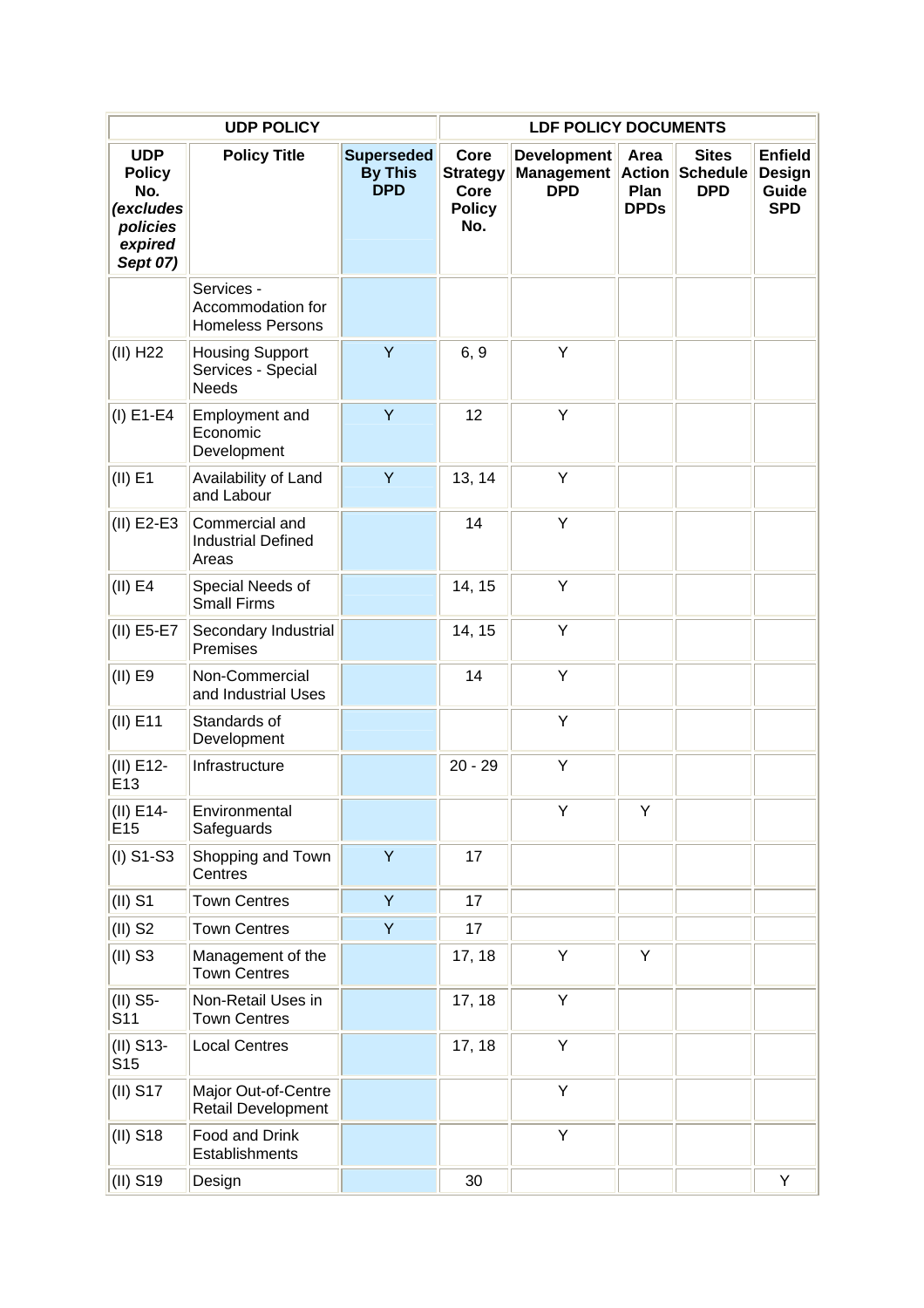|                                                                                    | <b>UDP POLICY</b>                          |                                                   | <b>LDF POLICY DOCUMENTS</b>                             |                                                       |                                              |                                               |                                                        |  |
|------------------------------------------------------------------------------------|--------------------------------------------|---------------------------------------------------|---------------------------------------------------------|-------------------------------------------------------|----------------------------------------------|-----------------------------------------------|--------------------------------------------------------|--|
| <b>UDP</b><br><b>Policy</b><br>No.<br>(excludes<br>policies<br>expired<br>Sept 07) | <b>Policy Title</b>                        | <b>Superseded</b><br><b>By This</b><br><b>DPD</b> | Core<br><b>Strategy</b><br>Core<br><b>Policy</b><br>No. | <b>Development</b><br><b>Management</b><br><b>DPD</b> | Area<br><b>Action</b><br>Plan<br><b>DPDs</b> | <b>Sites</b><br><b>Schedule</b><br><b>DPD</b> | <b>Enfield</b><br><b>Design</b><br>Guide<br><b>SPD</b> |  |
|                                                                                    | Considerations                             |                                                   |                                                         |                                                       |                                              |                                               |                                                        |  |
| (II) S20-<br>S21                                                                   | Accommodation on<br><b>Upper Floors</b>    |                                                   |                                                         | Υ                                                     |                                              |                                               |                                                        |  |
| $(II)$ S22                                                                         | Access for People<br>with Disabilities     |                                                   |                                                         | Υ                                                     |                                              |                                               |                                                        |  |
| $(I) T1-T11$                                                                       | Transportation                             | Y                                                 | $24 - 27$                                               | Υ                                                     |                                              |                                               |                                                        |  |
| $(II)$ T1                                                                          | Land Use and<br>Transportation             | Y                                                 | $24 - 27$                                               |                                                       |                                              |                                               |                                                        |  |
| (II) T3-T5                                                                         | <b>Public Transport</b>                    | Y                                                 | 26                                                      |                                                       |                                              |                                               |                                                        |  |
| (II) T6-T7                                                                         | Roads - Highway<br><b>Network</b>          | Υ                                                 | 24                                                      |                                                       |                                              |                                               |                                                        |  |
| (II) T8-<br>T <sub>12</sub>                                                        | Roads -<br>Environmental<br>Considerations |                                                   |                                                         | Y                                                     |                                              |                                               |                                                        |  |
| (II) T13-<br>T <sub>14</sub>                                                       | Roads - Highway<br>Improvements            |                                                   | 24                                                      | Υ                                                     |                                              |                                               |                                                        |  |
| (II) T15-<br>T <sub>17</sub>                                                       | Pedestrians                                | Y                                                 | 25                                                      | Υ                                                     | Υ                                            |                                               | Υ                                                      |  |
| (II) T19-<br>T <sub>21</sub>                                                       | Cycling                                    |                                                   | 25                                                      | Y                                                     | Υ                                            |                                               | Υ                                                      |  |
| (II) T22-<br>T <sub>23</sub>                                                       | Freight - Road<br>Freight                  | Y                                                 | 27                                                      | Υ                                                     |                                              |                                               |                                                        |  |
| $(II)$ T <sub>24</sub>                                                             | Freight - Rail                             | Y                                                 | 27                                                      |                                                       |                                              |                                               |                                                        |  |
| (II) T25-<br>T26                                                                   | Freight - Waterways                        | Y                                                 | 27                                                      | Υ                                                     | Υ                                            |                                               |                                                        |  |
| (II) T27-<br>T32                                                                   | Parking                                    |                                                   |                                                         | Υ                                                     |                                              |                                               |                                                        |  |
| (II) T33                                                                           | Safety                                     | Y                                                 | 9                                                       | Υ                                                     |                                              |                                               |                                                        |  |
| $(I)$ AR1-<br>AR <sub>2</sub>                                                      | Arts, Recreation and<br>Tourism            |                                                   | 11, 12                                                  | Υ                                                     |                                              |                                               |                                                        |  |
| $(II)$ AR1-<br>AR <sub>3</sub>                                                     | Recreation                                 |                                                   | 11                                                      | Υ                                                     |                                              |                                               |                                                        |  |
| $(II)$ AR4-<br>AR <sub>5</sub>                                                     | Arts, Culture and<br>Entertainment         |                                                   | 11                                                      | Υ                                                     |                                              |                                               |                                                        |  |
| $(II)$ AR6-<br>AR7                                                                 | Tourism                                    |                                                   | 12                                                      | Υ                                                     |                                              |                                               |                                                        |  |
| $(I)$ CS1                                                                          | <b>Community Services</b>                  | Y                                                 | $7 - 10$                                                | Υ                                                     |                                              |                                               |                                                        |  |
| (II) CS1-<br>CS <sub>3</sub>                                                       | Land and<br>Environmental                  |                                                   |                                                         | Υ                                                     |                                              | Υ                                             |                                                        |  |